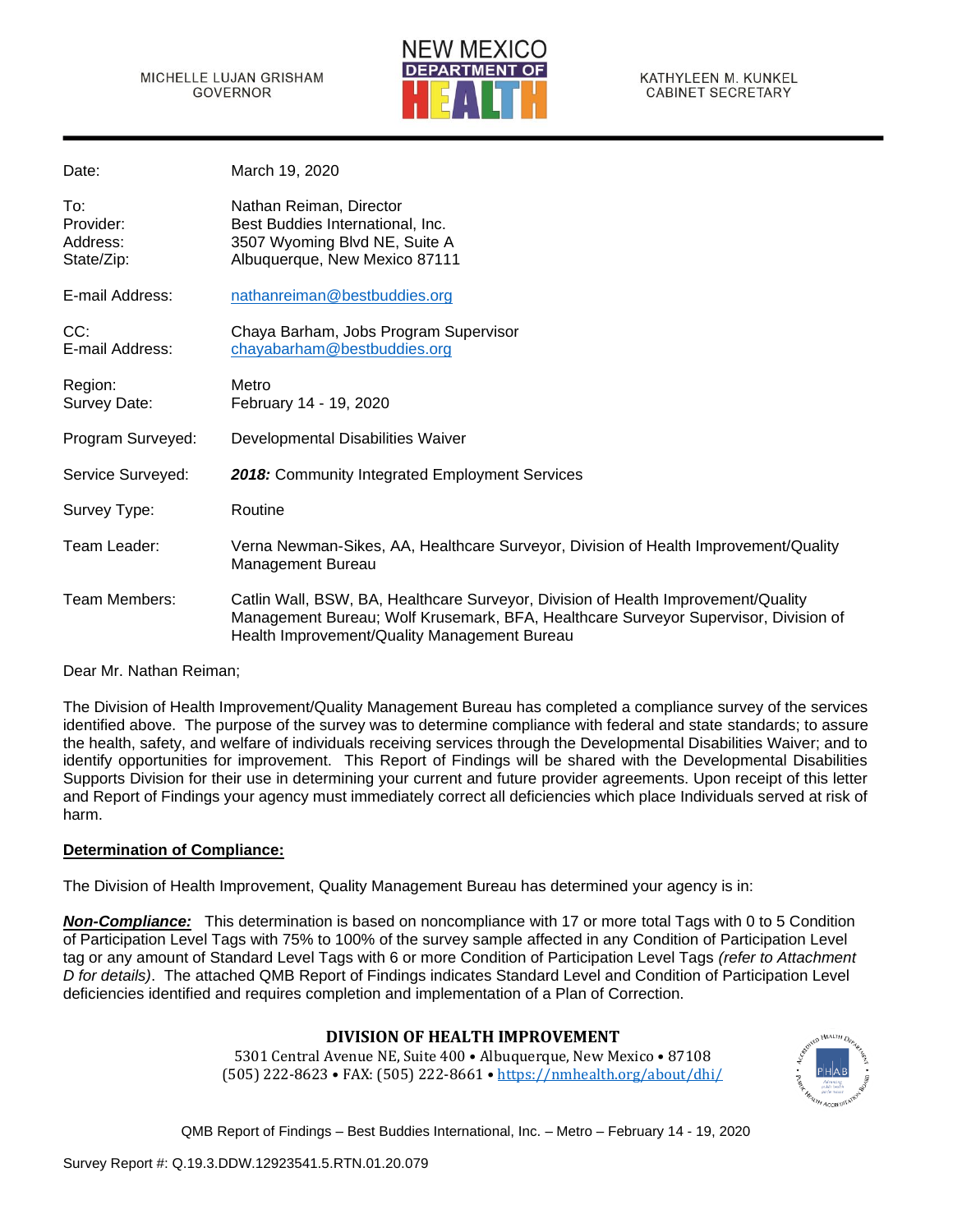The following tags are identified as Condition of Participation Level:

- Tag # 1A08.3 Administrative Case File: Individual Service Plan / ISP Components
- Tag # 1A32 Administrative Case File: Individual Service Plan Implementation
- Tag # 1A22 Agency Personnel Competency
- Tag # 1A25.1 Caregiver Criminal History Screening
- Tag # 1A26.1 Consolidated On-line Registry Employee Abuse Registry
- Tag # 1A37 Individual Specific Training
- Tag # 1A08.2 Administrative Case File: Healthcare Requirements & Follow-up
- Tag # 1A15.2 Administrative Case File: Healthcare Documentation (Therap and Required Plans)

The following tags are identified as Standard Level:

- Tag # 1A08 Administrative Case File (Other Required Documents)
- Tag # 1A32.1 Administrative Case File: Individual Service Plan Implementation *(Not Completed at Frequency)*
- Tag # 1A38 Living Care Arrangement / Community Inclusion Reporting Requirements
- Tag # 1S12 Person Centered Assessment (Community Inclusion)
- Tag # 1A31.2 Human Right Committee Composition

## **Plan of Correction:**

The attached Report of Findings identifies the deficiencies found during your agency's on-site compliance review. You are required to complete and implement a Plan of Correction. Your agency has a total of 45 business days (10 business days to submit your POC for approval and 35 days to implement your *approved* Plan of Correction) from the receipt of this letter.

You were provided information during the exit meeting portion of your on-site survey. Please refer to this information (Attachment A) for specific instruction on completing your Plan of Correction. At a minimum your Plan of Correction should address the following for each Tag cited:

# **Corrective Action for Current Citation**:

• How is the deficiency going to be corrected? (i.e. obtained documents, retrain staff, individuals and/or staff no longer in service, void/adjusts completed, etc.) This can be specific to each deficiency cited or if possible an overall correction, i.e. all documents will be requested and filed as appropriate.

## **On-going Quality Assurance/Quality Improvement Processes:**

- What is going to be done on an ongoing basis? (i.e. file reviews, etc.)
- How many individuals is this going to effect? (i.e. percentage of individuals reviewed, number of files reviewed, etc.)
- How often will this be completed? (i.e. weekly, monthly, quarterly, etc.)
- Who is responsible? (responsible position within your agency)
- What steps will be taken if issues are found? (i.e. retraining, requesting documents, filing RORA, etc.)
- How is this integrated in your agency's QIS, QI Committee reviews and annual report?

## **Submission of your Plan of Correction:**

Please submit your agency's Plan of Correction in the available space on the two right-hand columns of the Report of Findings. *(See attachment "A" for additional guidance in completing the Plan of Correction)*.

Within 10 business days of receipt of this letter your agency Plan of Correction must be submitted to the parties below:

## **1. Quality Management Bureau, Attention: Monica Valdez, Plan of Correction Coordinator 5301 Central Ave NE Suite 400, Albuquerque, New Mexico 87108**

## **2. Developmental Disabilities Supports Division Regional Office for region of service surveyed**

Upon notification from QMB that your *Plan of Correction has been approved*, you must implement all remedies and corrective actions to come into compliance. If your Plan of Correction is denied, you must resubmit a revised plan as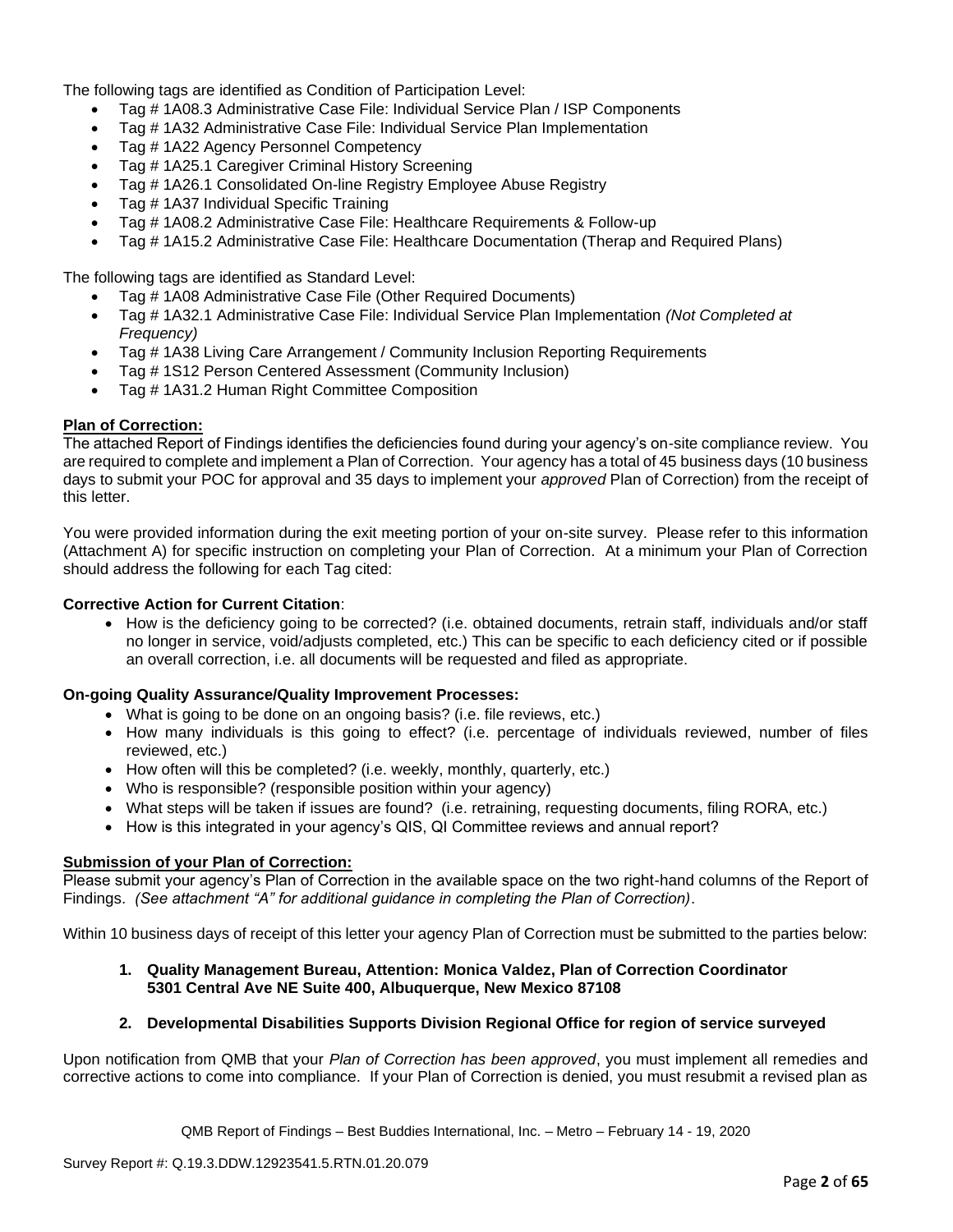soon as possible for approval, as your POC approval and all remedies must be completed within 45 business days of the receipt of this letter.

Failure to submit your POC within the allotted 10 business days or complete and implement your Plan of Correction within the total 45 business days allowed may result in the imposition of a \$200 per day Civil Monetary Penalty until it is received, completed and/or implemented.

## **Billing Deficiencies:**

If you have deficiencies noted in this report of findings under the *Service Domain: Medicaid Billing/Reimbursement*, you must complete a "Void/Adjust" claim or remit the identified overpayment via a check within 30 calendar days of the date of this letter to HSD/OIG/PIU, *though this is not the preferred method of payment*. If you choose to pay via check, please include a copy of this letter with the payment. Make the check payable to the New Mexico Human Services Department and mail to:

> Attention: *Lisa Medina-Lujan* HSD/OIG/Program Integrity Unit 1474 Rodeo Road Santa Fe, New Mexico 87505

If you have questions and would like to speak with someone at HSD/OIG/PIU, please contact:

*Lisa Medina-Lujan [\(Lisa.medina-lujan@state.nm.us\)](mailto:Lisa.medina-lujan@state.nm.us) OR Jennifer Goble [\(Jennifer.goble2@state.nm.us\)](mailto:Jennifer.goble2@state.nm.us)*

Please be advised that there is a one-week lag period for applying payments received by check to Void/Adjust claims. During this lag period, your other claim payments may be applied to the amount you owe even though you have sent a refund, reducing your payment amount. For this reason, we recommend that you allow the system to recover the overpayment instead of sending in a check.

# **Request for Informal Reconsideration of Findings (IRF):**

If you disagree with a finding of deficient practice, you have 10 business days upon receipt of this notice to request an IRF. Submit your request for an IRF in writing to:

> ATTN: QMB Bureau Chief Request for Informal Reconsideration of Findings 5301 Central Ave NE Suite #400 Albuquerque, NM 87108 Attention: IRF request/QMB

See Attachment "C" for additional guidance in completing the request for Informal Reconsideration of Findings. The request for an IRF will not delay the implementation of your Plan of Correction which must be completed within 45 total business days (10 business days to submit your POC for approval and 35 days to implement your *approved* Plan of Correction). Providers may not appeal the nature or interpretation of the standard or regulation, the team composition or sampling methodology. If the IRF approves the modification or removal of a finding, you will be advised of any changes.

Please call the Plan of Correction Coordinator, Monica Valdez at 505-273-1930 if you have questions about the Report of Findings or Plan of Correction. Thank you for your cooperation and for the work you perform.

Sincerely,

Verna Newman-Sikes, AA

Verna Newman-Sikes, AA Team Lead/Healthcare Surveyor Division of Health Improvement Quality Management Bureau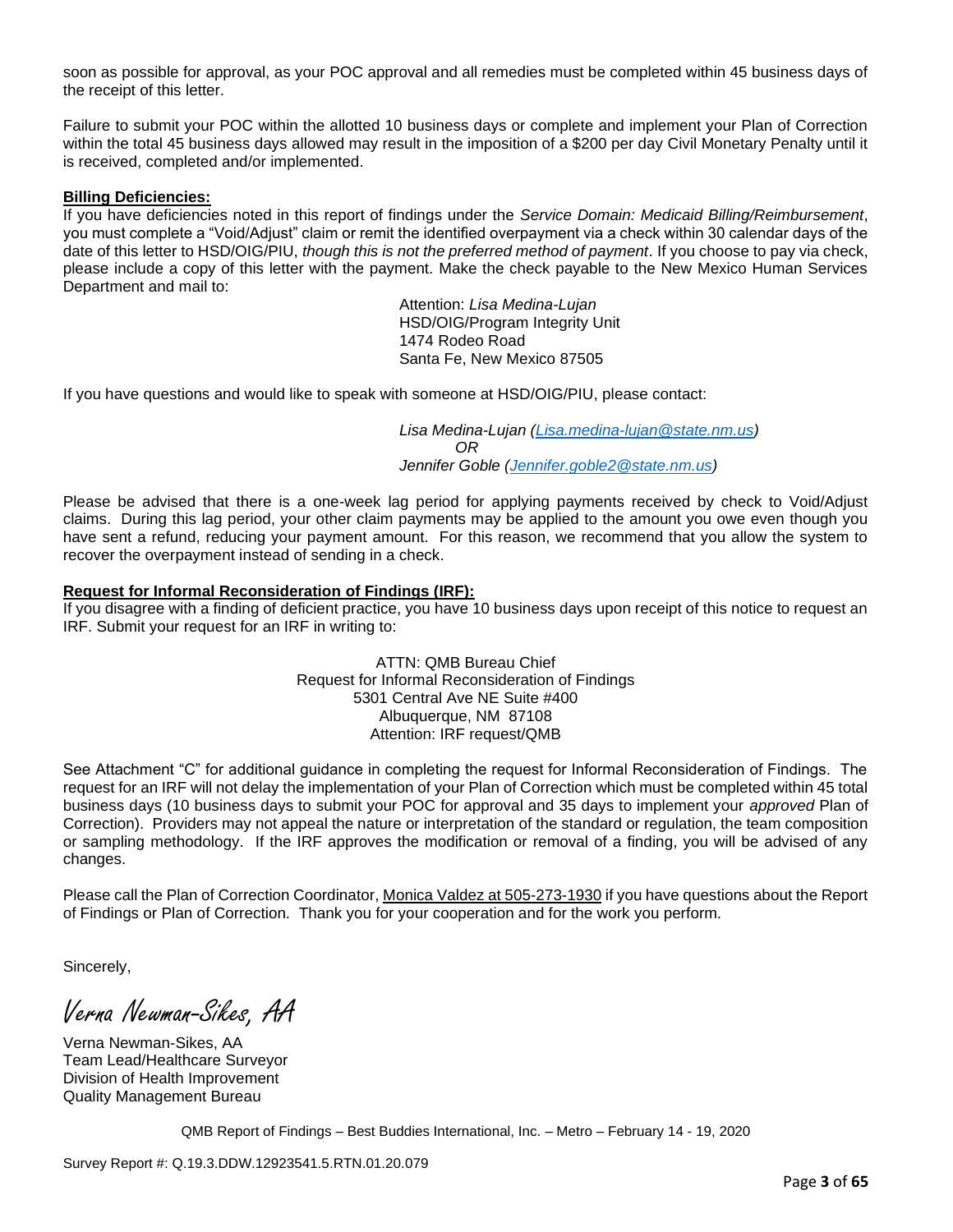| <b>Survey Process Employed:</b>              |                                                                                                                                                                               |
|----------------------------------------------|-------------------------------------------------------------------------------------------------------------------------------------------------------------------------------|
| <b>Administrative Review Start Date:</b>     | February 14, 2020                                                                                                                                                             |
| Contact:                                     | <b>Best Buddies International, Inc.</b><br>Nathan Reiman, Director                                                                                                            |
|                                              | <b>DOH/DHI/QMB</b><br>Amanda Castañeda-Holguin, Healthcare Surveyor Supervisor                                                                                                |
| On-site Entrance Conference Date:            | February 18, 2020                                                                                                                                                             |
| Present:                                     | <b>Best Buddies International, Inc.</b><br>Chaya Barham, Service Coordinator / Jobs Program Supervisor                                                                        |
|                                              | <b>DOH/DHI/QMB</b><br>Verna Newman-Sikes, AA, Team Lead/Healthcare Surveyor<br>Catlin Wall, BSW, BA Healthcare Surveyor<br>Wolf Krusemark, BFA Healthcare Surveyor Supervisor |
| <b>Exit Conference Date:</b>                 | February 19, 2020                                                                                                                                                             |
| Present:                                     | <b>Best Buddies International, Inc.</b><br>Chaya Barham, Service Coordinator / Jobs Program Supervisor                                                                        |
|                                              | <b>DOH/DHI/QMB</b><br>Verna Newman-Sikes, AA, Team Lead/Healthcare Surveyor<br>Catlin Wall, BSW, BA Healthcare Surveyor<br>Wolf Krusemark, BFA Healthcare Surveyor Supervisor |
|                                              | <b>DDSD - Metro Regional Office</b><br>Jaclyn Sanchez, DDSD Community Inclusion Coordinator                                                                                   |
| <b>Administrative Locations Visited:</b>     | 1                                                                                                                                                                             |
| Total Sample Size:                           | 3                                                                                                                                                                             |
|                                              | 0 - Jackson Class Members<br>3 - Non- <i>Jackson</i> Class Members                                                                                                            |
|                                              | 3 - Community Integrated Employment                                                                                                                                           |
| Persons Served Records Reviewed              | 3                                                                                                                                                                             |
| Persons Served Not Seen and/or Not Available | 3 (One Individual was not receiving service during the on-<br>site survey, Two Individuals requested to not be observed<br>at work)                                           |
| Direct Support Personnel Records Reviewed    | 2                                                                                                                                                                             |
| Direct Support Personnel Interviewed         | $\overline{2}$                                                                                                                                                                |
| Service Coordinator Records Reviewed         | 1                                                                                                                                                                             |
| Administrative Interviews                    | 1                                                                                                                                                                             |
|                                              |                                                                                                                                                                               |

Administrative Processes and Records Reviewed: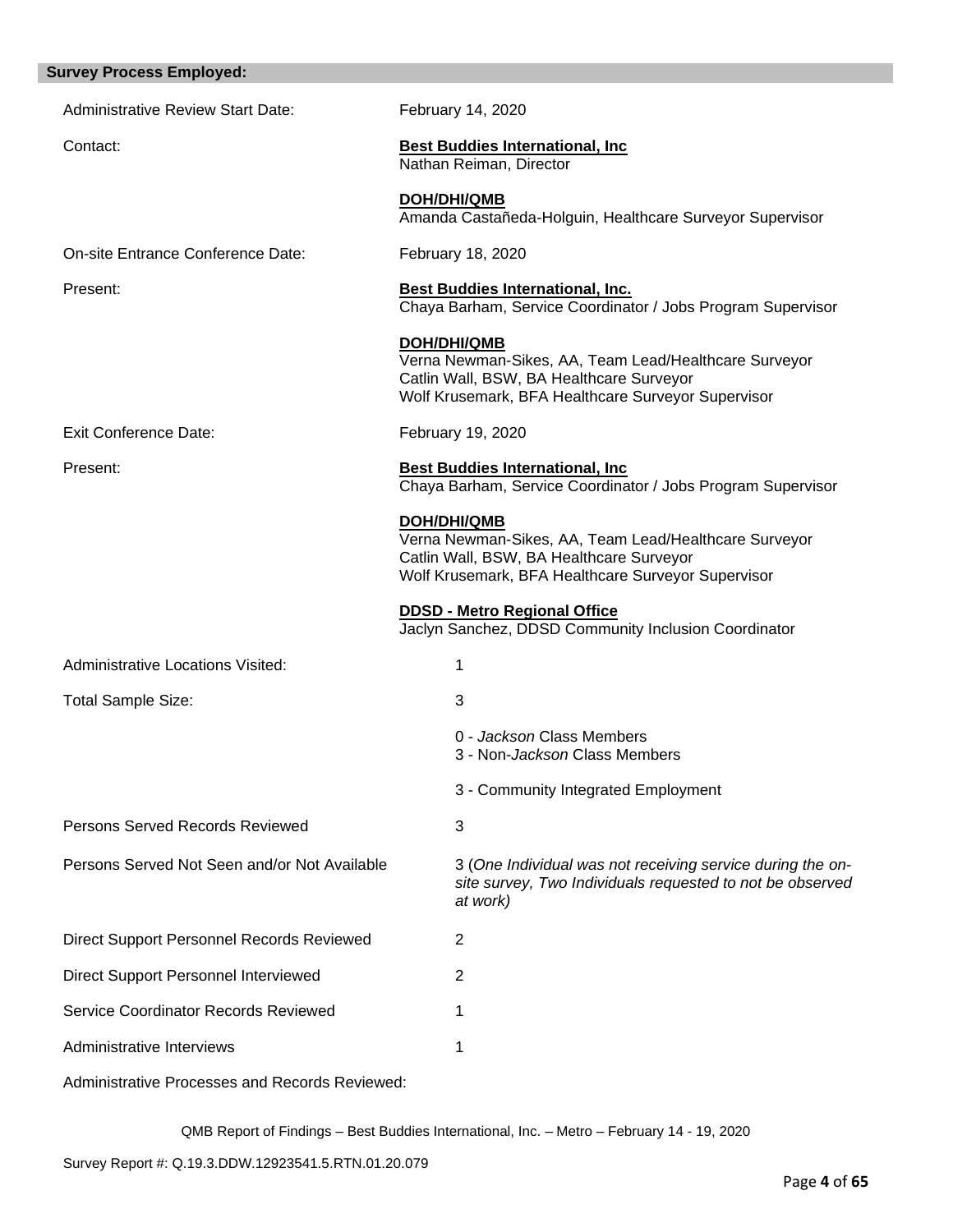- Medicaid Billing/Reimbursement Records for all Services Provided
- Accreditation Records
- Individual Medical and Program Case Files, including, but not limited to:
	- <sup>o</sup>Individual Service Plans
	- **Progress on Identified Outcomes**
	- **<sup>o</sup>Healthcare Plans**
	- Medical Emergency Response Plans
	- **<sup>o</sup>Therapy Evaluations and Plans**
	- Healthcare Documentation Regarding Appointments and Required Follow-Up Other Required Health Information
- Internal Incident Management Reports and System Process / General Events Reports
- Personnel Files, including nursing and subcontracted staff
- Staff Training Records, Including Competency Interviews with Staff
- Agency Policy and Procedure Manual
- Caregiver Criminal History Screening Records
- Consolidated Online Registry/Employee Abuse Registry
- Human Rights Committee Notes and Meeting Minutes
- Quality Assurance / Improvement Plan

- CC: Distribution List: DOH Division of Health Improvement
	- DOH Developmental Disabilities Supports Division
	- DOH Office of Internal Audit
	- HSD Medical Assistance Division

NM Attorney General's Office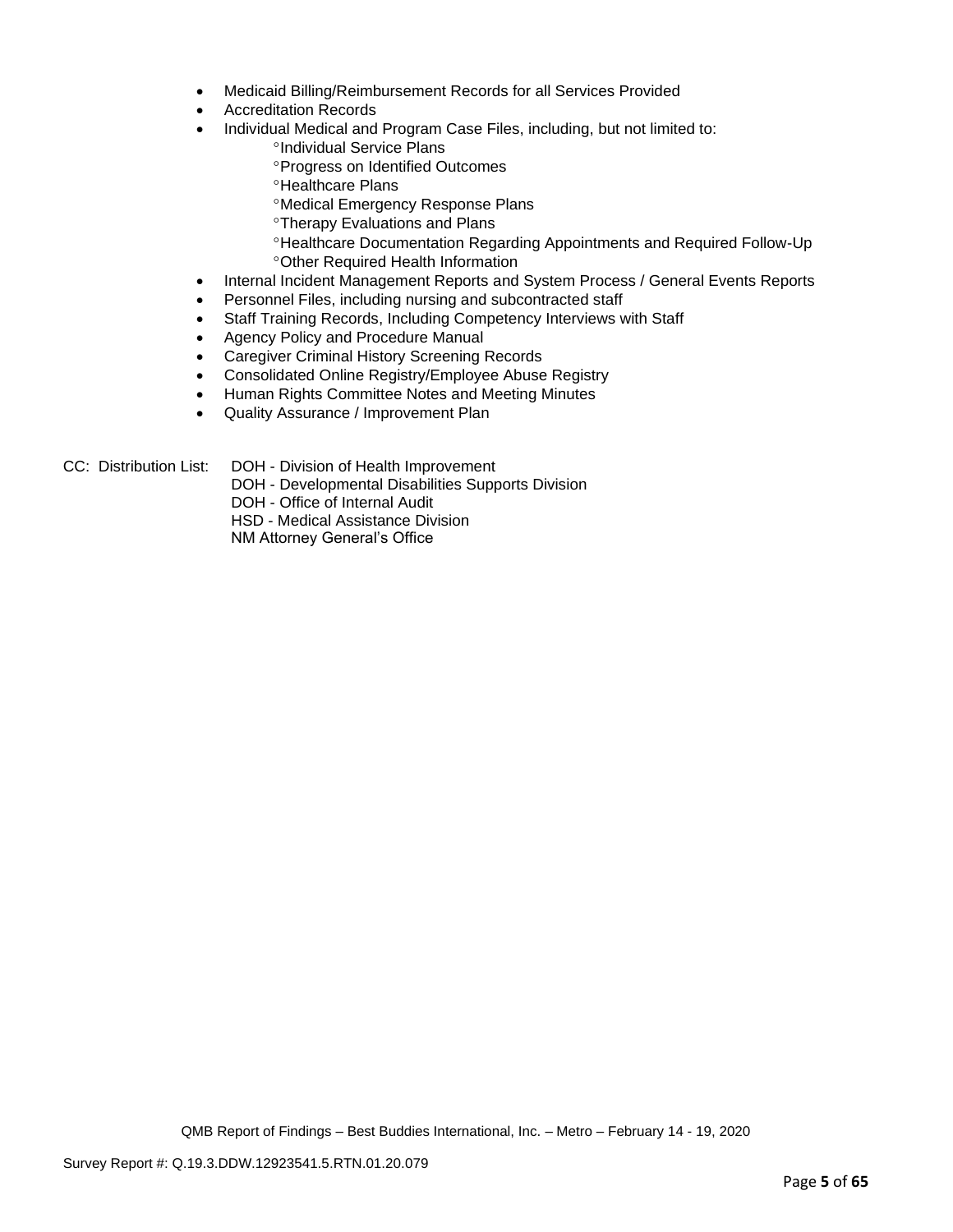# **Attachment A**

# **Provider Instructions for Completing the QMB Plan of Correction (POC) Process**

## *Introduction:*

After a QMB Compliance Survey, your QMB Report of Findings will be sent to you via e-mail.

Each provider must develop and implement a Plan of Correction (POC) that identifies specific quality assurance and quality improvement activities the agency will implement to correct deficiencies and prevent continued deficiencies and non-compliance.

Agencies must submit their Plan of Correction within ten (10) business days from the date you receive the QMB Report of Findings. (Providers who do not submit a POC within 10 business days may be referred to the DDSD Regional Office for purposes of contract management or the Internal Review Committee [IRC] for possible actions or sanctions).

Agencies must fully implement their approved Plan of Correction within 45 business days (10 business days to submit your POC for approval and 35 days to implement your approved Plan of Correction) from the date they receive the QMB Report of Findings. Providers who fail to complete a POC within the 45-business days allowed will be referred to the IRC for possible actions or sanctions.

If you have questions about the Plan of Correction process, call the Plan of Correction Coordinator at 505-273-1930 or email at [MonicaE.Valdez@state.nm.us.](mailto:MonicaE.Valdez@state.nm.us) Requests for technical assistance must be requested through your Regional DDSD Office.

The POC process cannot resolve disputes regarding findings. If you wish to dispute a finding on the official Report of Findings, you must file an Informal Reconsideration of Findings (IRF) request within ten (10) business days of receiving your report. Please note that you must still submit a POC for findings that are in question (see Attachment C).

## *Instructions for Completing Agency POC:*

## *Required Content*

Your Plan of Correction should provide a step-by-step description of the methods to correct each deficient practice cited to prevent recurrence and information that ensures the regulation cited comes into and remains in compliance. The remedies noted in your POC are expected to be added to your Agency's required, annual Quality Assurance (QA) Plan.

If a deficiency has already been corrected since the on-site survey, the plan should state how it was corrected, the completion date (date the correction was accomplished), and how possible recurrence of the deficiency will be prevented.

*The following details should be considered when developing your Plan of Correction:*

#### *The Plan of Correction must address each deficiency cited in the Report of Findings unless otherwise noted with a "No Plan of Correction Required statement." The Plan of Correction must address the five (5) areas listed below:*

- 1. How the specific and realistic corrective action will be accomplished for individuals found to have been affected by the deficient practice.
- 2. How the agency will identify other individuals who have the potential to be affected by the same deficient practice, and how the agency will act to protect those individuals in similar situations.
- 3. What Quality Assurance measures will be put into place and what systemic changes made to ensure the deficient practice will not recur.
- 4. Indicate how the agency plans to monitor its performance to make certain solutions are sustained. The agency must develop a QA plan for ensuring correction is achieved and sustained. This QA plan must be implemented, and the corrective action is evaluated for its effectiveness. The plan of correction is integrated into the agency quality assurance system; and
- 5. Include dates when corrective actions will be completed. The corrective action completion dates must be acceptable to the State.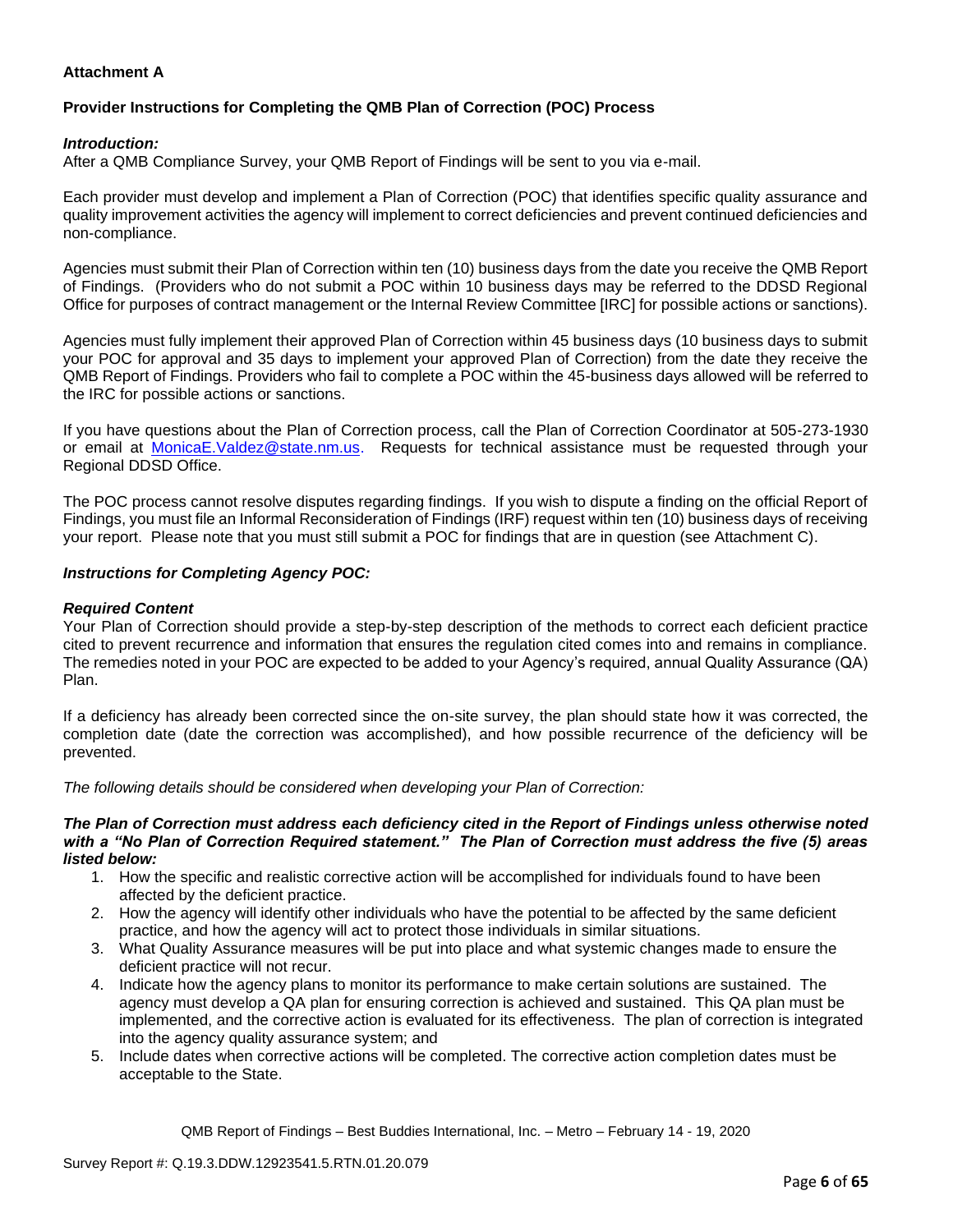*The following details should be considered when developing your Plan of Correction:*

- Details about how and when Individual Served, agency personnel and administrative and service delivery site files are audited by agency personnel to ensure they contain required documents;
- Information about how medication administration records are reviewed to verify they contain all required information before they are distributed to service sites, as they are being used, and after they are completed;
- Your processes for ensuring that all required agency personnel are trained on required DDSD required trainings;
- How accuracy in billing/reimbursement documentation is assured;
- How health, safety is assured;
- For Case Management providers, how Individual Service Plans are reviewed to verify they meet requirements, how the timeliness of level of care (LOC) packet submissions and consumer visits are tracked;
- Your process for gathering, analyzing and responding to quality data indicators; and,
- Details about Quality Targets in various areas, current status, analyses about why targets were not met, and remedies implemented.

*Note:* **Instruction or in-service of staff alone may not be a sufficient plan of correction.** This is a good first step toward correction, but additional steps must be taken to ensure the deficiency is corrected and will not recur.

## *Completion Dates*

- The plan of correction must include a **completion date** (entered in the far right-hand column) for each finding. Be sure the date is **realistic** in the amount of time your Agency will need to correct the deficiency; not to exceed 45 total business days.
- Direct care issues should be corrected immediately and monitored appropriately.
- Some deficiencies may require a staged plan to accomplish total correction.
- Deficiencies requiring replacement of equipment, etc., may require more time to accomplish correction but should show reasonable time frames.

# *Initial Submission of the Plan of Correction Requirements*

- 1. The Plan of Correction must be completed on the official QMB Survey Report of Findings/Plan of Correction Form and received by QMB within ten (10) business days from the date you received the report of findings.
- 2. For questions about the POC process, call the POC Coordinator, Monica Valdez at 505-273-1930 or email at [MonicaE.Valdez@state.nm.us](mailto:MonicaE.Valdez@state.nm.us) for assistance.
- 3. For Technical Assistance (TA) in developing or implementing your POC, contact your Regional DDSD Office.
- 4. Submit your POC to Monica Valdez, POC Coordinator in any of the following ways:
	- a. Electronically at [MonicaE.Valdez@state.nm.us](mailto:MonicaE.Valdez@state.nm.us) *(preferred method)*
	- b. Fax to 505-222-8661, or
	- c. Mail to POC Coordinator, 5301 Central Ave NE Suite 400, Albuquerque, New Mexico 87108
- 5. *Do not submit supporting documentation* (evidence of compliance) to QMB *until after* your POC has been approved by the QMB.
- 6. QMB will notify you when your POC has been "approved" or "denied."
	- a. During this time, whether your POC is "approved," or "denied," you will have a maximum of 45-business days from the date of receipt of your Report of Findings to correct all survey deficiencies.
	- b. If your POC is denied, it must be revised and resubmitted as soon as possible, as the 45-business day limit is in effect.
	- c. If your POC is denied a second time your agency may be referred to the Internal Review Committee.
	- d. You will receive written confirmation when your POC has been approved by QMB and a final deadline for completion of your POC.
	- e. Please note that all POC correspondence will be sent electronically unless otherwise requested.
- 7. Failure to submit your POC within 10 business days without prior approval of an extension by QMB will result in a referral to the Internal Review Committee and the possible implementation of monetary penalties and/or sanctions.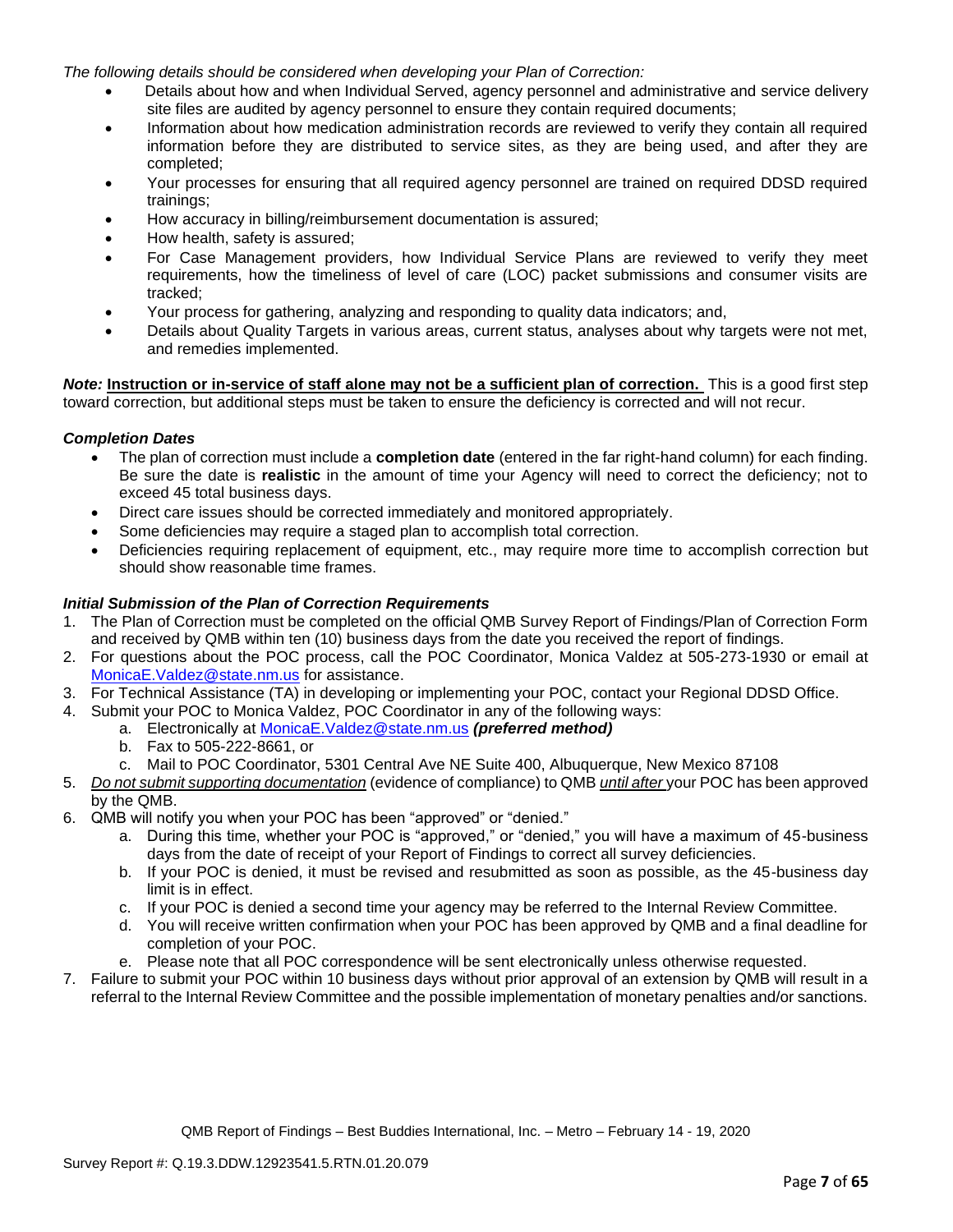# *POC Document Submission Requirements*

Once your POC has been approved by the QMB Plan of Correction Coordinator you must submit copies of documents as evidence that all deficiencies have been corrected, as follows.

- 1. Your internal documents are due within a *maximum* of 45-business days of receipt of your Report of Findings.
- 2. It is preferred that you submit your documents via USPS or other carrier (scanned and saved to CD/DVD disc, flash drive, etc.). If documents containing HIPAA Protected Health Information (PHI) documents must be submitted through S-Comm (Therap), Fax or Postal System, do not send PHI directly to NMDOH email accounts. If the documents do not contain protected Health information (PHI) then you may submit your documents electronically scanned and attached to e-mails.
- 3. All submitted documents *must be annotated*; please be sure the tag numbers and Identification numbers are indicated on each document submitted. Documents which are not annotated with the Tag number and Identification number may not be accepted.
- 4. Do not submit original documents; Please provide copies or scanned electronic files for evidence. Originals must be maintained in the agency file(s) per DDSD Standards.
- 5. In lieu of some documents, you may submit copies of file or home audit forms that clearly indicate cited deficiencies have been corrected, other attestations of correction must be approved by the Plan of Correction Coordinator prior to their submission.
- 6. When billing deficiencies are cited, you must provide documentation to justify billing and/or void and adjust forms submitted to Xerox State Healthcare, LLC for the deficiencies cited in the Report of Findings.

**Revisions, Modifications or Extensions to your Plan of Correction (post QMB approval) must be made in writing and submitted to the Plan of Correction Coordinator, prior to the due date and are approved on a case-by-case basis. No changes may be made to your POC or the timeframes for implementation without written approval of the POC Coordinator.**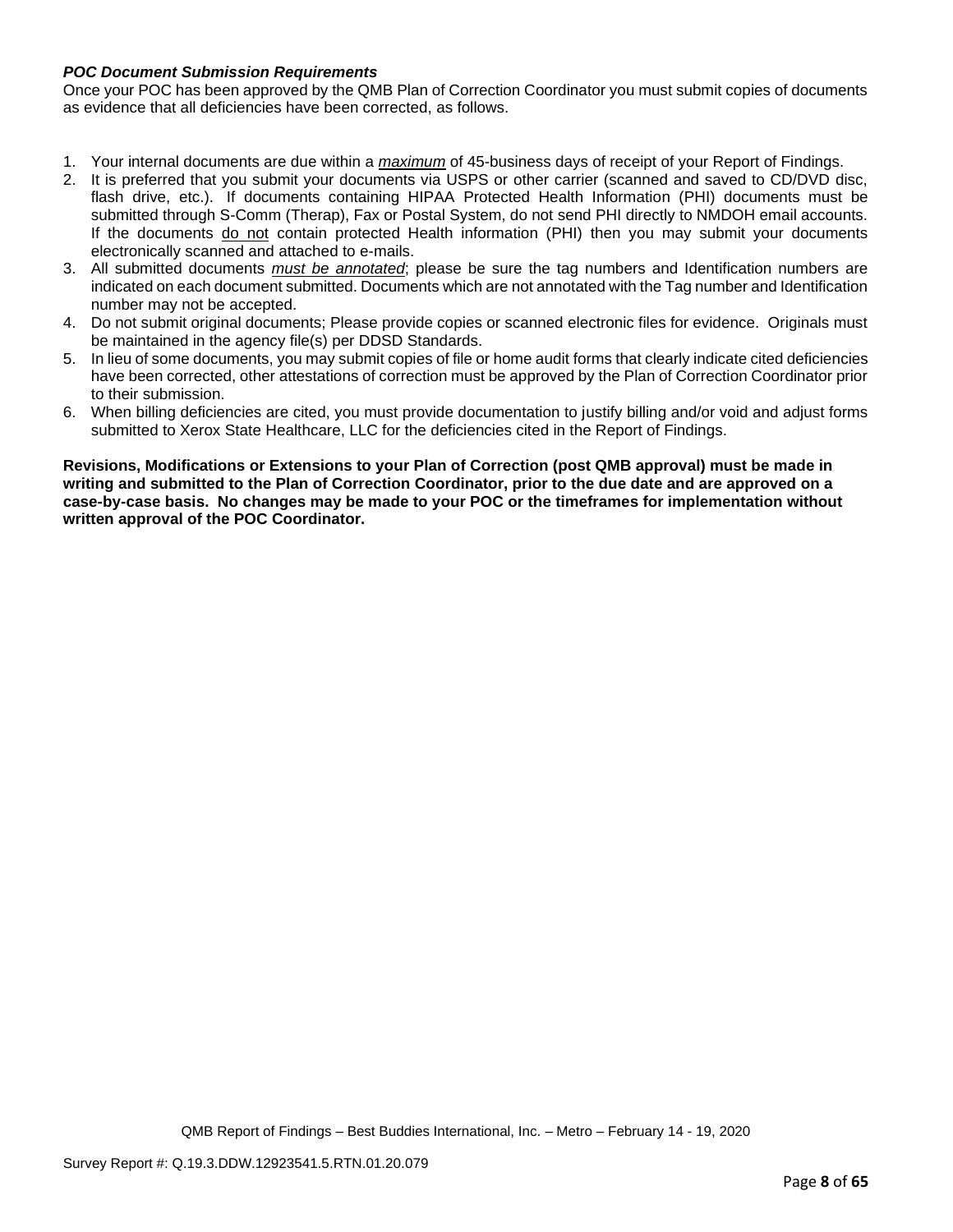# **Department of Health, Division of Health Improvement QMB Determination of Compliance Process**

The Division of Health Improvement, Quality Management Bureau (QMB) surveys compliance of the Developmental Disabilities Waiver (DDW) standards and other state and federal regulations. For the purpose of the LCA / CI survey the CMS waiver assurances have been grouped into four (4) Service Domains: Plan of Care (ISP Implementation); Qualified Providers; Health, Welfare and Safety; and Administrative Oversight (note that Administrative Oversight listed in this document is not the same as the CMS assurance of Administrative Authority. Used in this context it is related to the agency's operational policies and procedures, Quality Assurance system and Medicaid billing and reimbursement processes.)

The QMB Determination of Compliance process is based on provider compliance or non-compliance with standards and regulations identified during the on-site survey process and as reported in the QMB Report of Findings. All areas reviewed by QMB have been agreed to by DDSD and DHI/QMB and are reflective of CMS requirements. All deficiencies (non-compliance with standards and regulations) are identified and cited as either a Standard level deficiency or a Condition of Participation level deficiency in the QMB Reports of Findings. All deficiencies require corrective action when non-compliance is identified.

Each deficiency in your Report of Findings has been predetermined to be a Standard Level Deficiency, a Condition of Participation Level Deficiency, if below 85% compliance or a non-negotiable Condition of Participation Level Deficiency. Your Agency's overall Compliance Determination is based on a Scope and Severity Scale which takes into account the number of Standard and Condition Level Tags cited as well as the percentage of Individuals affected in the sample.

# **Conditions of Participation (CoPs)**

CoPs are based on the Centers for Medicare and Medicaid Services, Home and Community-Based Waiver required assurances, in addition to the New Mexico Developmental Disability Waiver (DDW) Service Standards. The Division of Health Improvement (DHI), in conjunction with the Developmental Disability Support Division (DDSD), has identified certain deficiencies that have the potential to be a Condition of Participation Level, if the tag falls below 85% compliance based on the number of people affected. Additionally, there are what are called nonnegotiable Conditions of Participation, regardless if one person or multiple people are affected. In this context, a CoP is defined as an essential / fundamental regulation or standard, which when out of compliance directly affects the health and welfare of the Individuals served. If no deficiencies within a Tag are at the level of a CoP, it is cited as a Standard Level Deficiency.

# *Service Domains and CoPs for Living Care Arrangements and Community Inclusion are as follows:*

**Service Domain: Service Plan: ISP Implementation -** *Services are delivered in accordance with the service plan, including type, scope, amount, duration and frequency specified in the service plan.*

## **Potential Condition of Participation Level Tags, if compliance is below 85%:**

- **1A08.3 –** Administrative Case File: Individual Service Plan / ISP Components
- **1A32 –** Administrative Case File: Individual Service Plan Implementation
- **LS14 –** Residential Service Delivery Site Case File (ISP and Healthcare Requirements)
- **IS14 –** CCS / CIES Service Delivery Site Case File (ISP and Healthcare Requirements)

**Service Domain: Qualified Providers -** *The State monitors non-licensed/non-certified providers to assure adherence to waiver requirements. The State implements its policies and procedures for verifying that provider training is conducted in accordance with State requirements and the approved waiver.*

## **Potential Condition of Participation Level Tags, if compliance is below 85%:**

- **1A20 -** Direct Support Personnel Training
- **1A22 -** Agency Personnel Competency
- **1A37 –** Individual Specific Training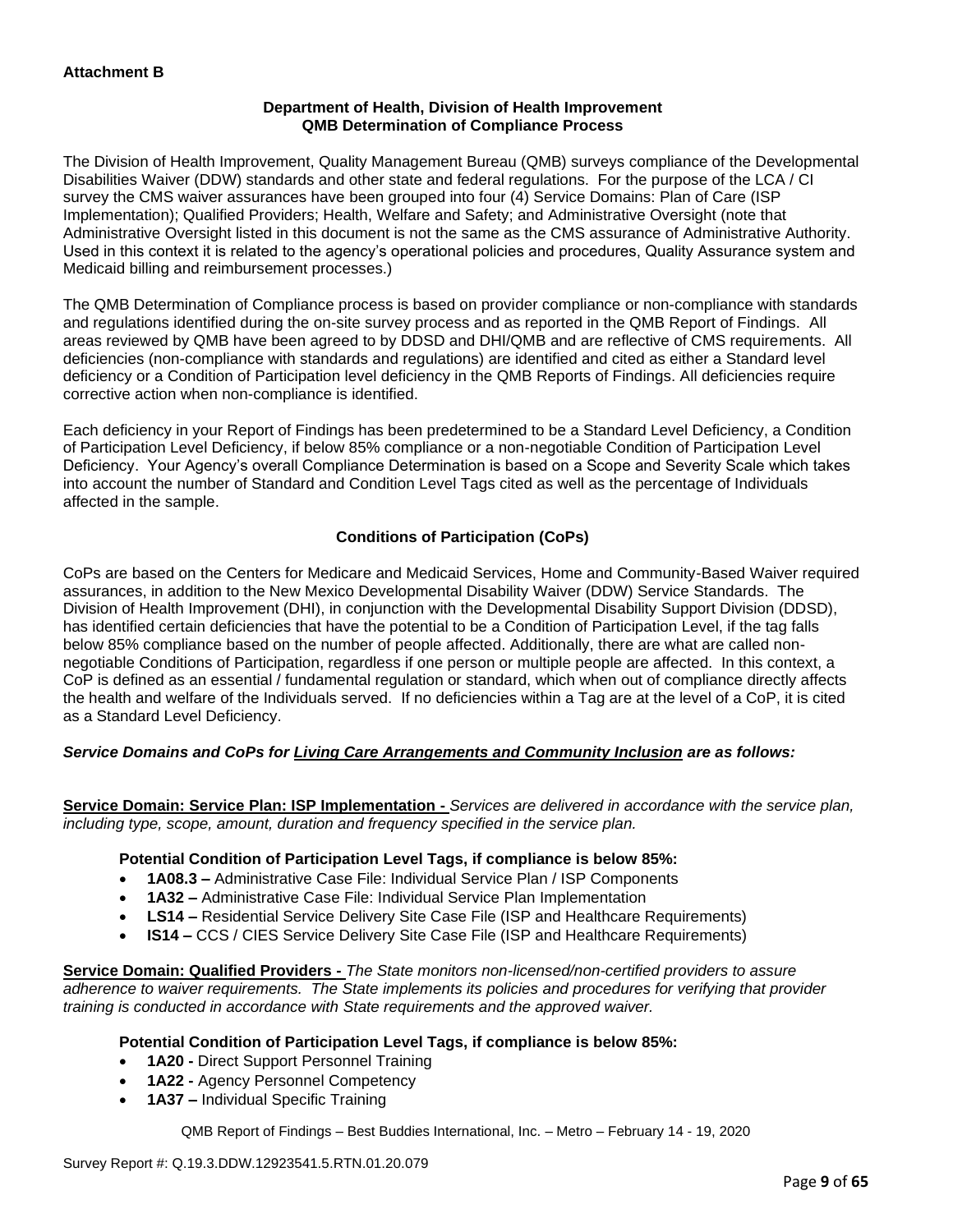## **Non-Negotiable Condition of Participation Level Tags (one or more Individuals are cited):**

- **1A25.1 –** Caregiver Criminal History Screening
- **1A26.1 –** Consolidated On-line Registry Employee Abuse Registry

**Service Domain: Health, Welfare and Safety -** *The State, on an ongoing basis, identifies, addresses and seeks to prevent occurrences of abuse, neglect and exploitation. Individuals shall be afforded their basic human rights. The provider supports individuals to access needed healthcare services in a timely manner.*

## **Potential Condition of Participation Level Tags, if compliance is below 85%:**

- **1A08.2 –** Administrative Case File: Healthcare Requirements & Follow-up
- **1A09 –** Medication Delivery Routine Medication Administration
- **1A09.1 –** Medication Delivery PRN Medication Administration
- **1A15.2 –** Administrative Case File: Healthcare Documentation (Therap and Required Plans)

## **Non-Negotiable Condition of Participation Level Tags (one or more Individuals are cited):**

- **1A05 –** General Requirements / Agency Policy and Procedure Requirements
- **1A07 –** Social Security Income (SSI) Payments
- **1A09.2 –** Medication Delivery Nurse Approval for PRN Medication
- **1A15 –** Healthcare Coordination Nurse Availability / Knowledge
- **1A31 –** Client Rights/Human Rights
- **LS25.1 –** Residential Reqts. (Physical Environment Supported Living / Family Living / Intensive Medical Living)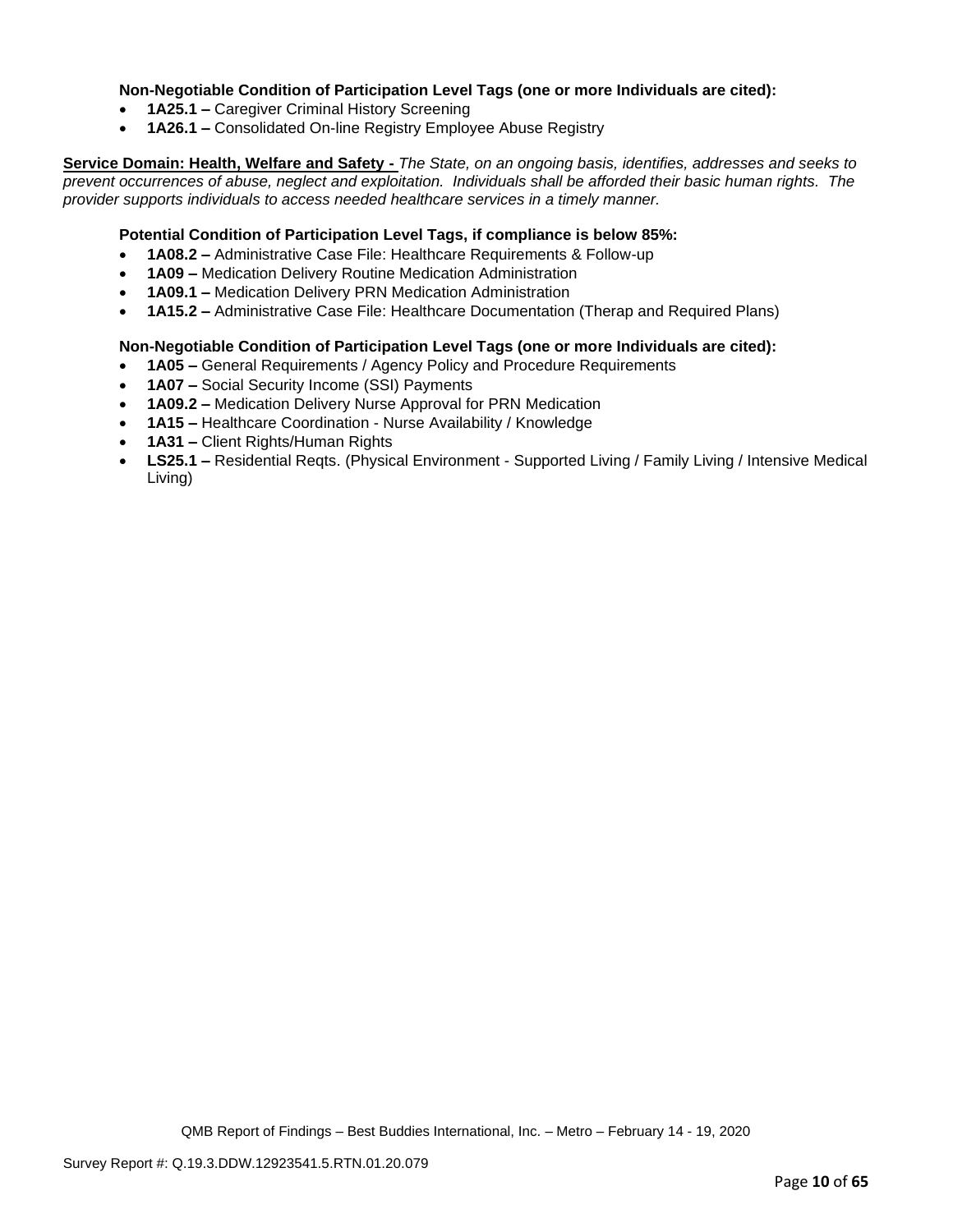# **Attachment C**

#### **Guidelines for the Provider Informal Reconsideration of Finding (IRF) Process**

#### **Introduction:**

Throughout the QMB Survey process, surveyors are openly communicating with providers. Open communication means surveyors have clarified issues and/or requested missing information before completing the review through the use of the signed/dated "Document Request," or "Administrative Needs," etc. forms. Regardless, there may still be instances where the provider disagrees with a specific finding. Providers may use the following process to informally dispute a finding.

#### **Instructions:**

- 1. The Informal Reconsideration of the Finding (IRF) request must be received in writing to the QMB Bureau Chief **within 10 business days** of receipt of the final Report of Findings **(***Note: No extensions are granted for the IRF)***.**
- 2. The written request for an IRF *must* be completed on the QMB Request for Informal Reconsideration of Finding form available on the QMB website: <https://nmhealth.org/about/dhi/cbp/irf/>
- 3. The written request for an IRF must specify in detail the request for reconsideration and why the finding is inaccurate.
- 4. The IRF request must include all supporting documentation or evidence.
- 5. If you have questions about the IRF process, email the IRF Chairperson, Valerie V. Valdez at [valerie.valdez@state.nm.us](mailto:valerie.valdez@state.nm.us) for assistance.

#### **The following limitations apply to the IRF process:**

- The written request for an IRF and all supporting evidence must be received within 10 business days.
- Findings based on evidence requested during the survey and not provided may not be subject to reconsideration.
- The supporting documentation must be new evidence not previously reviewed or requested by the survey team.
- Providers must continue to complete their Plan of Correction during the IRF process
- Providers may not request an IRF to challenge the sampling methodology.
- Providers may not request an IRF based on disagreement with the nature of the standard or regulation.
- Providers may not request an IRF to challenge the team composition.
- Providers may not request an IRF to challenge the DHI/QMB determination of compliance or the length of their DDSD provider contract.

A Provider forfeits the right to an IRF if the request is not received within 10 business days of receiving the report and/or does not include all supporting documentation or evidence to show compliance with the standards and regulations.

The IRF Committee will review the request; the Provider will be notified in writing of the ruling; no face-to-face meeting will be conducted.

When a Provider requests that a finding be reconsidered, it does not stop or delay the Plan of Correction process. **Providers must continue to complete the Plan of Correction, including the finding in dispute regardless of the IRF status.** If a finding is removed or modified, it will be noted and removed or modified from the Report of Findings. It should be noted that in some cases a Plan of Correction may be completed prior to the IRF process being completed. The provider will be notified in writing on the decisions of the IRF committee.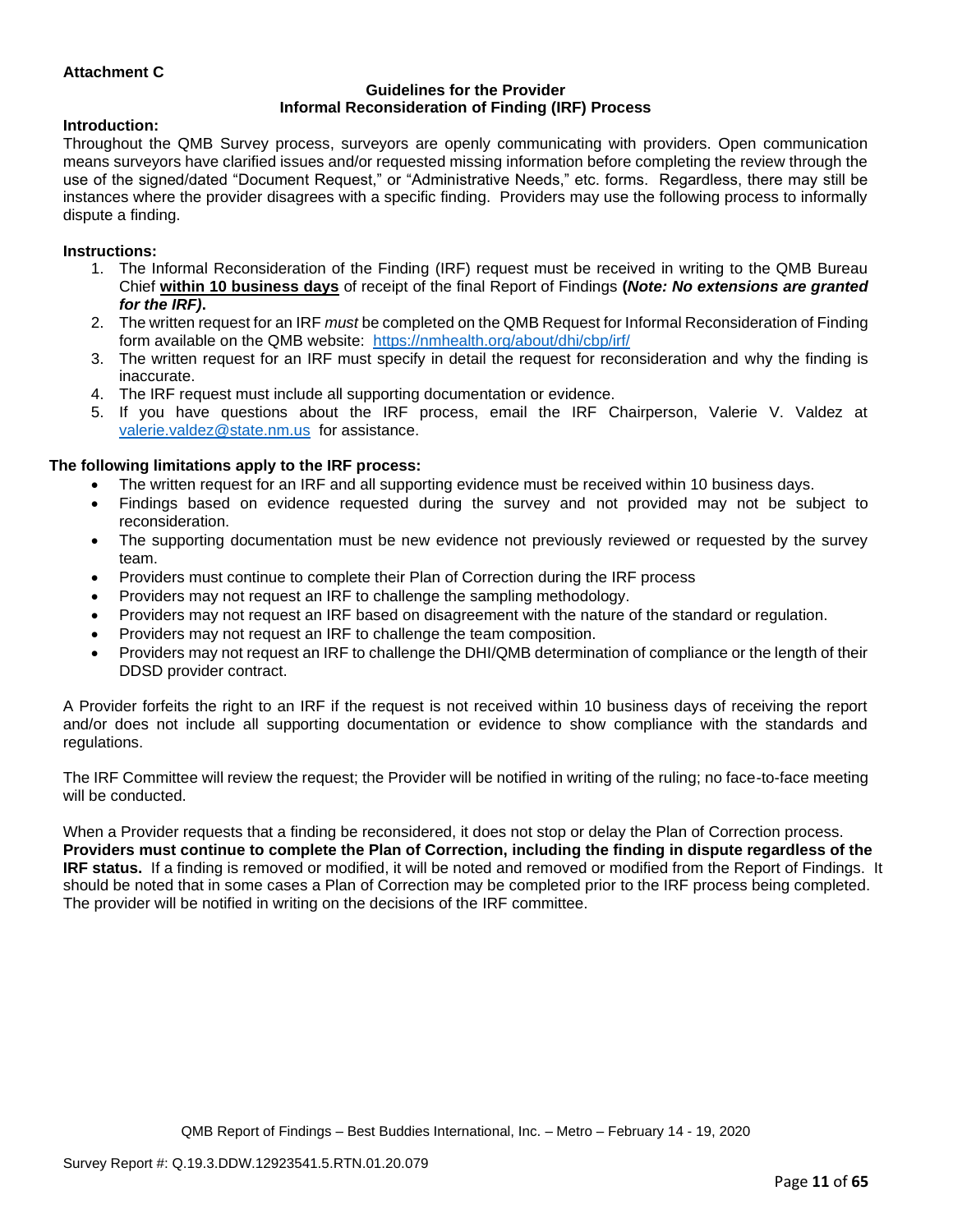# **QMB Determinations of Compliance**

# **Compliance:**

The QMB determination of *Compliance* indicates that a provider has either no deficiencies found during a survey or that no deficiencies at the Condition of Participation Level were found. The agency has obtained a level of compliance such that there is a minimal potential for harm to individuals' health and safety. To qualify for a determination of *Compliance*, the provider must have received no Conditions of Participation Level Deficiencies and have a minimal number of Individuals on the sample affected by the findings indicated in the Standards Level Tags.

# **Partial-Compliance with Standard Level Tags:**

The QMB determination of *Partial-Compliance with Standard Level Tags* indicates that a provider is in compliance with all Condition of Participation Level deficiencies but is out of compliance with a certain percentage of Standard Level deficiencies. This partial-compliance, if not corrected, may result in a negative outcome or the potential for more than minimal harm to individuals' health and safety. There are two ways to receive a determination of Partial Compliance with Standard Level Tags:

- 1. Your Report of Findings includes 16 or fewer Standards Level Tags with between 75% and 100% of the survey sample affected in any tag.
- 2. Your Report of Findings includes 17 or more Standard Level Tags with between 50% to 74% of the survey sample affected in any tag.

# **Partial-Compliance with Standard Level Tags and Condition of Participation Level Tags:**

The QMB determination of *Partial-Compliance with Standard Level Tags and Condition of Participation Level Tags*  indicates that a provider is out of compliance with one to five  $(1 - 5)$  Condition of Participation Level Tags. This partial-compliance, if not corrected, may result in a serious negative outcome or the potential for more than minimal harm to individuals' health and safety.

## **Non-Compliance:**

The QMB determination of *Non-Compliance* indicates a provider is significantly out of compliance with both Standard Level deficiencies and Conditions of Participation level deficiencies. This non-compliance, if not corrected, may result in a serious negative outcome or the potential for more than minimal harm to individuals' health and safety. There are three ways an agency can receive a determination of Non-Compliance:

- 1. Your Report of Findings includes 17 or more total Tags with 0 to 5 Condition of Participation Level Tags with 75% to 100% of the survey sample affected in any Condition of Participation Level tag.
- 2. Your Report of Findings includes any amount of Standard Level Tags with 6 or more Condition of Participation Level Tags.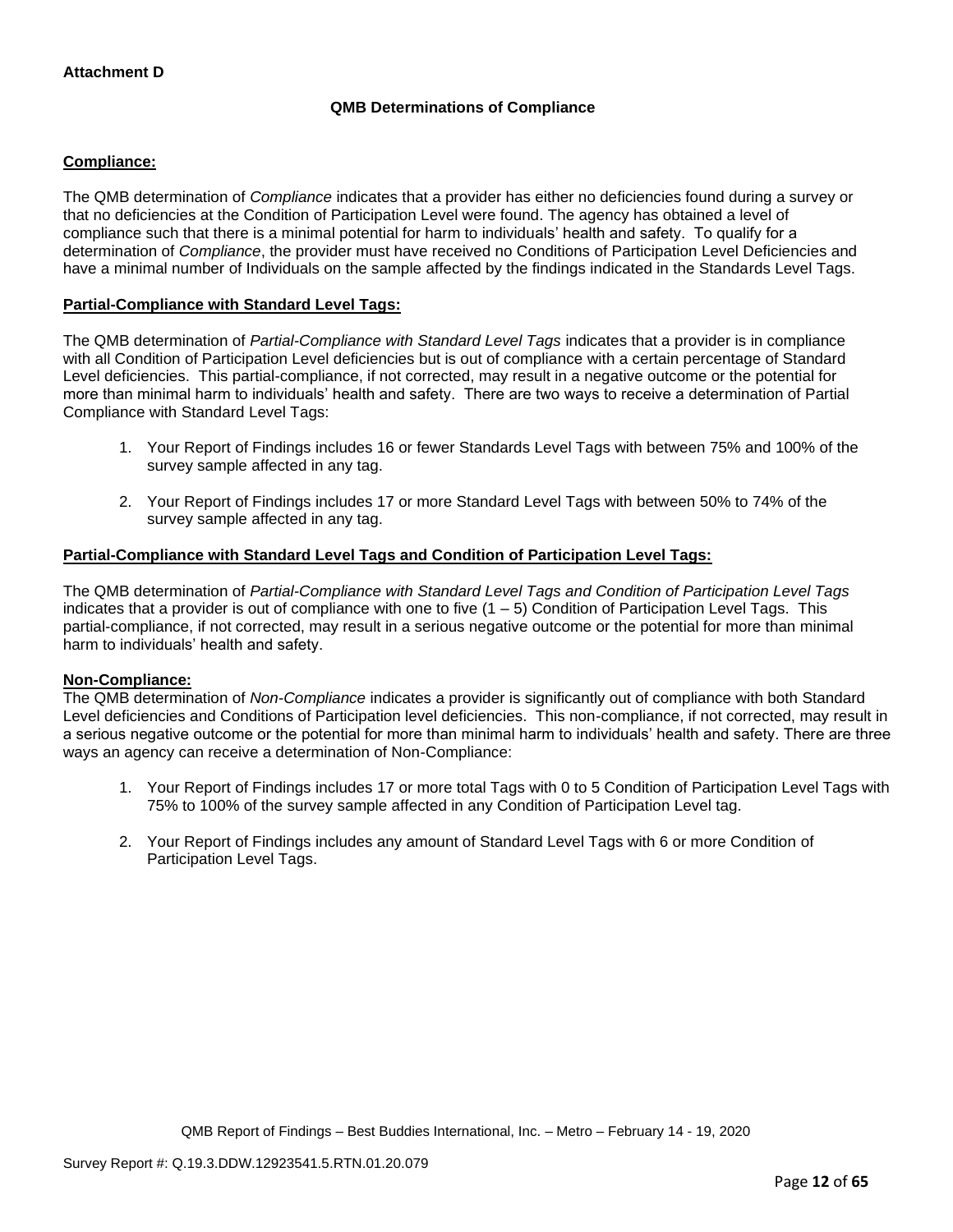| Compliance                                                                                                 | <b>Weighting</b>                                                                                                              |                                                                                                                                 |                                                                                                                          |                                                                                                                               |                                                                                                                                |                                                                                                                             |                                                                                                               |
|------------------------------------------------------------------------------------------------------------|-------------------------------------------------------------------------------------------------------------------------------|---------------------------------------------------------------------------------------------------------------------------------|--------------------------------------------------------------------------------------------------------------------------|-------------------------------------------------------------------------------------------------------------------------------|--------------------------------------------------------------------------------------------------------------------------------|-----------------------------------------------------------------------------------------------------------------------------|---------------------------------------------------------------------------------------------------------------|
| <b>Determination</b>                                                                                       |                                                                                                                               | LOW                                                                                                                             |                                                                                                                          | <b>MEDIUM</b>                                                                                                                 |                                                                                                                                |                                                                                                                             | <b>HIGH</b>                                                                                                   |
| <b>Total Tags:</b>                                                                                         | up to 16                                                                                                                      | 17 or more                                                                                                                      | up to 16                                                                                                                 | 17 or more                                                                                                                    | <b>Any Amount</b>                                                                                                              | 17 or more                                                                                                                  | <b>Any Amount</b>                                                                                             |
|                                                                                                            | and                                                                                                                           | and                                                                                                                             | and                                                                                                                      | and                                                                                                                           | And/or                                                                                                                         | and                                                                                                                         | And/or                                                                                                        |
| <b>COP Level Tags:</b>                                                                                     | 0 COP                                                                                                                         | 0 COP                                                                                                                           | 0 COP                                                                                                                    | 0 COP                                                                                                                         | 1 to 5 COP                                                                                                                     | 0 to 5 CoPs                                                                                                                 | 6 or more COP                                                                                                 |
|                                                                                                            | and                                                                                                                           | and                                                                                                                             | and                                                                                                                      | and                                                                                                                           |                                                                                                                                | and                                                                                                                         |                                                                                                               |
| Sample Affected:                                                                                           | 0 to 74%                                                                                                                      | 0 to 49%                                                                                                                        | 75 to 100%                                                                                                               | 50 to 74%                                                                                                                     |                                                                                                                                | 75 to 100%                                                                                                                  |                                                                                                               |
| "Non-Compliance"                                                                                           |                                                                                                                               |                                                                                                                                 |                                                                                                                          |                                                                                                                               |                                                                                                                                | 17 or more<br><b>Total Tags with</b><br>75 to 100% of<br>the Individuals<br>in the sample<br>cited in any CoP<br>Level tag. | Any Amount of<br><b>Standard Level</b><br>Tags and 6 or<br>more Conditions<br>of Participation<br>Level Tags. |
| "Partial Compliance<br>with Standard Level<br>tags and Condition of<br><b>Participation Level</b><br>Tags" |                                                                                                                               |                                                                                                                                 |                                                                                                                          |                                                                                                                               | <b>Any Amount</b><br><b>Standard Level</b><br>Tags, plus 1 to 5<br><b>Conditions of</b><br><b>Participation Level</b><br>tags. |                                                                                                                             |                                                                                                               |
| "Partial Compliance<br>with Standard Level<br>tags"                                                        |                                                                                                                               |                                                                                                                                 | up to 16<br><b>Standard Level</b><br>Tags with 75 to<br>100% of the<br>individuals in<br>the sample cited<br>in any tag. | 17 or more<br><b>Standard Level</b><br>Tags with 50 to<br><b>74%</b> of the<br>individuals in<br>the sample cited<br>any tag. |                                                                                                                                |                                                                                                                             |                                                                                                               |
| "Compliance"                                                                                               | Up to 16<br><b>Standard Level</b><br>Tags with 0 to<br><b>74% of the</b><br>individuals in<br>the sample<br>cited in any tag. | 17 or more<br><b>Standard Level</b><br>Tags with 0 to<br><b>49% of the</b><br>individuals in<br>the sample cited<br>in any tag. |                                                                                                                          |                                                                                                                               |                                                                                                                                |                                                                                                                             |                                                                                                               |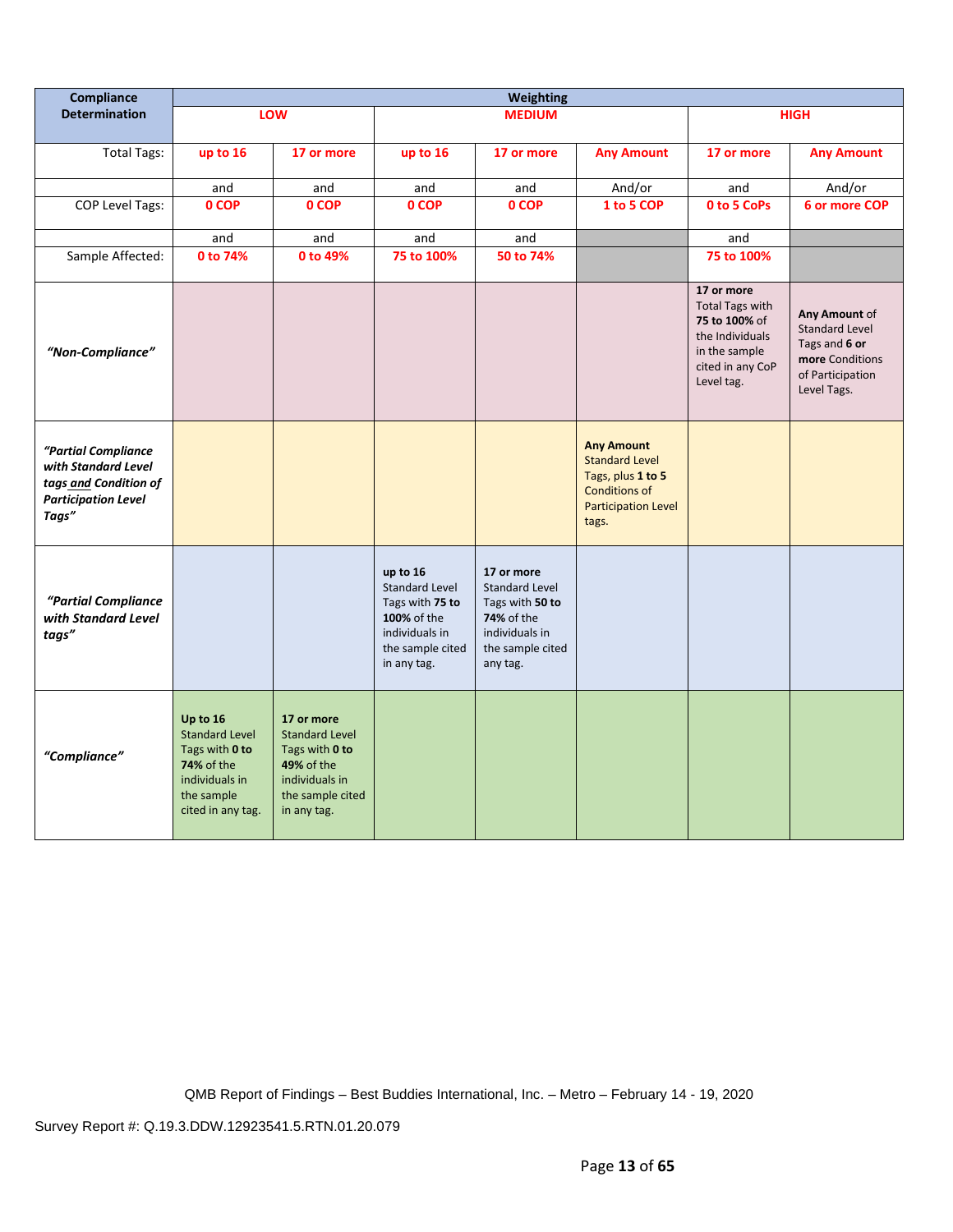# Agency: **Best Buddies International, Inc - Metro Program: Developmental Disabilities Waiver**

Program: Developmental Disabilities Waiver<br>Service: 2018: Community Integrated Emplo 2018: Community Integrated Employment Services<br>Routine Survey Type:<br>Survey Date:

**Survey Date: February 14 - 19, 2020**

| <b>Standard of Care</b>                                                                          | <b>Deficiencies</b>                                            | Agency Plan of Correction, On-going QA/QI<br>and Responsible Party                                                                                          | <b>Date</b><br><b>Due</b> |
|--------------------------------------------------------------------------------------------------|----------------------------------------------------------------|-------------------------------------------------------------------------------------------------------------------------------------------------------------|---------------------------|
|                                                                                                  |                                                                | Service Domain: Service Plans: ISP Implementation - Services are delivered in accordance with the service plan, including type, scope, amount, duration and |                           |
| frequency specified in the service plan.                                                         |                                                                |                                                                                                                                                             |                           |
| Tag #1A08 Administrative Case File (Other                                                        | <b>Standard Level Deficiency</b>                               |                                                                                                                                                             |                           |
| <b>Required Documents)</b>                                                                       |                                                                |                                                                                                                                                             |                           |
| Developmental Disabilities (DD) Waiver Service                                                   | Based on record review, the Agency did not                     | Provider:                                                                                                                                                   |                           |
| Standards 2/26/2018; Re-Issue: 12/28/2018; Eff                                                   | maintain a complete and confidential case file at              | <b>State your Plan of Correction for the</b>                                                                                                                |                           |
| 1/1/2019                                                                                         | the administrative office for 3 of 3 individuals.              | deficiencies cited in this tag here (How is the                                                                                                             |                           |
| <b>Chapter 20: Provider Documentation and</b>                                                    |                                                                | deficiency going to be corrected? This can be                                                                                                               |                           |
| <b>Client Records: 20.2 Client Records</b>                                                       | Review of the Agency administrative individual                 | specific to each deficiency cited or if possible an<br>overall correction?): $\rightarrow$                                                                  |                           |
| Requirements: All DD Waiver Provider                                                             | case files revealed the following items were not               |                                                                                                                                                             |                           |
| Agencies are required to create and maintain                                                     | found, incomplete, and/or not current:                         |                                                                                                                                                             |                           |
| individual client records. The contents of client                                                |                                                                |                                                                                                                                                             |                           |
| records vary depending on the unique needs of<br>the person receiving services and the resultant | <b>Positive Behavioral Support Plan:</b><br>• Not Current (#1) |                                                                                                                                                             |                           |
| information produced. The extent of                                                              |                                                                |                                                                                                                                                             |                           |
| documentation required f7or individual client                                                    | <b>Occupational Therapy Plan (Therapy</b>                      |                                                                                                                                                             |                           |
| records per service type depends on the                                                          | <b>Intervention Plan TIP):</b>                                 | <b>Provider:</b>                                                                                                                                            |                           |
| location of the file, the type of service being                                                  | • Not Found $(H3)$                                             | <b>Enter your ongoing Quality</b>                                                                                                                           |                           |
| provided, and the information necessary.                                                         |                                                                | <b>Assurance/Quality Improvement processes</b>                                                                                                              |                           |
| DD Waiver Provider Agencies are required to                                                      | <b>Physical Therapy Plan (Therapy Intervention</b>             | as it related to this tag number here (What is                                                                                                              |                           |
| adhere to the following:                                                                         | Plan TIP):                                                     | going to be done? How many individuals is this<br>going to affect? How often will this be completed?                                                        |                           |
| Client records must contain all documents                                                        | • Not Found $(H3)$                                             | Who is responsible? What steps will be taken if                                                                                                             |                           |
| essential to the service being provided and                                                      |                                                                | issues are found?): $\rightarrow$                                                                                                                           |                           |
| essential to ensuring the health and safety of                                                   | Documentation of Guardianship/Power of                         |                                                                                                                                                             |                           |
| the person during the provision of the service.                                                  | <b>Attorney:</b>                                               |                                                                                                                                                             |                           |
| Provider Agencies must have readily<br>2.                                                        | • Not Found $(H2, 3)$                                          |                                                                                                                                                             |                           |
| accessible records in home and community<br>settings in paper or electronic form. Secure         |                                                                |                                                                                                                                                             |                           |
| access to electronic records through the Therap                                                  |                                                                |                                                                                                                                                             |                           |
| web based system using computers or mobile                                                       |                                                                |                                                                                                                                                             |                           |
| devices is acceptable.                                                                           |                                                                |                                                                                                                                                             |                           |
| Provider Agencies are responsible for<br>3.                                                      |                                                                |                                                                                                                                                             |                           |
| ensuring that all plans created by nurses, RDs,                                                  |                                                                |                                                                                                                                                             |                           |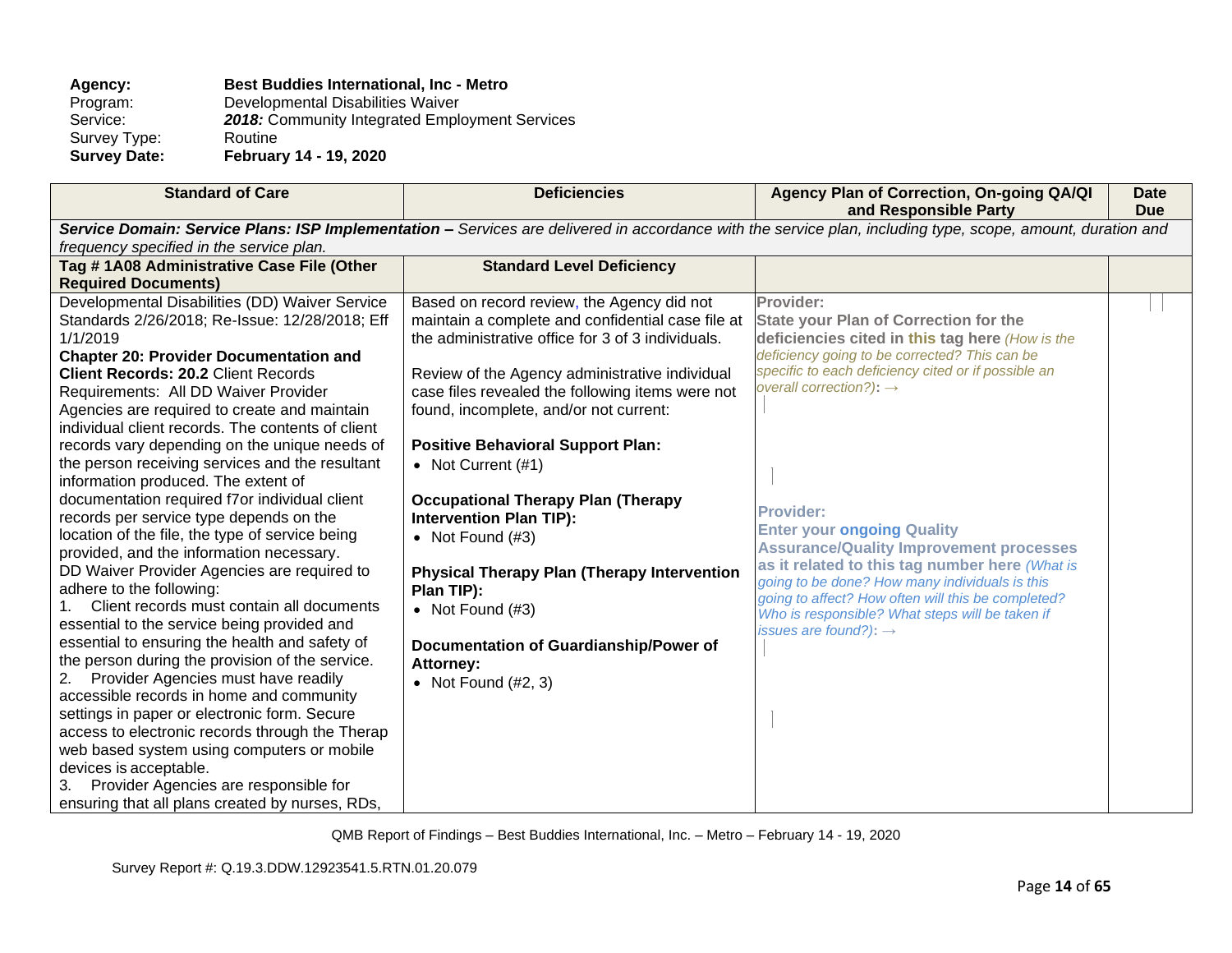| therapists or BSCs are present in all needed       |  |  |
|----------------------------------------------------|--|--|
| settings.                                          |  |  |
| 4. Provider Agencies must maintain records of      |  |  |
| all documents produced by agency personnel or      |  |  |
| contractors on behalf of each person, including    |  |  |
| any routine notes or data, annual assessments,     |  |  |
| semi-annual reports, evidence of training          |  |  |
| provided/received, progress notes, and any         |  |  |
| other interactions for which billing is generated. |  |  |
| 5. Each Provider Agency is responsible for         |  |  |
| maintaining the daily or other contact notes       |  |  |
| documenting the nature and frequency of            |  |  |
| service delivery, as well as data tracking only    |  |  |
| for the services provided by their agency.         |  |  |
| The current Client File Matrix found in<br>6.      |  |  |
| Appendix A Client File Matrix details the          |  |  |
| minimum requirements for records to be stored      |  |  |
| in agency office files, the delivery site, or with |  |  |
| DSP while providing services in the community.     |  |  |
| 7. All records pertaining to JCMs must be          |  |  |
| retained permanently and must be made              |  |  |
| available to DDSD upon request, upon the           |  |  |
| termination or expiration of a provider            |  |  |
| agreement, or upon provider withdrawal from        |  |  |
| services.                                          |  |  |
|                                                    |  |  |
| 20.5.1 Individual Data Form (IDF): The             |  |  |
| Individual Data Form provides an overview of       |  |  |
| demographic information as well as other key       |  |  |
| personal, programmatic, insurance, and health      |  |  |
| related information. It lists medical information; |  |  |
| assistive technology or adaptive equipment;        |  |  |
| diagnoses; allergies; information about whether    |  |  |
| a guardian or advance directives are in place;     |  |  |
| information about behavioral and health related    |  |  |
|                                                    |  |  |
| needs; contacts of Provider Agencies and team      |  |  |
| members and other critical information. The IDF    |  |  |
| automatically loads information into other fields  |  |  |
| and forms and must be complete and kept            |  |  |
| current. This form is initiated by the CM. It must |  |  |
| be opened and continuously updated by Living       |  |  |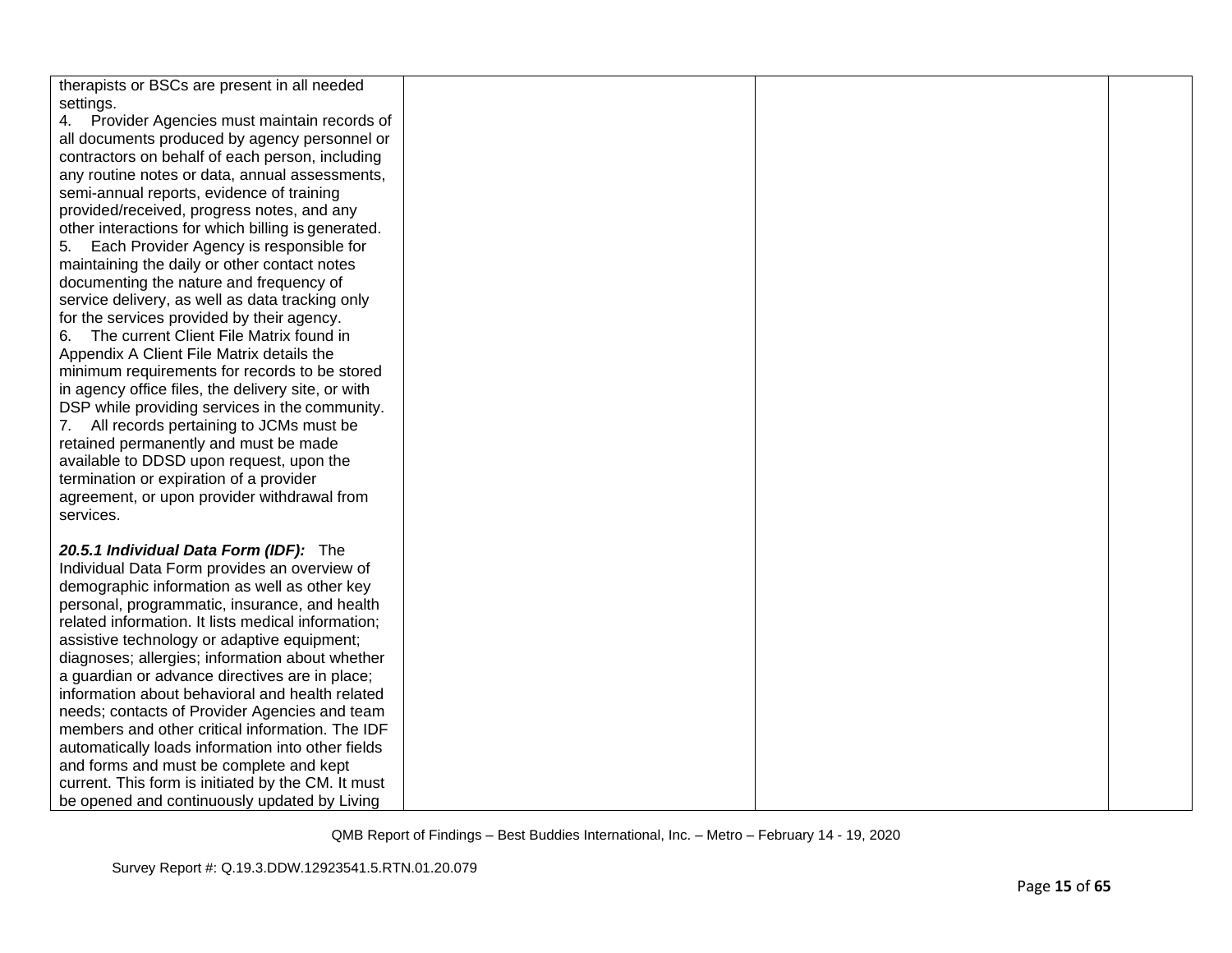| management when applicable to the person in<br>order for accurate data to auto populate other<br>documents like the Health Passport and<br>Physician Consultation Form. Although the<br>Primary Provider Agency is ultimately<br>responsible for keeping this form current, each<br>provider collaborates and communicates critical<br>information to update this form.<br>Chapter 3: Safeguards 3.1.2 Team<br><b>Justification Process: DD Waiver participants</b><br>may receive evaluations or reviews conducted<br>by a variety of professionals or clinicians. These<br>evaluations or reviews typically include<br>recommendations or suggestions for the<br>person/guardian or the team to consider. The<br>team justification process includes:<br>Discussion and decisions about non-health<br>related recommendations are documented on<br>the Team Justification form.<br>The Team Justification form documents<br>2.<br>that the person/guardian or team has considered<br>the recommendations and has decided:<br>a. to implement the recommendation;<br>b. to create an action plan and revise the<br>ISP, if necessary; or<br>c. not to implement the recommendation<br>currently.<br>3. All DD Waiver Provider Agencies participate<br>in information gathering, IDT meeting<br>attendance, and accessing supplemental<br>resources if needed and desired.<br>The CM ensures that the Team<br>4.<br>Justification Process is followed and complete. |                                          |  |  |
|---------------------------------------------------------------------------------------------------------------------------------------------------------------------------------------------------------------------------------------------------------------------------------------------------------------------------------------------------------------------------------------------------------------------------------------------------------------------------------------------------------------------------------------------------------------------------------------------------------------------------------------------------------------------------------------------------------------------------------------------------------------------------------------------------------------------------------------------------------------------------------------------------------------------------------------------------------------------------------------------------------------------------------------------------------------------------------------------------------------------------------------------------------------------------------------------------------------------------------------------------------------------------------------------------------------------------------------------------------------------------------------------------------------------------------------------------------------------|------------------------------------------|--|--|
|                                                                                                                                                                                                                                                                                                                                                                                                                                                                                                                                                                                                                                                                                                                                                                                                                                                                                                                                                                                                                                                                                                                                                                                                                                                                                                                                                                                                                                                                     | Supports, CCS- Group, ANS, CIHS and case |  |  |
|                                                                                                                                                                                                                                                                                                                                                                                                                                                                                                                                                                                                                                                                                                                                                                                                                                                                                                                                                                                                                                                                                                                                                                                                                                                                                                                                                                                                                                                                     |                                          |  |  |
|                                                                                                                                                                                                                                                                                                                                                                                                                                                                                                                                                                                                                                                                                                                                                                                                                                                                                                                                                                                                                                                                                                                                                                                                                                                                                                                                                                                                                                                                     |                                          |  |  |
|                                                                                                                                                                                                                                                                                                                                                                                                                                                                                                                                                                                                                                                                                                                                                                                                                                                                                                                                                                                                                                                                                                                                                                                                                                                                                                                                                                                                                                                                     |                                          |  |  |
|                                                                                                                                                                                                                                                                                                                                                                                                                                                                                                                                                                                                                                                                                                                                                                                                                                                                                                                                                                                                                                                                                                                                                                                                                                                                                                                                                                                                                                                                     |                                          |  |  |
|                                                                                                                                                                                                                                                                                                                                                                                                                                                                                                                                                                                                                                                                                                                                                                                                                                                                                                                                                                                                                                                                                                                                                                                                                                                                                                                                                                                                                                                                     |                                          |  |  |
|                                                                                                                                                                                                                                                                                                                                                                                                                                                                                                                                                                                                                                                                                                                                                                                                                                                                                                                                                                                                                                                                                                                                                                                                                                                                                                                                                                                                                                                                     |                                          |  |  |
|                                                                                                                                                                                                                                                                                                                                                                                                                                                                                                                                                                                                                                                                                                                                                                                                                                                                                                                                                                                                                                                                                                                                                                                                                                                                                                                                                                                                                                                                     |                                          |  |  |
|                                                                                                                                                                                                                                                                                                                                                                                                                                                                                                                                                                                                                                                                                                                                                                                                                                                                                                                                                                                                                                                                                                                                                                                                                                                                                                                                                                                                                                                                     |                                          |  |  |
|                                                                                                                                                                                                                                                                                                                                                                                                                                                                                                                                                                                                                                                                                                                                                                                                                                                                                                                                                                                                                                                                                                                                                                                                                                                                                                                                                                                                                                                                     |                                          |  |  |
|                                                                                                                                                                                                                                                                                                                                                                                                                                                                                                                                                                                                                                                                                                                                                                                                                                                                                                                                                                                                                                                                                                                                                                                                                                                                                                                                                                                                                                                                     |                                          |  |  |
|                                                                                                                                                                                                                                                                                                                                                                                                                                                                                                                                                                                                                                                                                                                                                                                                                                                                                                                                                                                                                                                                                                                                                                                                                                                                                                                                                                                                                                                                     |                                          |  |  |
|                                                                                                                                                                                                                                                                                                                                                                                                                                                                                                                                                                                                                                                                                                                                                                                                                                                                                                                                                                                                                                                                                                                                                                                                                                                                                                                                                                                                                                                                     |                                          |  |  |
|                                                                                                                                                                                                                                                                                                                                                                                                                                                                                                                                                                                                                                                                                                                                                                                                                                                                                                                                                                                                                                                                                                                                                                                                                                                                                                                                                                                                                                                                     |                                          |  |  |
|                                                                                                                                                                                                                                                                                                                                                                                                                                                                                                                                                                                                                                                                                                                                                                                                                                                                                                                                                                                                                                                                                                                                                                                                                                                                                                                                                                                                                                                                     |                                          |  |  |
|                                                                                                                                                                                                                                                                                                                                                                                                                                                                                                                                                                                                                                                                                                                                                                                                                                                                                                                                                                                                                                                                                                                                                                                                                                                                                                                                                                                                                                                                     |                                          |  |  |
|                                                                                                                                                                                                                                                                                                                                                                                                                                                                                                                                                                                                                                                                                                                                                                                                                                                                                                                                                                                                                                                                                                                                                                                                                                                                                                                                                                                                                                                                     |                                          |  |  |
|                                                                                                                                                                                                                                                                                                                                                                                                                                                                                                                                                                                                                                                                                                                                                                                                                                                                                                                                                                                                                                                                                                                                                                                                                                                                                                                                                                                                                                                                     |                                          |  |  |
|                                                                                                                                                                                                                                                                                                                                                                                                                                                                                                                                                                                                                                                                                                                                                                                                                                                                                                                                                                                                                                                                                                                                                                                                                                                                                                                                                                                                                                                                     |                                          |  |  |
|                                                                                                                                                                                                                                                                                                                                                                                                                                                                                                                                                                                                                                                                                                                                                                                                                                                                                                                                                                                                                                                                                                                                                                                                                                                                                                                                                                                                                                                                     |                                          |  |  |
|                                                                                                                                                                                                                                                                                                                                                                                                                                                                                                                                                                                                                                                                                                                                                                                                                                                                                                                                                                                                                                                                                                                                                                                                                                                                                                                                                                                                                                                                     |                                          |  |  |
|                                                                                                                                                                                                                                                                                                                                                                                                                                                                                                                                                                                                                                                                                                                                                                                                                                                                                                                                                                                                                                                                                                                                                                                                                                                                                                                                                                                                                                                                     |                                          |  |  |
|                                                                                                                                                                                                                                                                                                                                                                                                                                                                                                                                                                                                                                                                                                                                                                                                                                                                                                                                                                                                                                                                                                                                                                                                                                                                                                                                                                                                                                                                     |                                          |  |  |
|                                                                                                                                                                                                                                                                                                                                                                                                                                                                                                                                                                                                                                                                                                                                                                                                                                                                                                                                                                                                                                                                                                                                                                                                                                                                                                                                                                                                                                                                     |                                          |  |  |
|                                                                                                                                                                                                                                                                                                                                                                                                                                                                                                                                                                                                                                                                                                                                                                                                                                                                                                                                                                                                                                                                                                                                                                                                                                                                                                                                                                                                                                                                     |                                          |  |  |
|                                                                                                                                                                                                                                                                                                                                                                                                                                                                                                                                                                                                                                                                                                                                                                                                                                                                                                                                                                                                                                                                                                                                                                                                                                                                                                                                                                                                                                                                     |                                          |  |  |
|                                                                                                                                                                                                                                                                                                                                                                                                                                                                                                                                                                                                                                                                                                                                                                                                                                                                                                                                                                                                                                                                                                                                                                                                                                                                                                                                                                                                                                                                     |                                          |  |  |
|                                                                                                                                                                                                                                                                                                                                                                                                                                                                                                                                                                                                                                                                                                                                                                                                                                                                                                                                                                                                                                                                                                                                                                                                                                                                                                                                                                                                                                                                     |                                          |  |  |
|                                                                                                                                                                                                                                                                                                                                                                                                                                                                                                                                                                                                                                                                                                                                                                                                                                                                                                                                                                                                                                                                                                                                                                                                                                                                                                                                                                                                                                                                     |                                          |  |  |
|                                                                                                                                                                                                                                                                                                                                                                                                                                                                                                                                                                                                                                                                                                                                                                                                                                                                                                                                                                                                                                                                                                                                                                                                                                                                                                                                                                                                                                                                     |                                          |  |  |
|                                                                                                                                                                                                                                                                                                                                                                                                                                                                                                                                                                                                                                                                                                                                                                                                                                                                                                                                                                                                                                                                                                                                                                                                                                                                                                                                                                                                                                                                     |                                          |  |  |
|                                                                                                                                                                                                                                                                                                                                                                                                                                                                                                                                                                                                                                                                                                                                                                                                                                                                                                                                                                                                                                                                                                                                                                                                                                                                                                                                                                                                                                                                     |                                          |  |  |
|                                                                                                                                                                                                                                                                                                                                                                                                                                                                                                                                                                                                                                                                                                                                                                                                                                                                                                                                                                                                                                                                                                                                                                                                                                                                                                                                                                                                                                                                     |                                          |  |  |
|                                                                                                                                                                                                                                                                                                                                                                                                                                                                                                                                                                                                                                                                                                                                                                                                                                                                                                                                                                                                                                                                                                                                                                                                                                                                                                                                                                                                                                                                     |                                          |  |  |
|                                                                                                                                                                                                                                                                                                                                                                                                                                                                                                                                                                                                                                                                                                                                                                                                                                                                                                                                                                                                                                                                                                                                                                                                                                                                                                                                                                                                                                                                     |                                          |  |  |
|                                                                                                                                                                                                                                                                                                                                                                                                                                                                                                                                                                                                                                                                                                                                                                                                                                                                                                                                                                                                                                                                                                                                                                                                                                                                                                                                                                                                                                                                     |                                          |  |  |
|                                                                                                                                                                                                                                                                                                                                                                                                                                                                                                                                                                                                                                                                                                                                                                                                                                                                                                                                                                                                                                                                                                                                                                                                                                                                                                                                                                                                                                                                     |                                          |  |  |
|                                                                                                                                                                                                                                                                                                                                                                                                                                                                                                                                                                                                                                                                                                                                                                                                                                                                                                                                                                                                                                                                                                                                                                                                                                                                                                                                                                                                                                                                     |                                          |  |  |
|                                                                                                                                                                                                                                                                                                                                                                                                                                                                                                                                                                                                                                                                                                                                                                                                                                                                                                                                                                                                                                                                                                                                                                                                                                                                                                                                                                                                                                                                     |                                          |  |  |
|                                                                                                                                                                                                                                                                                                                                                                                                                                                                                                                                                                                                                                                                                                                                                                                                                                                                                                                                                                                                                                                                                                                                                                                                                                                                                                                                                                                                                                                                     |                                          |  |  |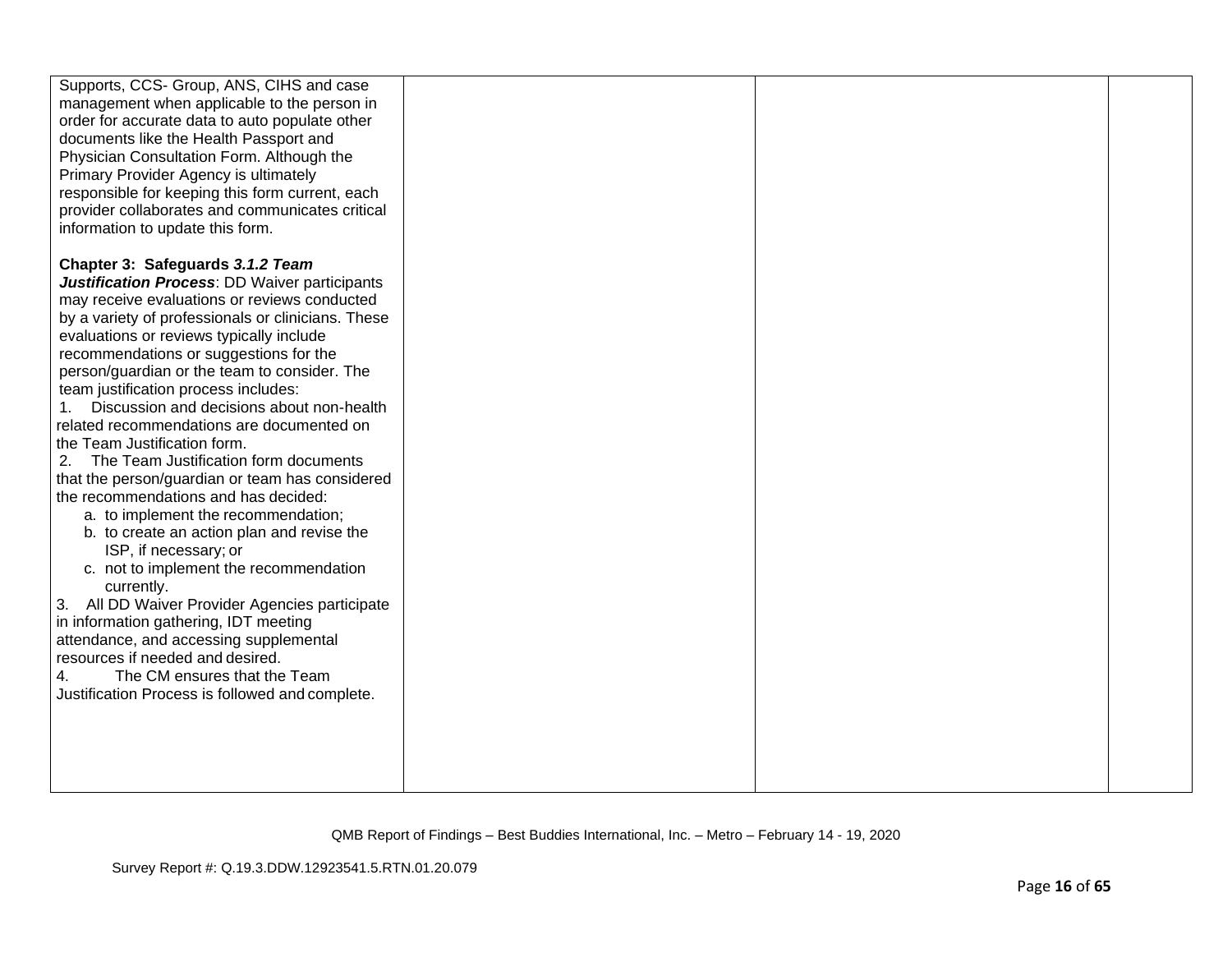| Tag #1A08.3 Administrative Case File:<br><b>Individual Service Plan / ISP Components</b>                                                                                                                                                                                                                                                                                                                                                                                                                                                                                                                                                                                                                     | <b>Condition of Participation Level Deficiency</b>                                                                                                                                                                                                                                                                                                                                                                                                                                                      |                                                                                                                                                                                                                                                                                                                                                           |  |
|--------------------------------------------------------------------------------------------------------------------------------------------------------------------------------------------------------------------------------------------------------------------------------------------------------------------------------------------------------------------------------------------------------------------------------------------------------------------------------------------------------------------------------------------------------------------------------------------------------------------------------------------------------------------------------------------------------------|---------------------------------------------------------------------------------------------------------------------------------------------------------------------------------------------------------------------------------------------------------------------------------------------------------------------------------------------------------------------------------------------------------------------------------------------------------------------------------------------------------|-----------------------------------------------------------------------------------------------------------------------------------------------------------------------------------------------------------------------------------------------------------------------------------------------------------------------------------------------------------|--|
| <b>NMAC 7.26.5 SERVICE PLANS FOR</b><br>INDIVIDUALS WITH DEVELOPMENTAL<br>DISABILITIES LIVING IN THE COMMUNITY.                                                                                                                                                                                                                                                                                                                                                                                                                                                                                                                                                                                              | After an analysis of the evidence it has been<br>determined there is a significant potential for a<br>negative outcome to occur.                                                                                                                                                                                                                                                                                                                                                                        | Provider:<br><b>State your Plan of Correction for the</b><br>deficiencies cited in this tag here (How is the<br>deficiency going to be corrected? This can be                                                                                                                                                                                             |  |
| NMAC 7.26.5.12 DEVELOPMENT OF THE<br><b>INDIVIDUAL SERVICE PLAN (ISP) -</b><br><b>PARTICIPATION IN AND SCHEDULING OF</b><br><b>INTERDISCIPLINARY TEAM MEETINGS.</b>                                                                                                                                                                                                                                                                                                                                                                                                                                                                                                                                          | Based on record review, the Agency did not<br>maintain a complete and confidential case file at<br>the administrative office for 3 of 3 individuals.                                                                                                                                                                                                                                                                                                                                                    | specific to each deficiency cited or if possible an<br>overall correction?): $\rightarrow$                                                                                                                                                                                                                                                                |  |
| NMAC 7.26.5.14 DEVELOPMENT OF THE<br><b>INDIVIDUAL SERVICE PLAN (ISP) -</b><br><b>CONTENT OF INDIVIDUAL SERVICE PLANS.</b>                                                                                                                                                                                                                                                                                                                                                                                                                                                                                                                                                                                   | Review of the Agency administrative individual<br>case files revealed the following items were not<br>found, incomplete, and/or not current:                                                                                                                                                                                                                                                                                                                                                            |                                                                                                                                                                                                                                                                                                                                                           |  |
| Developmental Disabilities (DD) Waiver Service<br>Standards 2/26/2018; Re-Issue: 12/28/2018; Eff<br>1/1/2019<br>Chapter 6 Individual Service Plan: The CMS<br>requires a person-centered service plan for<br>every person receiving HCBS. The DD Waiver's<br>person-centered service plan is the ISP.<br>6.5.2 ISP Revisions: The ISP is a dynamic<br>document that changes with the person's<br>desires, circumstances, and need. IDT<br>members must collaborate and request an IDT<br>meeting from the CM when a need to modify the<br>ISP arises. The CM convenes the IDT within ten<br>days of receipt of any reasonable request to<br>convene the team, either in person or through<br>teleconference. | ISP Teaching and Support Strategies:<br>Individual #1:<br>TSS not found for the following Work / Learn;<br>Outcome Statement / Action Steps:<br>• " practice his new task."<br>Individual #2:<br>TSS not found for the following Work / Learn;<br>Outcome Statement / Action Steps:<br>• " will focus on his work schedule and job<br>duties for his work shift."<br>Individual #3:<br>TSS not found for the following Work / Learn;<br>Outcome Statement / Action Steps:<br>" will update his resume." | <b>Provider:</b><br><b>Enter your ongoing Quality</b><br><b>Assurance/Quality Improvement processes</b><br>as it related to this tag number here (What is<br>going to be done? How many individuals is this<br>going to affect? How often will this be completed?<br>Who is responsible? What steps will be taken if<br>issues are found?): $\rightarrow$ |  |
| 6.6 DDSD ISP Template: The ISP must be<br>written according to templates provided by the<br>DDSD. Both children and adults have<br>designated ISP templates. The ISP template<br>includes Vision Statements, Desired Outcomes,<br>a meeting participant signature page, an<br>Addendum A (i.e. an acknowledgement of<br>receipt of specific information) and other                                                                                                                                                                                                                                                                                                                                           |                                                                                                                                                                                                                                                                                                                                                                                                                                                                                                         |                                                                                                                                                                                                                                                                                                                                                           |  |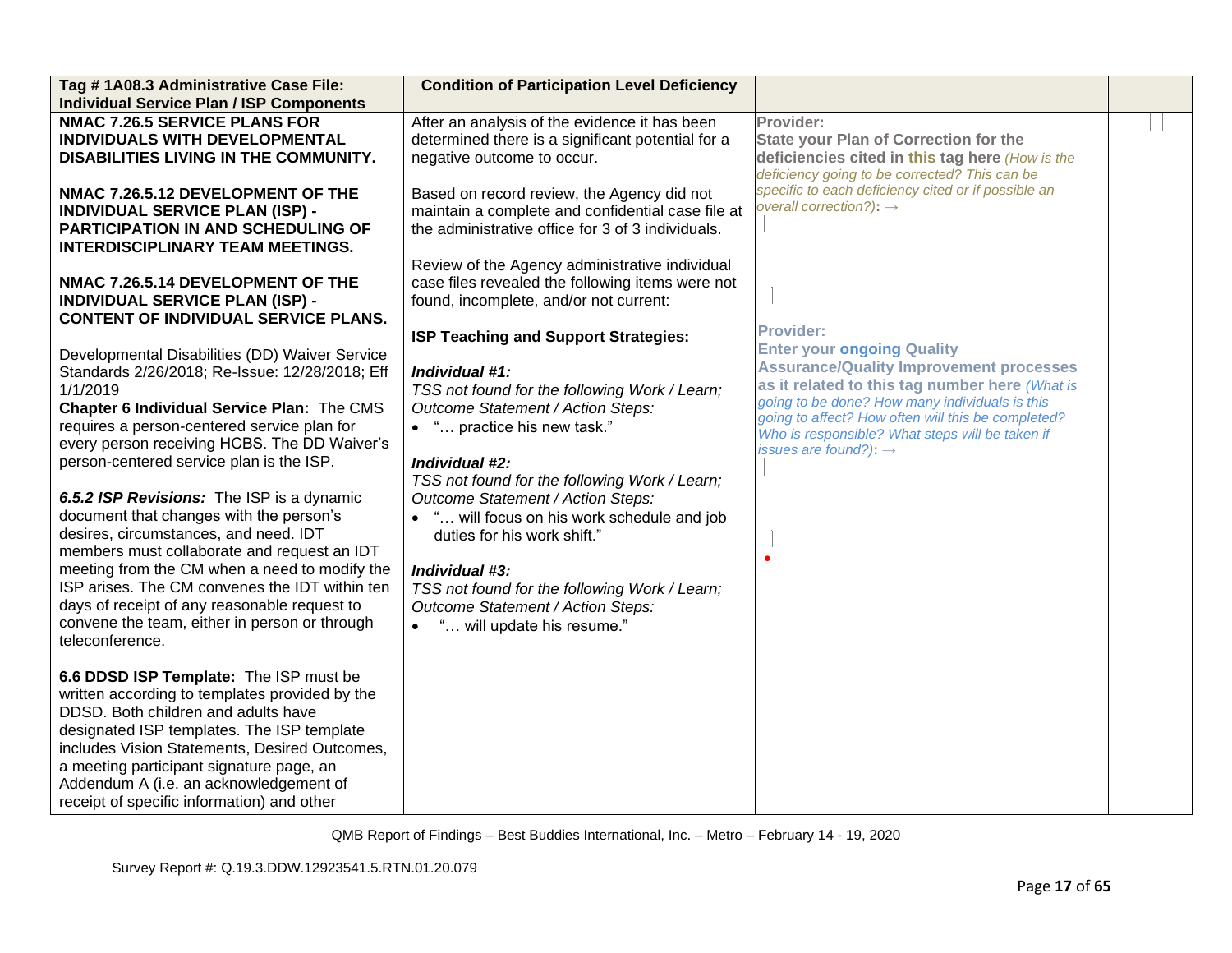| elements depending on the age of the<br>individual. The ISP templates may be revised<br>and reissued by DDSD to incorporate initiatives<br>that improve person - centered planning<br>practices. Companion documents may also be<br>issued by DDSD and be required for use in<br>order to better demonstrate required elements<br>of the PCP process and ISP development.<br>The ISP is completed by the CM with the IDT<br>input and must be completed according to the<br>following requirements:<br>DD Waiver Provider Agencies should not<br>recommend service type, frequency, and<br>amount (except for required case management<br>services) on an individual budget prior to the<br>Vision Statement and Desired Outcomes being<br>developed.<br>The person does not require IDT<br>agreement/approval regarding his/her dreams,<br>aspirations, and desired long-term outcomes.<br>3. When there is disagreement, the IDT is<br>required to plan and resolve conflicts in a<br>manner that promotes health, safety, and<br>quality of life through consensus. Consensus<br>means a state of general agreement that allows<br>members to support the proposal, at least on a<br>trial basis. |  |  |
|------------------------------------------------------------------------------------------------------------------------------------------------------------------------------------------------------------------------------------------------------------------------------------------------------------------------------------------------------------------------------------------------------------------------------------------------------------------------------------------------------------------------------------------------------------------------------------------------------------------------------------------------------------------------------------------------------------------------------------------------------------------------------------------------------------------------------------------------------------------------------------------------------------------------------------------------------------------------------------------------------------------------------------------------------------------------------------------------------------------------------------------------------------------------------------------------------|--|--|
|                                                                                                                                                                                                                                                                                                                                                                                                                                                                                                                                                                                                                                                                                                                                                                                                                                                                                                                                                                                                                                                                                                                                                                                                      |  |  |
|                                                                                                                                                                                                                                                                                                                                                                                                                                                                                                                                                                                                                                                                                                                                                                                                                                                                                                                                                                                                                                                                                                                                                                                                      |  |  |
|                                                                                                                                                                                                                                                                                                                                                                                                                                                                                                                                                                                                                                                                                                                                                                                                                                                                                                                                                                                                                                                                                                                                                                                                      |  |  |
|                                                                                                                                                                                                                                                                                                                                                                                                                                                                                                                                                                                                                                                                                                                                                                                                                                                                                                                                                                                                                                                                                                                                                                                                      |  |  |
|                                                                                                                                                                                                                                                                                                                                                                                                                                                                                                                                                                                                                                                                                                                                                                                                                                                                                                                                                                                                                                                                                                                                                                                                      |  |  |
|                                                                                                                                                                                                                                                                                                                                                                                                                                                                                                                                                                                                                                                                                                                                                                                                                                                                                                                                                                                                                                                                                                                                                                                                      |  |  |
|                                                                                                                                                                                                                                                                                                                                                                                                                                                                                                                                                                                                                                                                                                                                                                                                                                                                                                                                                                                                                                                                                                                                                                                                      |  |  |
|                                                                                                                                                                                                                                                                                                                                                                                                                                                                                                                                                                                                                                                                                                                                                                                                                                                                                                                                                                                                                                                                                                                                                                                                      |  |  |
|                                                                                                                                                                                                                                                                                                                                                                                                                                                                                                                                                                                                                                                                                                                                                                                                                                                                                                                                                                                                                                                                                                                                                                                                      |  |  |
|                                                                                                                                                                                                                                                                                                                                                                                                                                                                                                                                                                                                                                                                                                                                                                                                                                                                                                                                                                                                                                                                                                                                                                                                      |  |  |
|                                                                                                                                                                                                                                                                                                                                                                                                                                                                                                                                                                                                                                                                                                                                                                                                                                                                                                                                                                                                                                                                                                                                                                                                      |  |  |
| 4. A signature page and/or documentation of                                                                                                                                                                                                                                                                                                                                                                                                                                                                                                                                                                                                                                                                                                                                                                                                                                                                                                                                                                                                                                                                                                                                                          |  |  |
| participation by phone must be completed.<br>5. The CM must review a current Addendum                                                                                                                                                                                                                                                                                                                                                                                                                                                                                                                                                                                                                                                                                                                                                                                                                                                                                                                                                                                                                                                                                                                |  |  |
| A and DHI ANE letter with the person and Court                                                                                                                                                                                                                                                                                                                                                                                                                                                                                                                                                                                                                                                                                                                                                                                                                                                                                                                                                                                                                                                                                                                                                       |  |  |
| appointed guardian or parents of a minor, if                                                                                                                                                                                                                                                                                                                                                                                                                                                                                                                                                                                                                                                                                                                                                                                                                                                                                                                                                                                                                                                                                                                                                         |  |  |
| applicable.                                                                                                                                                                                                                                                                                                                                                                                                                                                                                                                                                                                                                                                                                                                                                                                                                                                                                                                                                                                                                                                                                                                                                                                          |  |  |
|                                                                                                                                                                                                                                                                                                                                                                                                                                                                                                                                                                                                                                                                                                                                                                                                                                                                                                                                                                                                                                                                                                                                                                                                      |  |  |
| 6.6.3 Additional Requirements for Adults:                                                                                                                                                                                                                                                                                                                                                                                                                                                                                                                                                                                                                                                                                                                                                                                                                                                                                                                                                                                                                                                                                                                                                            |  |  |
| Because children have access to other funding<br>sources, a larger array of services are available                                                                                                                                                                                                                                                                                                                                                                                                                                                                                                                                                                                                                                                                                                                                                                                                                                                                                                                                                                                                                                                                                                   |  |  |
| to adults than to children through the DD                                                                                                                                                                                                                                                                                                                                                                                                                                                                                                                                                                                                                                                                                                                                                                                                                                                                                                                                                                                                                                                                                                                                                            |  |  |
| Waiver. (See Chapter 7: Available Services and                                                                                                                                                                                                                                                                                                                                                                                                                                                                                                                                                                                                                                                                                                                                                                                                                                                                                                                                                                                                                                                                                                                                                       |  |  |
| Individual Budget Development). The ISP                                                                                                                                                                                                                                                                                                                                                                                                                                                                                                                                                                                                                                                                                                                                                                                                                                                                                                                                                                                                                                                                                                                                                              |  |  |
| Template for adults is also more extensive,                                                                                                                                                                                                                                                                                                                                                                                                                                                                                                                                                                                                                                                                                                                                                                                                                                                                                                                                                                                                                                                                                                                                                          |  |  |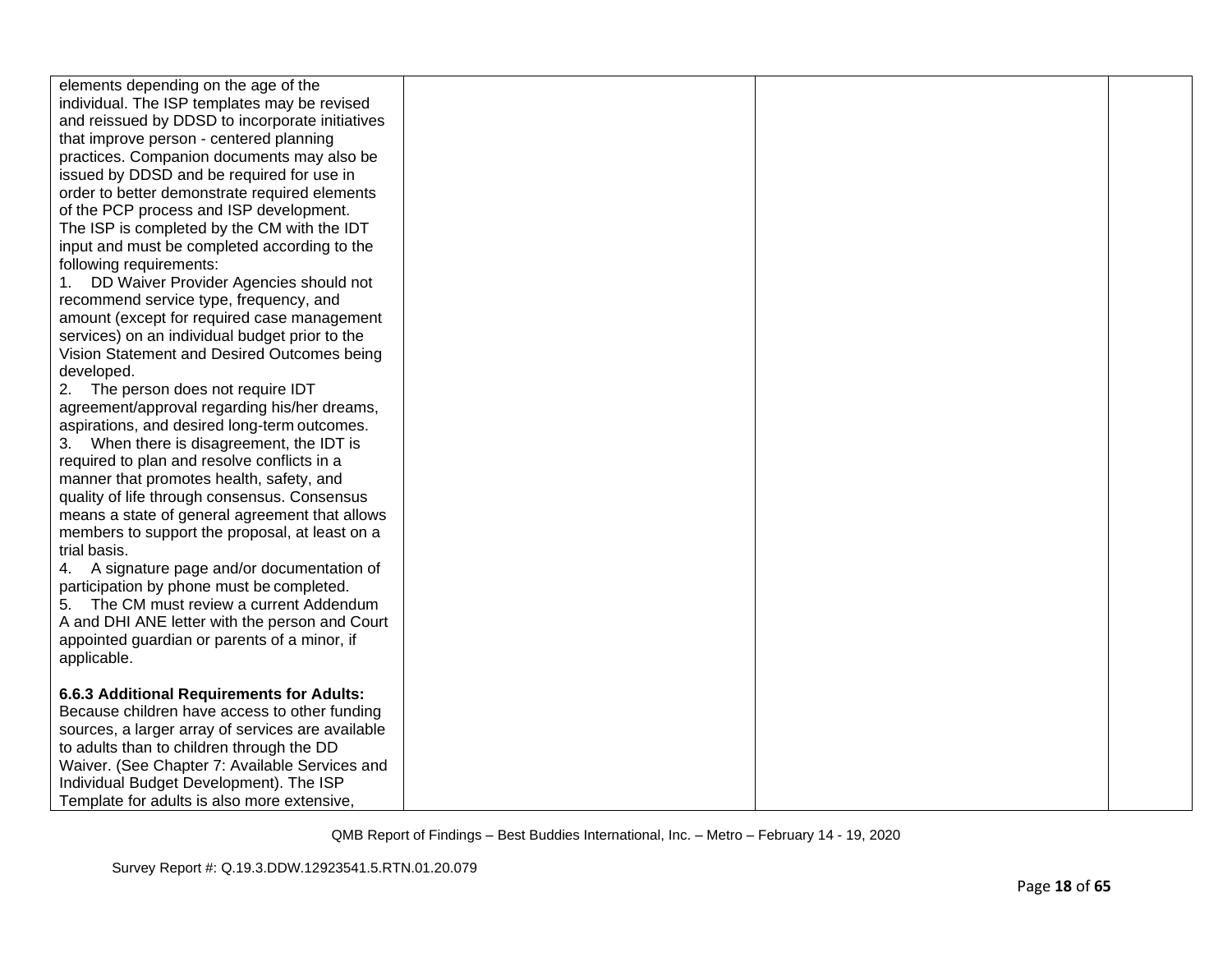| including Action Plans, Teaching and Support<br>Strategies (TSS), Written Direct Support<br>Instructions (WDSI), and Individual Specific<br>Training (IST) requirements.                                                                                                                                                                                                                                                                                                                                                                                                                                                                                                                                                                                                                                                                            |  |  |
|-----------------------------------------------------------------------------------------------------------------------------------------------------------------------------------------------------------------------------------------------------------------------------------------------------------------------------------------------------------------------------------------------------------------------------------------------------------------------------------------------------------------------------------------------------------------------------------------------------------------------------------------------------------------------------------------------------------------------------------------------------------------------------------------------------------------------------------------------------|--|--|
| 6.6.3.1. Action Plan: Each Desired Outcome<br>requires an Action Plan. The Action Plan<br>addresses individual strengths and capabilities<br>in reaching Desired Outcomes. Multiple service<br>types may be included in the Action Plan under<br>a single Desired Outcome. Multiple Provider<br>Agencies can and should be contributing to<br>Action Plans toward each Desired Outcome.<br>1. Action Plans include actions the person will<br>take; not just actions the staff will take.<br>2. Action Plans delineate which activities will<br>be completed within one year.<br>3. Action Plans are completed through IDT<br>consensus during the ISP meeting.<br>4. Action Plans must indicate under<br>"Responsible Party" which DSP or service<br>provider (i.e. Family Living, CCS, etc.) are<br>responsible for carrying out the Action Step. |  |  |
| 6.6.3.2 Teaching and Supports Strategies<br>(TSS) and Written Direct Support<br>Instructions (WDSI): After the ISP meeting,<br>IDT members conduct a task analysis and<br>assessments necessary to create effective TSS<br>and WDSI to support those Action Plans that<br>require this extra detail. All TSS and WDSI<br>should support the person in achieving his/her<br>Vision.                                                                                                                                                                                                                                                                                                                                                                                                                                                                  |  |  |
| 6.6.3.3 Individual Specific Training in the<br>ISP: The CM, with input from each DD Waiver<br>Provider Agency at the annual ISP meeting,<br>completes the IST requirements section of the<br>ISP form listing all training needs specific to the<br>individual. Provider Agencies bring their<br>proposed IST to the annual meeting. The IDT                                                                                                                                                                                                                                                                                                                                                                                                                                                                                                        |  |  |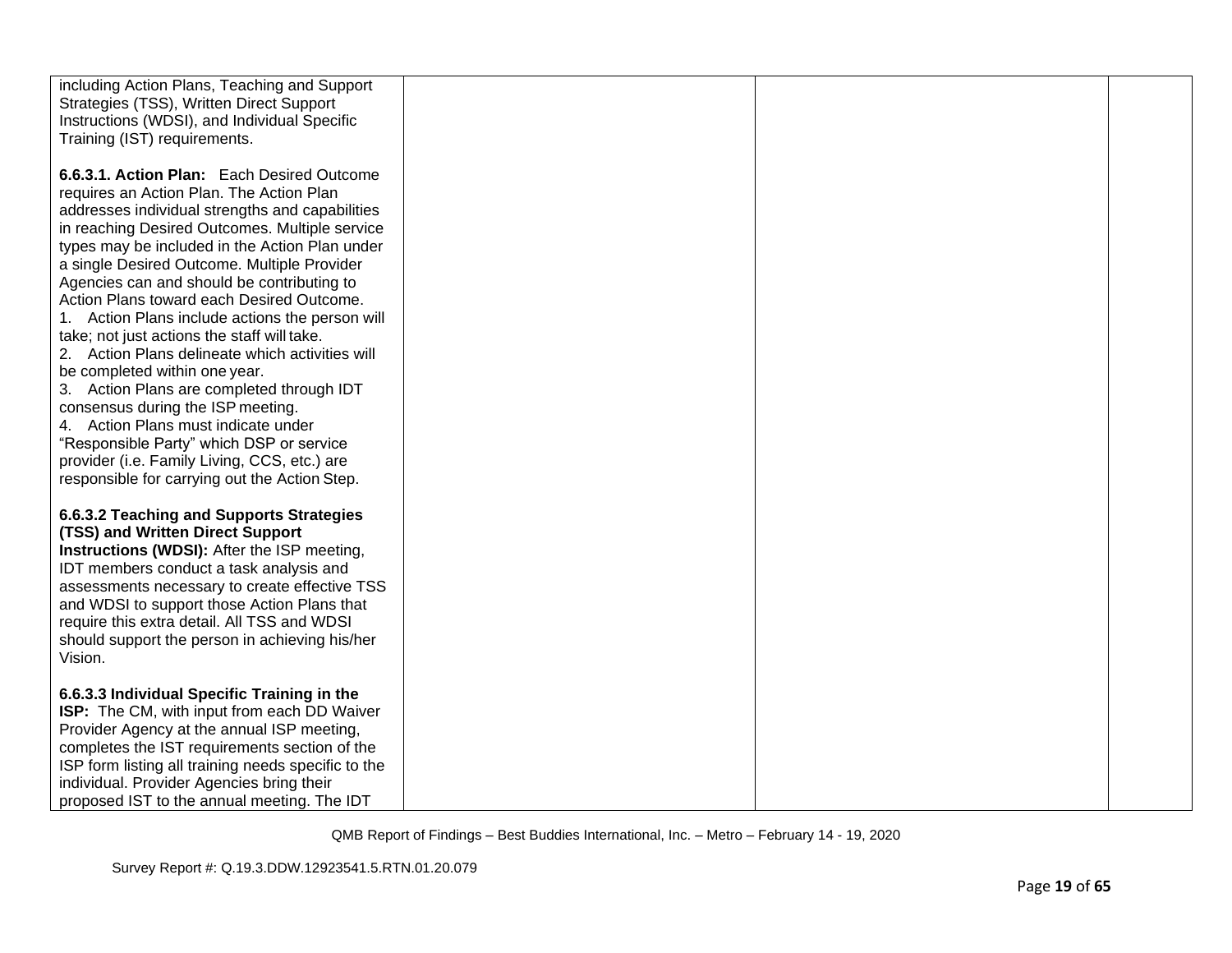| must reach a consensus about who needs to be      |  |  |
|---------------------------------------------------|--|--|
| trained, at what level (awareness, knowledge or   |  |  |
| skill), and within what timeframe. (See Chapter   |  |  |
| 17.10 Individual-Specific Training for more       |  |  |
| information about IST.)                           |  |  |
| 6.8 ISP Implementation and Monitoring: All        |  |  |
| DD Waiver Provider Agencies with a signed         |  |  |
| SFOC are required to provide services as          |  |  |
| detailed in the ISP. The ISP must be readily      |  |  |
| accessible to Provider Agencies on the            |  |  |
| approved budget. (See Chapter 20: Provider        |  |  |
| Documentation and Client Records.) CMs            |  |  |
| facilitate and maintain communication with the    |  |  |
| person, his/her representative, other IDT         |  |  |
| members, Provider Agencies, and relevant          |  |  |
| parties to ensure that the person receives the    |  |  |
| maximum benefit of his/her services and that      |  |  |
| revisions to the ISP are made as needed. All      |  |  |
| DD Waiver Provider Agencies are required to       |  |  |
| cooperate with monitoring activities conducted    |  |  |
| by the CM and the DOH. Provider Agencies are      |  |  |
| required to respond to issues at the individual   |  |  |
| level and agency level as described in Chapter    |  |  |
| 16: Qualified Provider Agencies.                  |  |  |
| <b>Chapter 20: Provider Documentation and</b>     |  |  |
| <b>Client Records: 20.2 Client Records</b>        |  |  |
| Requirements: All DD Waiver Provider              |  |  |
| Agencies are required to create and maintain      |  |  |
| individual client records. The contents of client |  |  |
| records vary depending on the unique needs of     |  |  |
| the person receiving services and the resultant   |  |  |
| information produced. The extent of               |  |  |
| documentation required for individual client      |  |  |
| records per service type depends on the           |  |  |
| location of the file, the type of service being   |  |  |
| provided, and the information necessary.          |  |  |
|                                                   |  |  |
|                                                   |  |  |
|                                                   |  |  |
|                                                   |  |  |
|                                                   |  |  |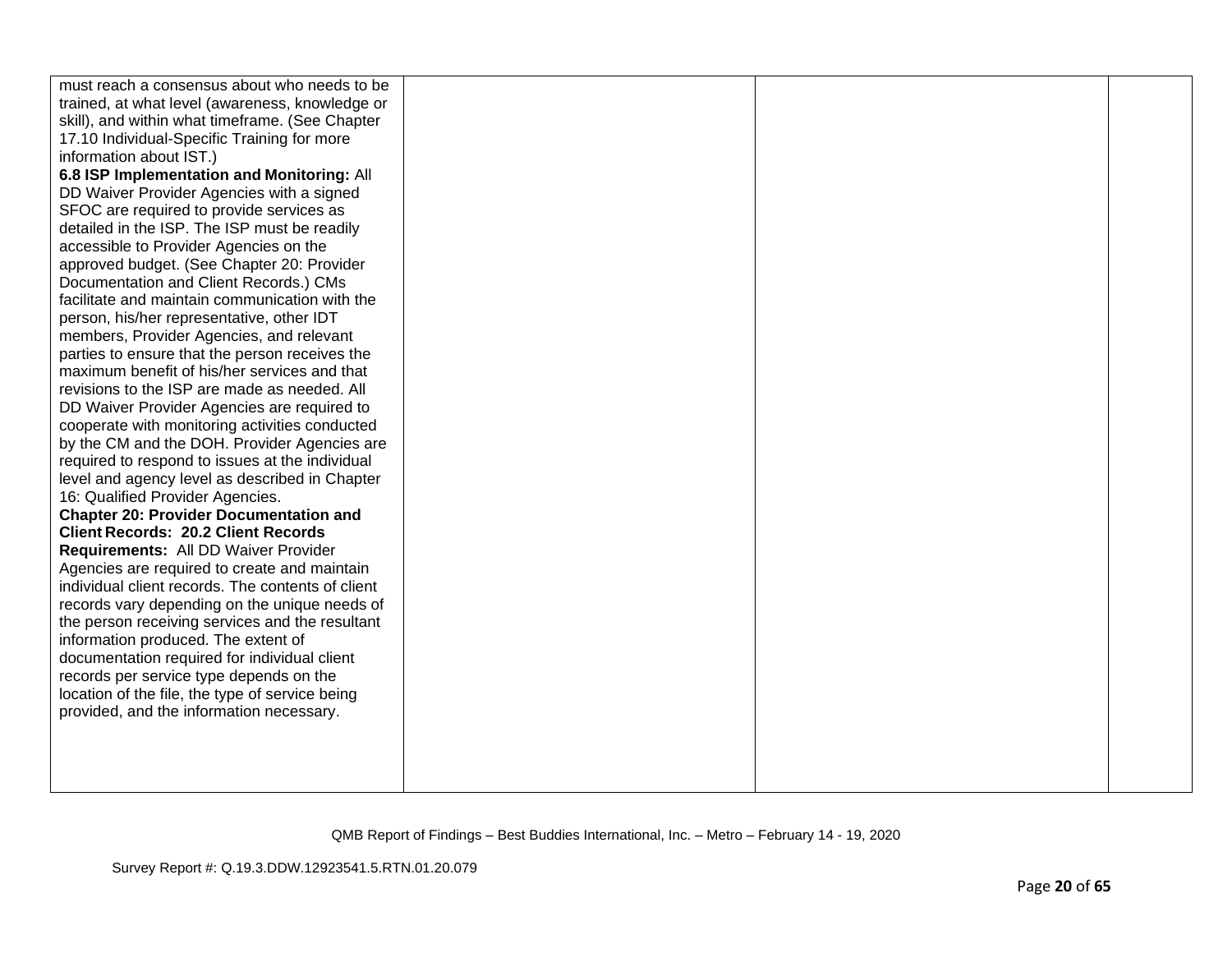| Tag #1A32 Administrative Case File:                 | <b>Condition of Participation Level Deficiency</b> |                                                                                                      |  |
|-----------------------------------------------------|----------------------------------------------------|------------------------------------------------------------------------------------------------------|--|
| <b>Individual Service Plan Implementation</b>       |                                                    |                                                                                                      |  |
| NMAC 7.26.5.16.C and D Development of the           | After an analysis of the evidence it has been      | Provider:                                                                                            |  |
| ISP. Implementation of the ISP. The ISP shall       | determined there is a significant potential for a  | <b>State your Plan of Correction for the</b>                                                         |  |
| be implemented according to the timelines           | negative outcome to occur.                         | deficiencies cited in this tag here (How is the                                                      |  |
| determined by the IDT and as specified in the       |                                                    | deficiency going to be corrected? This can be                                                        |  |
| ISP for each stated desired outcomes and action     | Based on administrative record review, the         | specific to each deficiency cited or if possible an                                                  |  |
| plan.                                               | Agency did not implement the ISP according to      | overall correction?): $\rightarrow$                                                                  |  |
|                                                     | the timelines determined by the IDT and as         |                                                                                                      |  |
| C. The IDT shall review and discuss information     | specified in the ISP for each stated desired       |                                                                                                      |  |
| and recommendations with the individual, with       | outcomes and action plan for 1 of 3 individuals.   |                                                                                                      |  |
| the goal of supporting the individual in attaining  |                                                    |                                                                                                      |  |
| desired outcomes. The IDT develops an ISP           | <b>Community Integrated Employment Services</b>    |                                                                                                      |  |
| based upon the individual's personal vision         | Data Collection/Data Tracking/Progress with        |                                                                                                      |  |
| statement, strengths, needs, interests and          | regards to ISP Outcomes:                           | <b>Provider:</b>                                                                                     |  |
| preferences. The ISP is a dynamic document,         |                                                    | <b>Enter your ongoing Quality</b>                                                                    |  |
| revised periodically, as needed, and amended to     | Individual #2                                      | <b>Assurance/Quality Improvement processes</b>                                                       |  |
| reflect progress towards personal goals and         | • None found regarding: Work/learn                 | as it related to this tag number here (What is                                                       |  |
| achievements consistent with the individual's       | Outcome/Action Step: " will focus on his           | going to be done? How many individuals is this<br>going to affect? How often will this be completed? |  |
| future vision. This regulation is consistent with   | work schedule and job duties for his work          | Who is responsible? What steps will be taken if                                                      |  |
| standards established for individual plan           | shift." for 10/2019 - 12/2019. Action step is to   | issues are found?): $\rightarrow$                                                                    |  |
| development as set forth by the commission on       | be completed each work shift.                      |                                                                                                      |  |
| the accreditation of rehabilitation facilities      |                                                    |                                                                                                      |  |
| (CARF) and/or other program accreditation           |                                                    |                                                                                                      |  |
| approved and adopted by the developmental           |                                                    |                                                                                                      |  |
| disabilities division and the department of health. |                                                    |                                                                                                      |  |
| It is the policy of the developmental disabilities  |                                                    |                                                                                                      |  |
| division (DDD), that to the extent permitted by     |                                                    |                                                                                                      |  |
| funding, each individual receive supports and       |                                                    |                                                                                                      |  |
| services that will assist and encourage             |                                                    |                                                                                                      |  |
| independence and productivity in the community      |                                                    |                                                                                                      |  |
| and attempt to prevent regression or loss of        |                                                    |                                                                                                      |  |
| current capabilities. Services and supports         |                                                    |                                                                                                      |  |
| include specialized and/or generic services,        |                                                    |                                                                                                      |  |
| training, education and/or treatment as             |                                                    |                                                                                                      |  |
| determined by the IDT and documented in the         |                                                    |                                                                                                      |  |
| ISP.                                                |                                                    |                                                                                                      |  |
|                                                     |                                                    |                                                                                                      |  |
| D. The intent is to provide choice and obtain       |                                                    |                                                                                                      |  |
| opportunities for individuals to live, work and     |                                                    |                                                                                                      |  |
| play with full participation in their communities.  |                                                    |                                                                                                      |  |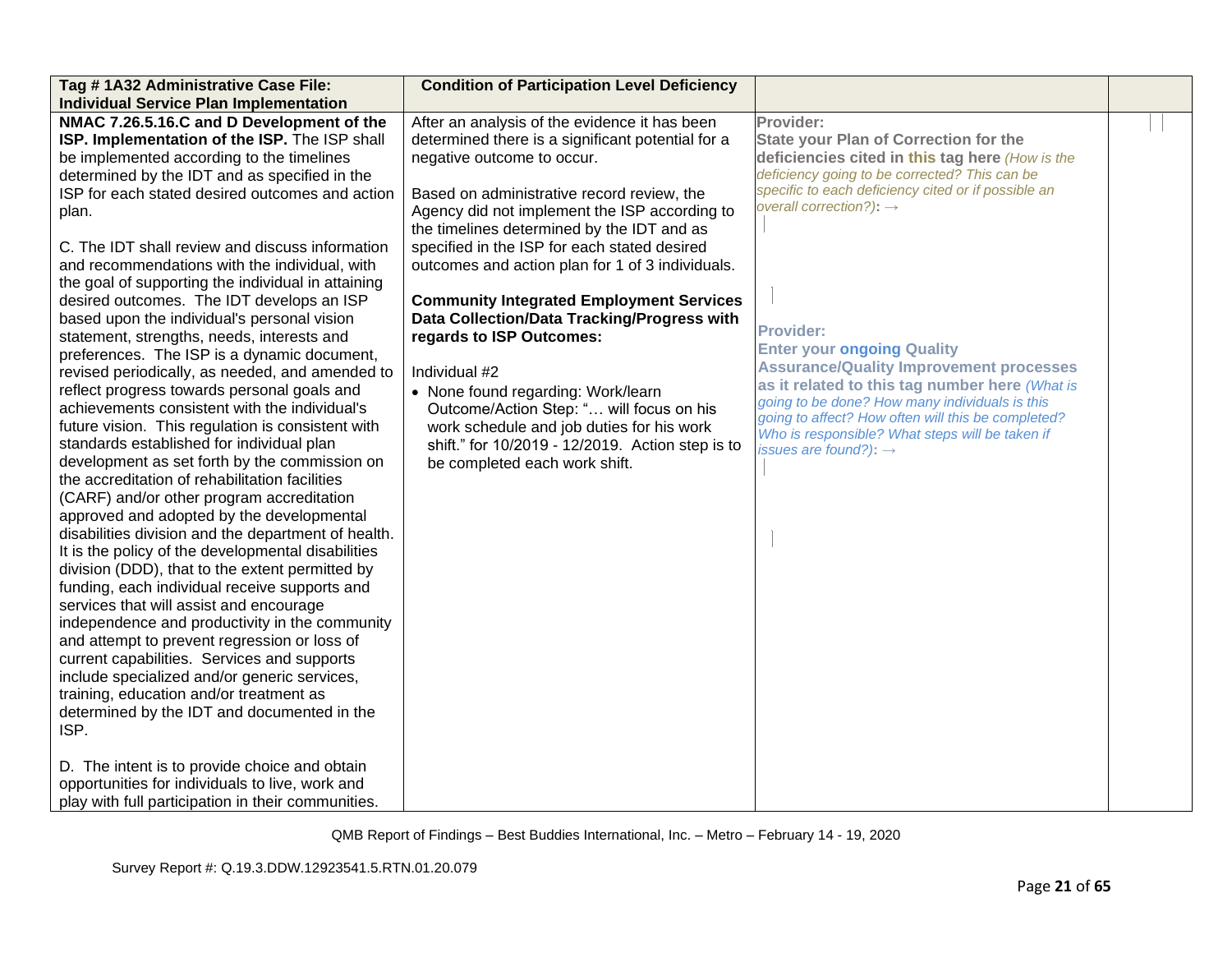| The following principles provide direction and    |  |  |
|---------------------------------------------------|--|--|
| purpose in planning for individuals with          |  |  |
| developmental disabilities. [05/03/94; 01/15/97;  |  |  |
| Recompiled 10/31/01]                              |  |  |
|                                                   |  |  |
| Developmental Disabilities (DD) Waiver Service    |  |  |
| Standards 2/26/2018; Re-Issue: 12/28/2018; Eff    |  |  |
| 1/1/2019                                          |  |  |
| Chapter 6: Individual Service Plan (ISP)          |  |  |
| 6.8 ISP Implementation and Monitoring: All        |  |  |
|                                                   |  |  |
| DD Waiver Provider Agencies with a signed         |  |  |
| SFOC are required to provide services as          |  |  |
| detailed in the ISP. The ISP must be readily      |  |  |
| accessible to Provider Agencies on the            |  |  |
| approved budget. (See Chapter 20: Provider        |  |  |
| Documentation and Client Records.) CMs            |  |  |
| facilitate and maintain communication with the    |  |  |
| person, his/her representative, other IDT         |  |  |
| members, Provider Agencies, and relevant          |  |  |
| parties to ensure that the person receives the    |  |  |
| maximum benefit of his/her services and that      |  |  |
| revisions to the ISP are made as needed. All DD   |  |  |
| Waiver Provider Agencies are required to          |  |  |
| cooperate with monitoring activities conducted    |  |  |
| by the CM and the DOH. Provider Agencies are      |  |  |
| required to respond to issues at the individual   |  |  |
| level and agency level as described in Chapter    |  |  |
| 16: Qualified Provider Agencies.                  |  |  |
|                                                   |  |  |
| <b>Chapter 20: Provider Documentation and</b>     |  |  |
| <b>Client Records 20.2 Client Records</b>         |  |  |
| Requirements: All DD Waiver Provider              |  |  |
| Agencies are required to create and maintain      |  |  |
| individual client records. The contents of client |  |  |
| records vary depending on the unique needs of     |  |  |
| the person receiving services and the resultant   |  |  |
| information produced. The extent of               |  |  |
| documentation required for individual client      |  |  |
| records per service type depends on the location  |  |  |
| of the file, the type of service being provided,  |  |  |
| and the information necessary.                    |  |  |
|                                                   |  |  |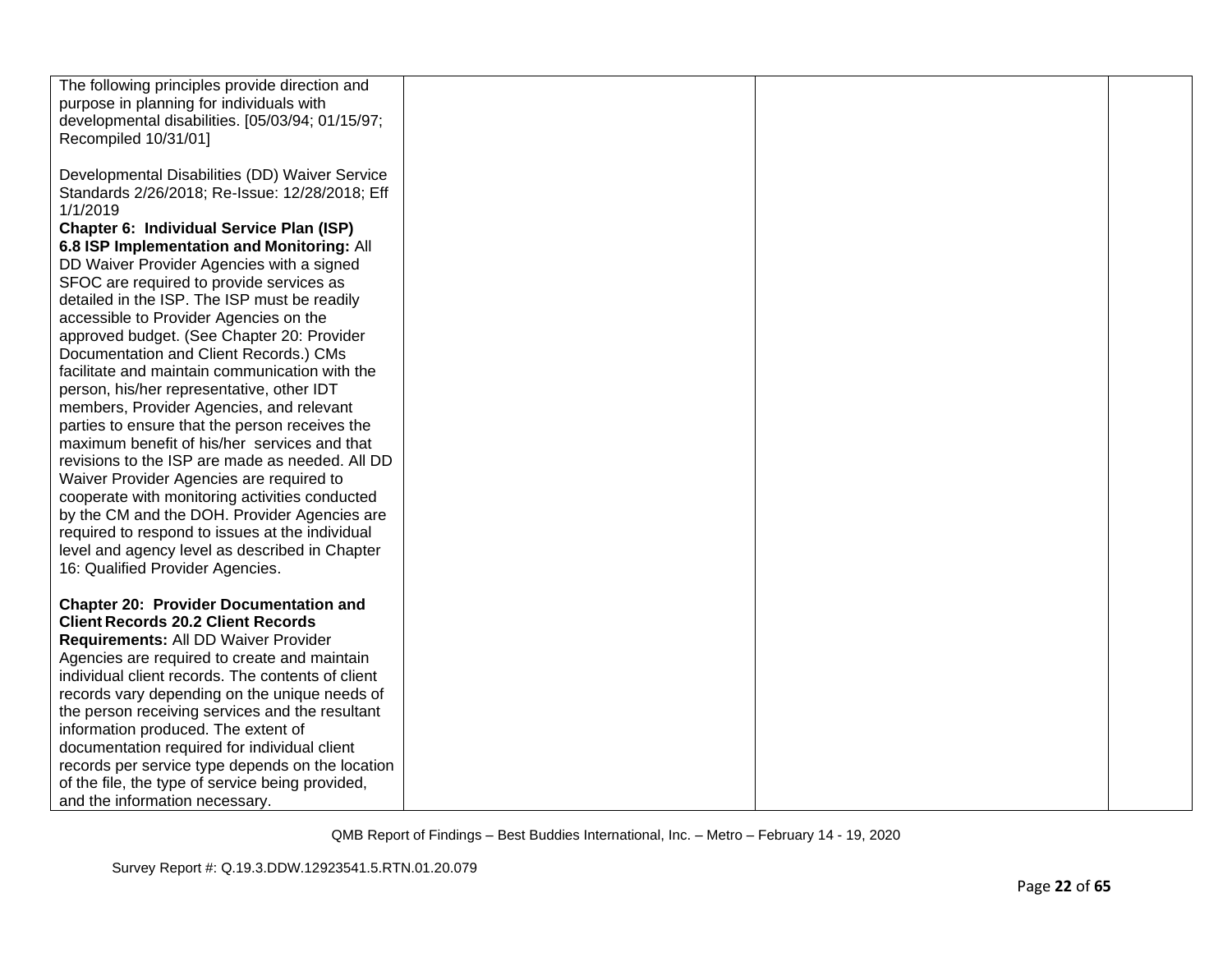| DD Waiver Provider Agencies are required to        |  |  |
|----------------------------------------------------|--|--|
| adhere to the following:                           |  |  |
| Client records must contain all documents<br>1.    |  |  |
| essential to the service being provided and        |  |  |
| essential to ensuring the health and safety of     |  |  |
| the person during the provision of the service.    |  |  |
| Provider Agencies must have readily<br>2.          |  |  |
| accessible records in home and community           |  |  |
| settings in paper or electronic form. Secure       |  |  |
| access to electronic records through the Therap    |  |  |
| web based system using computers or mobile         |  |  |
| devices is acceptable.                             |  |  |
| 3. Provider Agencies are responsible for           |  |  |
| ensuring that all plans created by nurses, RDs,    |  |  |
| therapists or BSCs are present in all needed       |  |  |
| settings.                                          |  |  |
| 4. Provider Agencies must maintain records         |  |  |
| of all documents produced by agency personnel      |  |  |
| or contractors on behalf of each person,           |  |  |
| including any routine notes or data, annual        |  |  |
| assessments, semi-annual reports, evidence of      |  |  |
| training provided/received, progress notes, and    |  |  |
| any other interactions for which billing is        |  |  |
| generated.                                         |  |  |
| 5. Each Provider Agency is responsible for         |  |  |
| maintaining the daily or other contact notes       |  |  |
| documenting the nature and frequency of            |  |  |
| service delivery, as well as data tracking only    |  |  |
| for the services provided by their agency.         |  |  |
| The current Client File Matrix found in<br>6.      |  |  |
| Appendix A Client File Matrix details the          |  |  |
| minimum requirements for records to be stored      |  |  |
| in agency office files, the delivery site, or with |  |  |
| DSP while providing services in the community.     |  |  |
| All records pertaining to JCMs must be             |  |  |
| retained permanently and must be made              |  |  |
| available to DDSD upon request, upon the           |  |  |
| termination or expiration of a provider            |  |  |
| agreement, or upon provider withdrawal from        |  |  |
| services.                                          |  |  |
|                                                    |  |  |
|                                                    |  |  |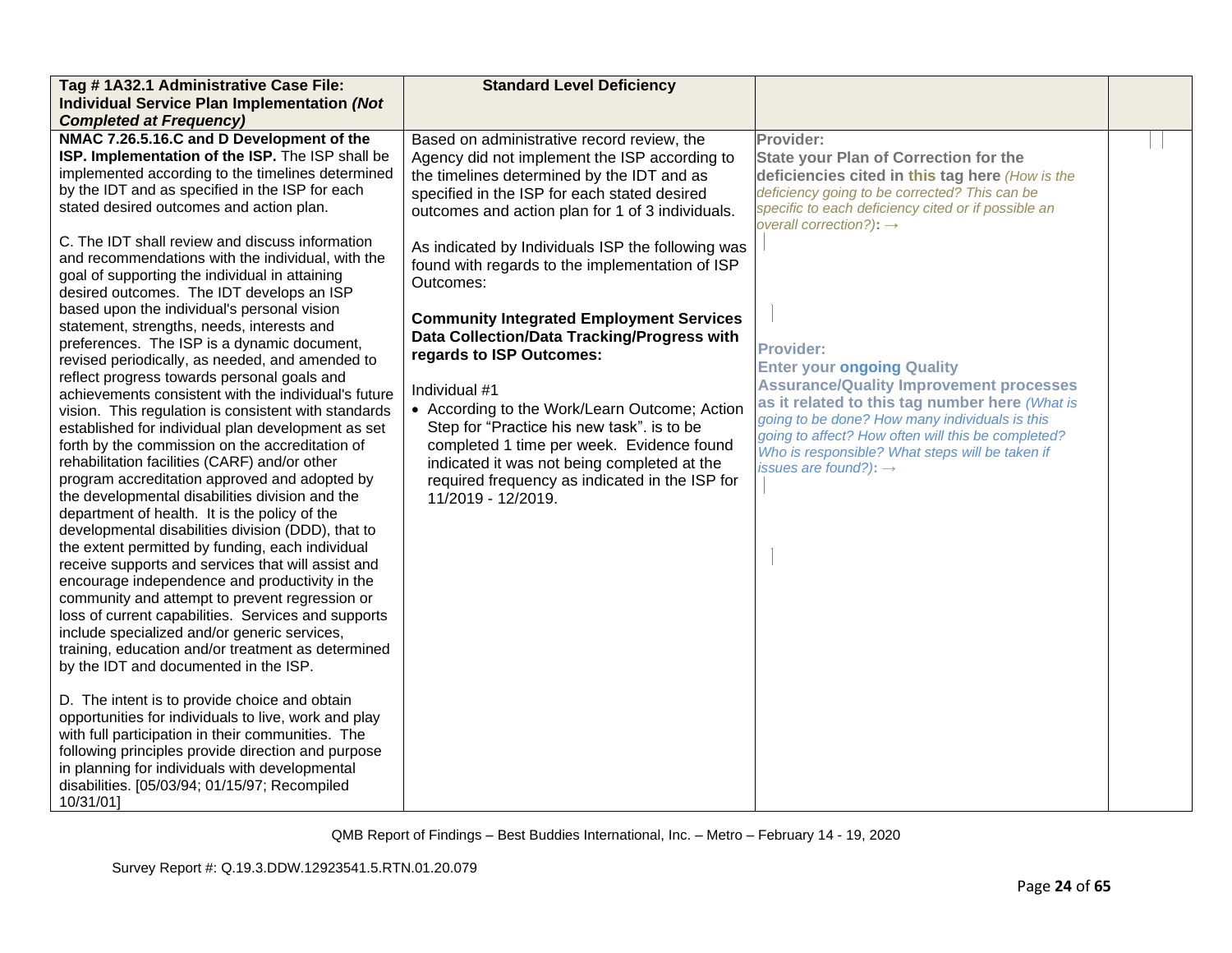| Developmental Disabilities (DD) Waiver Service<br>Standards 2/26/2018; Re-Issue: 12/28/2018; Eff<br>1/1/2019<br>Chapter 6: Individual Service Plan (ISP)<br>6.8 ISP Implementation and Monitoring: All DD<br>Waiver Provider Agencies with a signed SFOC are<br>required to provide services as detailed in the ISP.<br>The ISP must be readily accessible to Provider<br>Agencies on the approved budget. (See Chapter<br>20: Provider Documentation and Client Records.)<br>CMs facilitate and maintain communication with<br>the person, his/her representative, other IDT<br>members, Provider Agencies, and relevant parties<br>to ensure that the person receives the maximum<br>benefit of his/her services and that revisions to the<br>ISP are made as needed. All DD Waiver Provider<br>Agencies are required to cooperate with monitoring<br>activities conducted by the CM and the DOH.<br>Provider Agencies are required to respond to<br>issues at the individual level and agency level as<br>described in Chapter 16: Qualified Provider<br>Agencies. |  |  |
|-----------------------------------------------------------------------------------------------------------------------------------------------------------------------------------------------------------------------------------------------------------------------------------------------------------------------------------------------------------------------------------------------------------------------------------------------------------------------------------------------------------------------------------------------------------------------------------------------------------------------------------------------------------------------------------------------------------------------------------------------------------------------------------------------------------------------------------------------------------------------------------------------------------------------------------------------------------------------------------------------------------------------------------------------------------------------|--|--|
| <b>Chapter 20: Provider Documentation and</b><br><b>Client Records 20.2 Client Records</b><br>Requirements: All DD Waiver Provider Agencies<br>are required to create and maintain individual client<br>records. The contents of client records vary<br>depending on the unique needs of the person<br>receiving services and the resultant information<br>produced. The extent of documentation required<br>for individual client records per service type<br>depends on the location of the file, the type of<br>service being provided, and the information<br>necessary.<br>DD Waiver Provider Agencies are required to<br>adhere to the following:<br>8.<br>Client records must contain all documents<br>essential to the service being provided and<br>essential to ensuring the health and safety of the<br>person during the provision of the service.<br>Provider Agencies must have readily<br>9.<br>accessible records in home and community                                                                                                               |  |  |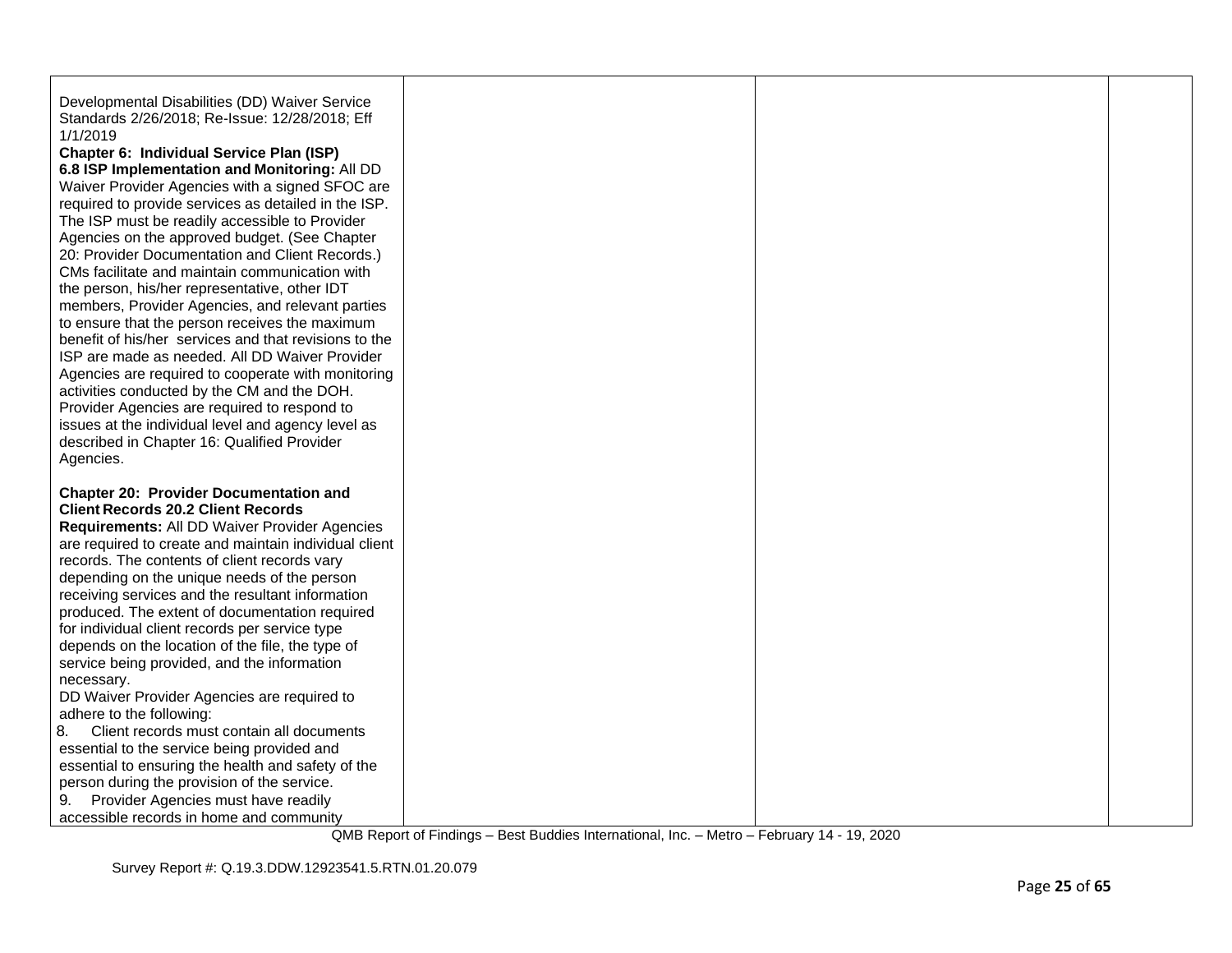| settings in paper or electronic form. Secure access |  |  |
|-----------------------------------------------------|--|--|
| to electronic records through the Therap web        |  |  |
| based system using computers or mobile devices      |  |  |
| is acceptable.                                      |  |  |
| 10. Provider Agencies are responsible for           |  |  |
| ensuring that all plans created by nurses, RDs,     |  |  |
| therapists or BSCs are present in all needed        |  |  |
| settings.                                           |  |  |
| 11. Provider Agencies must maintain records of      |  |  |
| all documents produced by agency personnel or       |  |  |
| contractors on behalf of each person, including     |  |  |
| any routine notes or data, annual assessments,      |  |  |
| semi-annual reports, evidence of training           |  |  |
| provided/received, progress notes, and any other    |  |  |
| interactions for which billing is generated.        |  |  |
| 12. Each Provider Agency is responsible for         |  |  |
| maintaining the daily or other contact notes        |  |  |
| documenting the nature and frequency of service     |  |  |
| delivery, as well as data tracking only for the     |  |  |
| services provided by their agency.                  |  |  |
| 13. The current Client File Matrix found in         |  |  |
| Appendix A Client File Matrix details the minimum   |  |  |
| requirements for records to be stored in agency     |  |  |
| office files, the delivery site, or with DSP while  |  |  |
| providing services in the community.                |  |  |
| 14. All records pertaining to JCMs must be          |  |  |
| retained permanently and must be made available     |  |  |
| to DDSD upon request, upon the termination or       |  |  |
| expiration of a provider agreement, or upon         |  |  |
| provider withdrawal from services.                  |  |  |
|                                                     |  |  |
|                                                     |  |  |
|                                                     |  |  |
|                                                     |  |  |
|                                                     |  |  |
|                                                     |  |  |
|                                                     |  |  |
|                                                     |  |  |
|                                                     |  |  |
|                                                     |  |  |
|                                                     |  |  |
|                                                     |  |  |
|                                                     |  |  |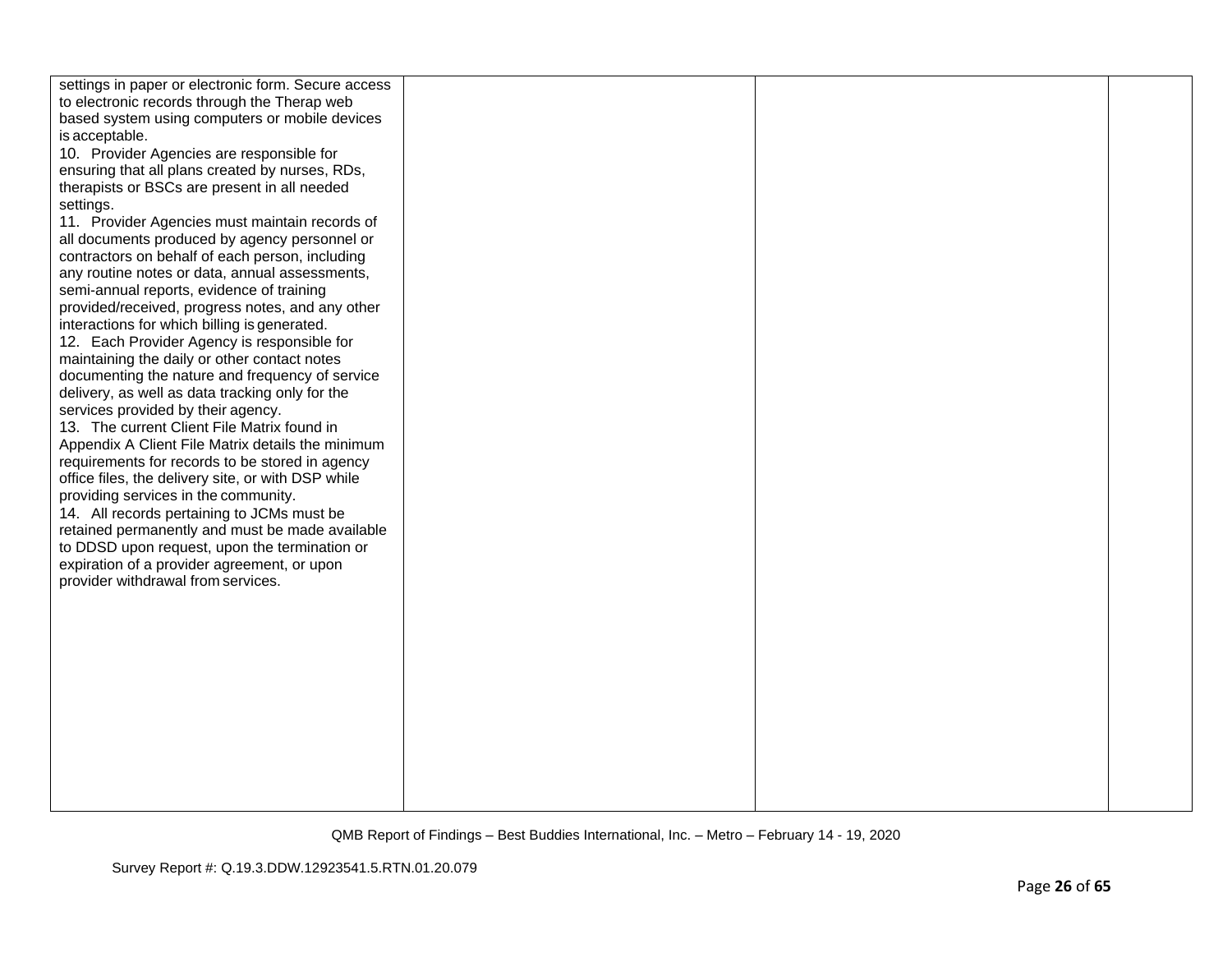| Tag #1A38 Living Care Arrangement /                                                               | <b>Standard Level Deficiency</b>                  |                                                     |  |
|---------------------------------------------------------------------------------------------------|---------------------------------------------------|-----------------------------------------------------|--|
| <b>Community Inclusion Reporting</b>                                                              |                                                   |                                                     |  |
| <b>Requirements</b>                                                                               |                                                   |                                                     |  |
| 7.26.5.17 DEVELOPMENT OF THE                                                                      | Based on record review, the Agency did not        | Provider:                                           |  |
| <b>INDIVIDUAL SERVICE PLAN (ISP) -</b>                                                            | complete written status reports as required for 3 | <b>State your Plan of Correction for the</b>        |  |
| <b>DISSEMINATION OF THE ISP,</b>                                                                  | of 3 individuals receiving Living Care            | deficiencies cited in this tag here (How is the     |  |
| <b>DOCUMENTATION AND COMPLIANCE:</b>                                                              | Arrangements and Community Inclusion.             | deficiency going to be corrected? This can be       |  |
| C. Objective quantifiable data reporting progress                                                 |                                                   | specific to each deficiency cited or if possible an |  |
| or lack of progress towards stated outcomes,                                                      | <b>Community Integrated Employment Services</b>   | overall correction?): $\rightarrow$                 |  |
| and action plans shall be maintained in the                                                       | <b>Semi-Annual Reports</b>                        |                                                     |  |
| individual's records at each provider agency                                                      | • Individual #1 - Report not completed 14 days    |                                                     |  |
| implementing the ISP. Provider agencies shall                                                     | prior to the Annual ISP meeting. (Term of ISP     |                                                     |  |
| use this data to evaluate the effectiveness of                                                    | 9/2018 - 9/2019. Semi-Annual Report               |                                                     |  |
| services provided. Provider agencies shall                                                        | 9/28/2018 - 9/27/2019; Date Completed:            |                                                     |  |
| submit to the case manager data reports and                                                       | 9/27/2019; ISP meeting held on 6/25/2019).        | <b>Provider:</b>                                    |  |
| individual progress summaries quarterly, or                                                       | (Per regulations reports must coincide with       | <b>Enter your ongoing Quality</b>                   |  |
| more frequently, as decided by the IDT.                                                           | ISP term)                                         | <b>Assurance/Quality Improvement processes</b>      |  |
| These reports shall be included in the                                                            |                                                   | as it related to this tag number here (What is      |  |
| individual's case management record and used                                                      | • Individual #2 - None found for 2/2019 -         | going to be done? How many individuals is this      |  |
| by the team to determine the ongoing                                                              | 5/2019 and 8/2019 - 1/2020. (Term of ISP          | going to affect? How often will this be completed?  |  |
| effectiveness of the supports and services being                                                  | 8/2018 - 7/2019 and 8/2019 - 7/2020).             | Who is responsible? What steps will be taken if     |  |
| provided. Determination of effectiveness shall                                                    |                                                   | issues are found?): $\rightarrow$                   |  |
| result in timely modification of supports and                                                     | • Individual #3 - Report not completed 14 days    |                                                     |  |
| services as needed.                                                                               | prior to the Annual ISP meeting. (Term of ISP     |                                                     |  |
|                                                                                                   | 2/1/2019 - 1/31/2020. Semi-Annual Report          |                                                     |  |
| Developmental Disabilities (DD) Waiver Service                                                    | 4/23/2019 - 10/23/2019; Date Completed:           |                                                     |  |
| Standards 2/26/2018; Re-Issue: 12/28/2018; Eff                                                    | 10/23/2019; ISP meeting held on 10/15/2019)       |                                                     |  |
| 1/1/2019                                                                                          |                                                   |                                                     |  |
| <b>Chapter 20: Provider Documentation and</b>                                                     |                                                   |                                                     |  |
| <b>Client Records 20.2 Client Records</b>                                                         |                                                   |                                                     |  |
| <b>Requirements: All DD Waiver Provider</b>                                                       |                                                   |                                                     |  |
| Agencies are required to create and maintain<br>individual client records. The contents of client |                                                   |                                                     |  |
|                                                                                                   |                                                   |                                                     |  |
| records vary depending on the unique needs of                                                     |                                                   |                                                     |  |
| the person receiving services and the resultant<br>information produced. The extent of            |                                                   |                                                     |  |
| documentation required for individual client                                                      |                                                   |                                                     |  |
| records per service type depends on the location                                                  |                                                   |                                                     |  |
| of the file, the type of service being provided,                                                  |                                                   |                                                     |  |
| and the information necessary.                                                                    |                                                   |                                                     |  |
|                                                                                                   |                                                   |                                                     |  |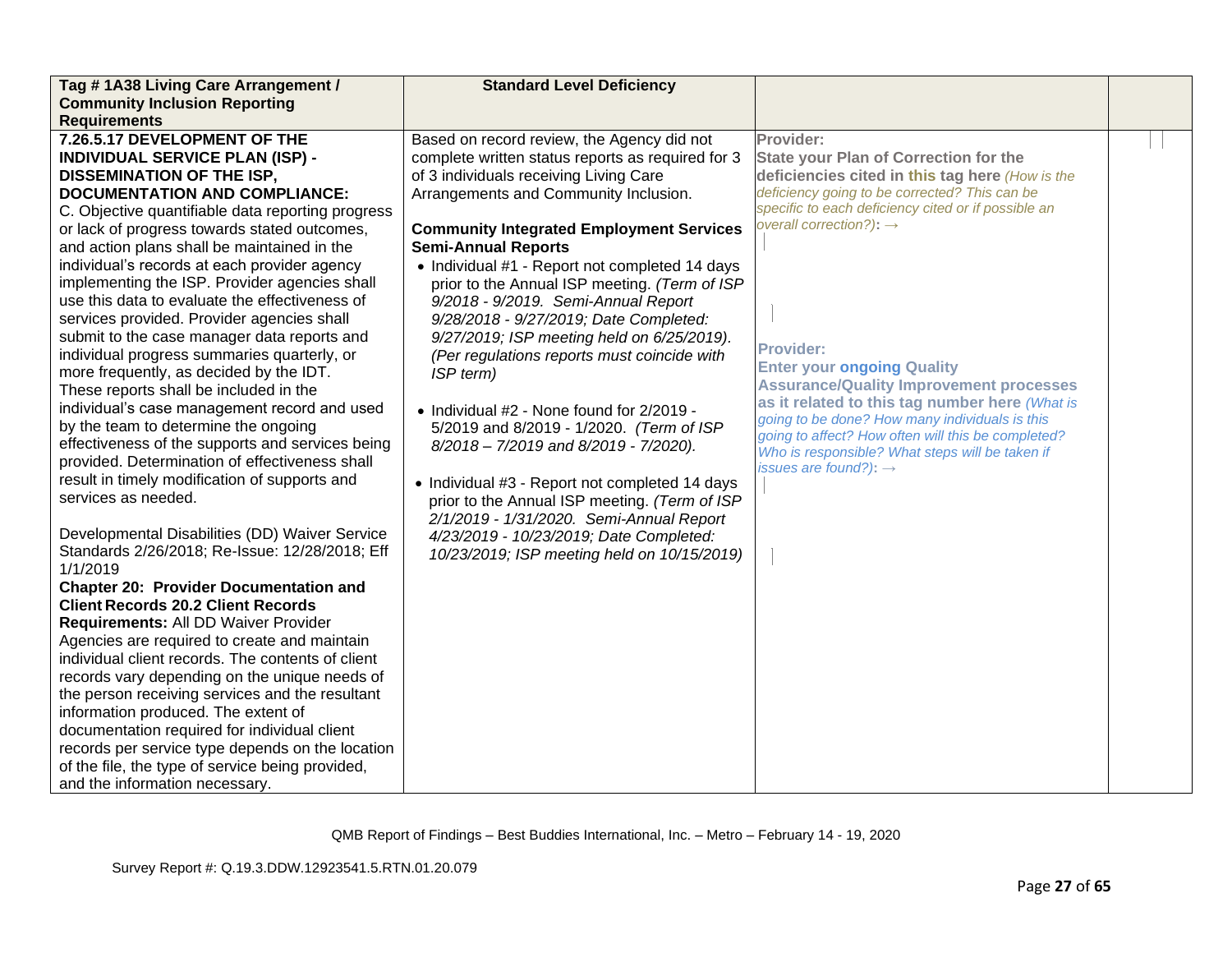| DD Waiver Provider Agencies are required to         |  |  |
|-----------------------------------------------------|--|--|
| adhere to the following:                            |  |  |
| Client records must contain all documents           |  |  |
| essential to the service being provided and         |  |  |
| essential to ensuring the health and safety of the  |  |  |
| person during the provision of the service.         |  |  |
| Provider Agencies must have readily<br>2.           |  |  |
| accessible records in home and community            |  |  |
| settings in paper or electronic form. Secure        |  |  |
| access to electronic records through the Therap     |  |  |
| web based system using computers or mobile          |  |  |
| devices is acceptable.                              |  |  |
| Provider Agencies are responsible for<br>3.         |  |  |
| ensuring that all plans created by nurses, RDs,     |  |  |
| therapists or BSCs are present in all needed        |  |  |
| settings.                                           |  |  |
| 4. Provider Agencies must maintain records of       |  |  |
| all documents produced by agency personnel or       |  |  |
| contractors on behalf of each person, including     |  |  |
| any routine notes or data, annual assessments,      |  |  |
| semi-annual reports, evidence of training           |  |  |
| provided/received, progress notes, and any          |  |  |
| other interactions for which billing is generated.  |  |  |
| 5.<br>Each Provider Agency is responsible for       |  |  |
| maintaining the daily or other contact notes        |  |  |
| documenting the nature and frequency of             |  |  |
| service delivery, as well as data tracking only for |  |  |
| the services provided by their agency.              |  |  |
| The current Client File Matrix found in<br>6.       |  |  |
| Appendix A Client File Matrix details the           |  |  |
| minimum requirements for records to be stored       |  |  |
| in agency office files, the delivery site, or with  |  |  |
| DSP while providing services in the community.      |  |  |
| All records pertaining to JCMs must be<br>7.        |  |  |
| retained permanently and must be made               |  |  |
| available to DDSD upon request, upon the            |  |  |
| termination or expiration of a provider             |  |  |
| agreement, or upon provider withdrawal from         |  |  |
| services.                                           |  |  |
|                                                     |  |  |
|                                                     |  |  |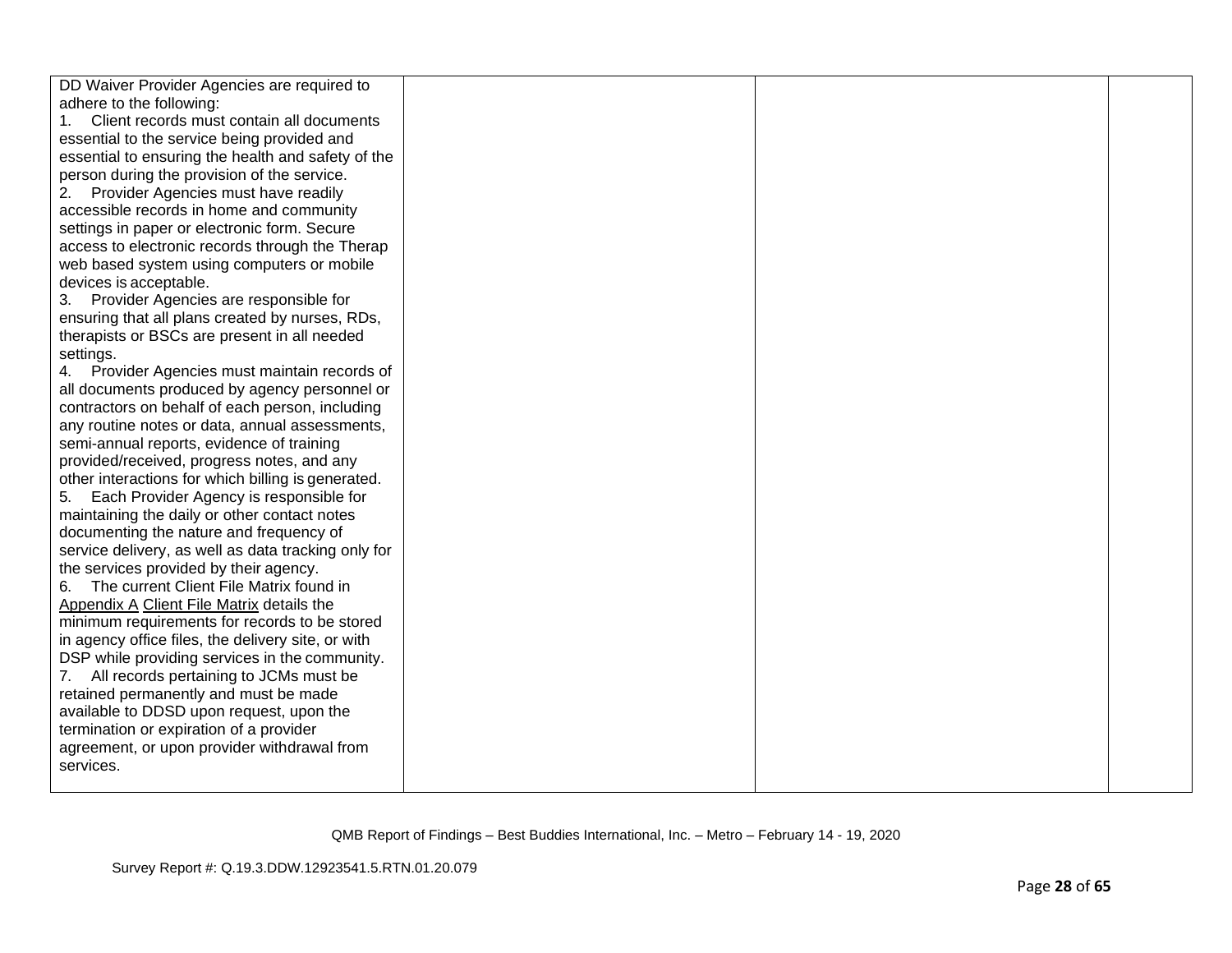| <b>Chapter 19: Provider Reporting</b>              |  |  |
|----------------------------------------------------|--|--|
| <b>Requirements 19.5 Semi-Annual Reporting:</b>    |  |  |
| The semi-annual report provides status updates     |  |  |
| to life circumstances, health, and progress        |  |  |
| toward ISP goals and/or goals related to           |  |  |
| professional and clinical services provided        |  |  |
| through the DD Waiver. This report is submitted    |  |  |
| to the CM for review and may guide actions         |  |  |
| taken by the person's IDT if necessary. Semi-      |  |  |
| annual reports may be requested by DDSD for        |  |  |
| QA activities.                                     |  |  |
| Semi-annual reports are required as follows:       |  |  |
| 1. DD Waiver Provider Agencies, except AT,         |  |  |
| EMSP, Supplemental Dental, PRSC, SSE and           |  |  |
| Crisis Supports, must complete semi-annual         |  |  |
| reports.                                           |  |  |
| 2. A Respite Provider Agency must submit a         |  |  |
| semi-annual progress report to the CM that         |  |  |
| describes progress on the Action Plan(s) and       |  |  |
| Desired Outcome(s) when Respite is the only        |  |  |
| service included in the ISP other than Case        |  |  |
| Management, for an adult age 21 or older.          |  |  |
| 3. The first semi-annual report will cover the     |  |  |
| time from the start of the person's ISP year until |  |  |
| the end of the subsequent six-month period (180)   |  |  |
| calendar days) and is due ten calendar days        |  |  |
| after the period ends (190 calendar days).         |  |  |
| 4. The second semi-annual report is                |  |  |
| integrated into the annual report or professional  |  |  |
| assessment/annual re-evaluation when               |  |  |
| applicable and is due 14 calendar days prior to    |  |  |
| the annual ISP meeting.                            |  |  |
| 5. Semi-annual reports must contain at a           |  |  |
| minimum written documentation of:                  |  |  |
| a. the name of the person and date on              |  |  |
| each page;                                         |  |  |
| b. the timeframe that the report covers;           |  |  |
| c. timely completion of relevant activities        |  |  |
| from ISP Action Plans or clinical service          |  |  |
| goals during timeframe the report is               |  |  |
| covering;                                          |  |  |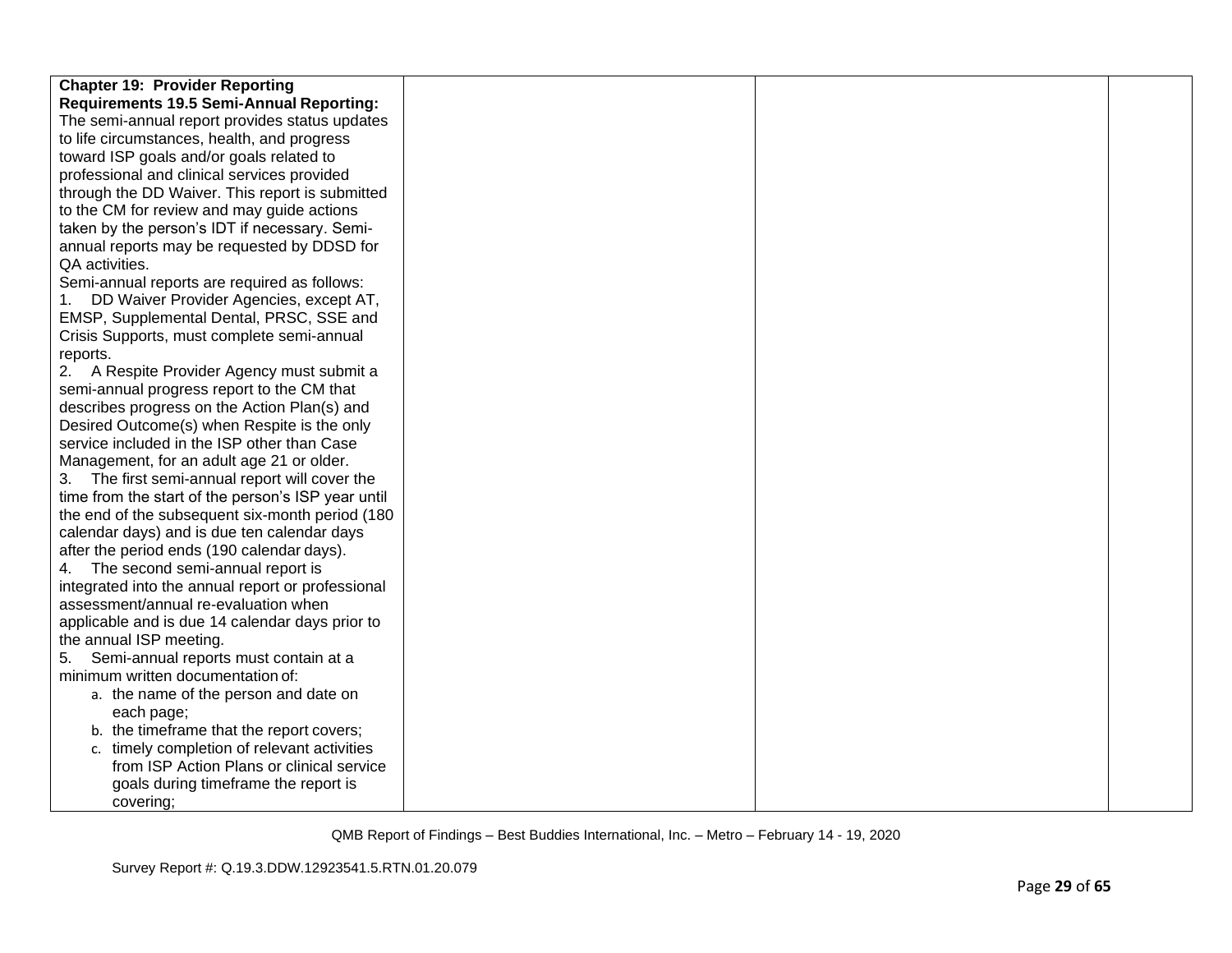| Desired Outcomes in the ISP related to<br>the service provided;<br>e. a description of progress toward any<br>service specific or treatment goals when<br>applicable (e.g. health related goals for<br>nursing);<br>f. significant changes in routine or staffing<br>if applicable;<br>g. unusual or significant life events,<br>including significant change of health or<br>behavioral health condition;<br>h. the signature of the agency staff<br>responsible for preparing the report; and<br>i. any other required elements by service<br>type that are detailed in these standards. | d. a description of progress towards |  |  |
|--------------------------------------------------------------------------------------------------------------------------------------------------------------------------------------------------------------------------------------------------------------------------------------------------------------------------------------------------------------------------------------------------------------------------------------------------------------------------------------------------------------------------------------------------------------------------------------------|--------------------------------------|--|--|
|                                                                                                                                                                                                                                                                                                                                                                                                                                                                                                                                                                                            |                                      |  |  |
|                                                                                                                                                                                                                                                                                                                                                                                                                                                                                                                                                                                            |                                      |  |  |
|                                                                                                                                                                                                                                                                                                                                                                                                                                                                                                                                                                                            |                                      |  |  |
|                                                                                                                                                                                                                                                                                                                                                                                                                                                                                                                                                                                            |                                      |  |  |
|                                                                                                                                                                                                                                                                                                                                                                                                                                                                                                                                                                                            |                                      |  |  |
|                                                                                                                                                                                                                                                                                                                                                                                                                                                                                                                                                                                            |                                      |  |  |
|                                                                                                                                                                                                                                                                                                                                                                                                                                                                                                                                                                                            |                                      |  |  |
|                                                                                                                                                                                                                                                                                                                                                                                                                                                                                                                                                                                            |                                      |  |  |
|                                                                                                                                                                                                                                                                                                                                                                                                                                                                                                                                                                                            |                                      |  |  |
|                                                                                                                                                                                                                                                                                                                                                                                                                                                                                                                                                                                            |                                      |  |  |
|                                                                                                                                                                                                                                                                                                                                                                                                                                                                                                                                                                                            |                                      |  |  |
|                                                                                                                                                                                                                                                                                                                                                                                                                                                                                                                                                                                            |                                      |  |  |
|                                                                                                                                                                                                                                                                                                                                                                                                                                                                                                                                                                                            |                                      |  |  |
|                                                                                                                                                                                                                                                                                                                                                                                                                                                                                                                                                                                            |                                      |  |  |
|                                                                                                                                                                                                                                                                                                                                                                                                                                                                                                                                                                                            |                                      |  |  |
|                                                                                                                                                                                                                                                                                                                                                                                                                                                                                                                                                                                            |                                      |  |  |
|                                                                                                                                                                                                                                                                                                                                                                                                                                                                                                                                                                                            |                                      |  |  |
|                                                                                                                                                                                                                                                                                                                                                                                                                                                                                                                                                                                            |                                      |  |  |
|                                                                                                                                                                                                                                                                                                                                                                                                                                                                                                                                                                                            |                                      |  |  |
|                                                                                                                                                                                                                                                                                                                                                                                                                                                                                                                                                                                            |                                      |  |  |
|                                                                                                                                                                                                                                                                                                                                                                                                                                                                                                                                                                                            |                                      |  |  |
|                                                                                                                                                                                                                                                                                                                                                                                                                                                                                                                                                                                            |                                      |  |  |
|                                                                                                                                                                                                                                                                                                                                                                                                                                                                                                                                                                                            |                                      |  |  |
|                                                                                                                                                                                                                                                                                                                                                                                                                                                                                                                                                                                            |                                      |  |  |
|                                                                                                                                                                                                                                                                                                                                                                                                                                                                                                                                                                                            |                                      |  |  |
|                                                                                                                                                                                                                                                                                                                                                                                                                                                                                                                                                                                            |                                      |  |  |
|                                                                                                                                                                                                                                                                                                                                                                                                                                                                                                                                                                                            |                                      |  |  |
|                                                                                                                                                                                                                                                                                                                                                                                                                                                                                                                                                                                            |                                      |  |  |
|                                                                                                                                                                                                                                                                                                                                                                                                                                                                                                                                                                                            |                                      |  |  |
|                                                                                                                                                                                                                                                                                                                                                                                                                                                                                                                                                                                            |                                      |  |  |
|                                                                                                                                                                                                                                                                                                                                                                                                                                                                                                                                                                                            |                                      |  |  |
|                                                                                                                                                                                                                                                                                                                                                                                                                                                                                                                                                                                            |                                      |  |  |
|                                                                                                                                                                                                                                                                                                                                                                                                                                                                                                                                                                                            |                                      |  |  |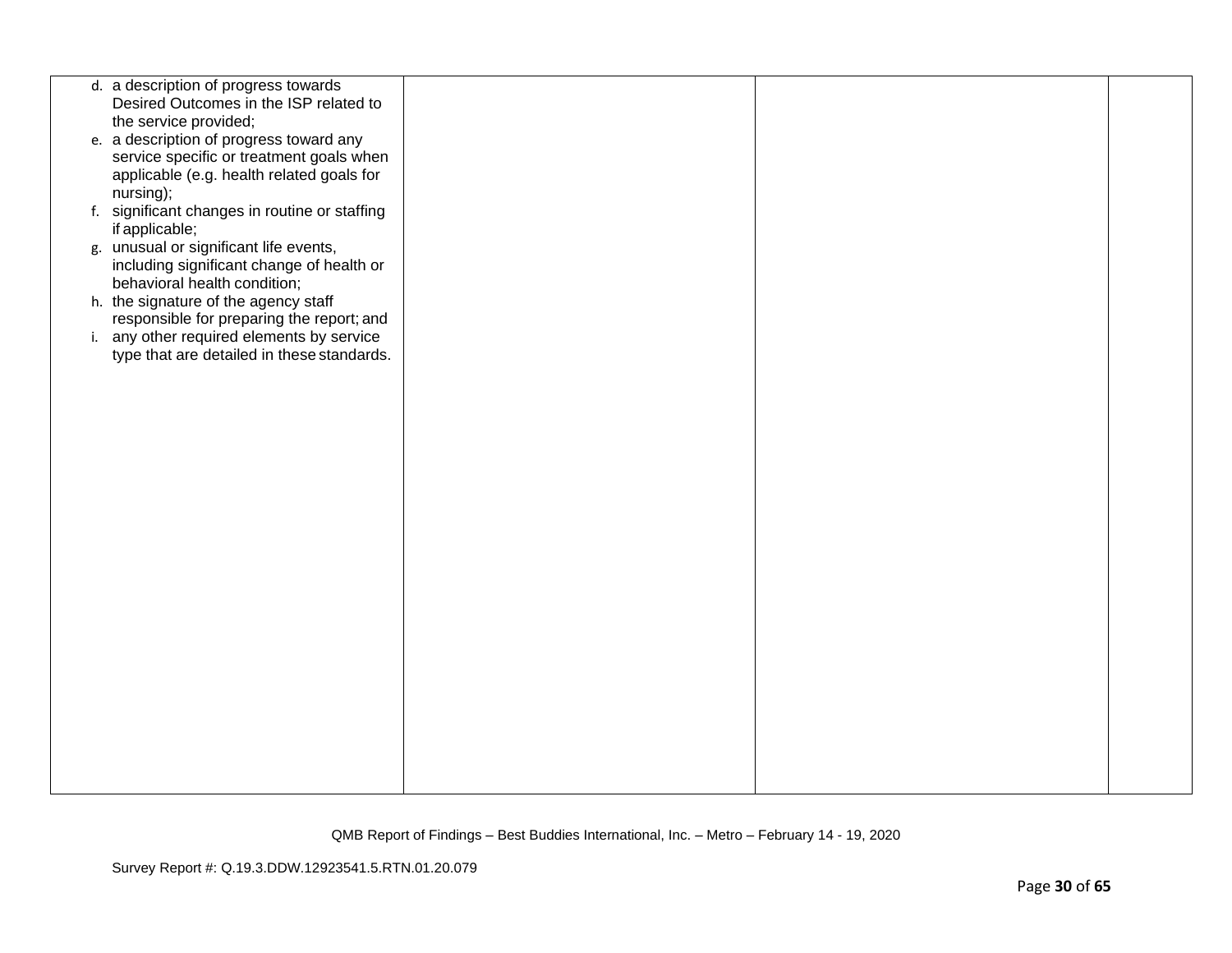| Tag # IS12 Person Centered Assessment             | <b>Standard Level Deficiency</b>                  |                                                                                                       |  |
|---------------------------------------------------|---------------------------------------------------|-------------------------------------------------------------------------------------------------------|--|
| (Community Inclusion)                             |                                                   |                                                                                                       |  |
| Developmental Disabilities (DD) Waiver Service    | Based on record review, the Agency did not        | Provider:                                                                                             |  |
| Standards 2/26/2018; Re-Issue: 12/28/2018; Eff    | maintain a confidential case file for Individuals | <b>State your Plan of Correction for the</b>                                                          |  |
| 1/1/2019                                          | receiving Inclusion Services for 2 of 3           | deficiencies cited in this tag here (How is the                                                       |  |
| <b>Chapter 11: Community Inclusion:</b>           | individuals.                                      | deficiency going to be corrected? This can be                                                         |  |
| 11.1 General Scope and Intent of Services:        |                                                   | specific to each deficiency cited or if possible an                                                   |  |
| Community Inclusion (CI) is the umbrella term     | Review of the Agency individual case files        | overall correction?): $\rightarrow$                                                                   |  |
| used to describe services in this chapter. In     | revealed the following items were not found,      |                                                                                                       |  |
| general, CI refers to opportunities for people    | incomplete, and/or not current:                   |                                                                                                       |  |
| with I/DD to access and participate in activities |                                                   |                                                                                                       |  |
| and functions of community life. The DD waiver    | • Annual Review - Person Centered                 |                                                                                                       |  |
| program offers Customized Community               | Assessment (Individual #3)                        |                                                                                                       |  |
| Supports (CCS), which refers to non-work          |                                                   |                                                                                                       |  |
| activities and Community Integrated               | • Not Found (Individual #2)                       | <b>Provider:</b>                                                                                      |  |
| Employment (CIE) which refers to paid work        |                                                   | <b>Enter your ongoing Quality</b>                                                                     |  |
| experiences or activities to obtain paid work.    |                                                   | <b>Assurance/Quality Improvement processes</b>                                                        |  |
| CCS and CIE services are mandated to be           |                                                   | as it related to this tag number here (What is                                                        |  |
| provided in the community to the fullest extent   |                                                   | going to be done? How many individuals is this                                                        |  |
| possible.                                         |                                                   | going to affect? How often will this be completed?<br>Who is responsible? What steps will be taken if |  |
|                                                   |                                                   | issues are found?): $\rightarrow$                                                                     |  |
| 11.4 Person Centered Assessments (PCA)            |                                                   |                                                                                                       |  |
| and Career Development Plans: Agencies            |                                                   |                                                                                                       |  |
| who are providing CCS and/or CIE to people        |                                                   |                                                                                                       |  |
| with I/DD are required to complete a person-      |                                                   |                                                                                                       |  |
| centered assessment. A person-centered            |                                                   |                                                                                                       |  |
| assessment (PCA) is an instrument used to         |                                                   |                                                                                                       |  |
| identify individual needs and strengths to be     |                                                   |                                                                                                       |  |
| addressed in the person's ISP. A PCA is a PCP     |                                                   |                                                                                                       |  |
| tool that is intended to be used for the service  |                                                   |                                                                                                       |  |
| agency to get to know the person whom they are    |                                                   |                                                                                                       |  |
| supporting. It should be used to guide services   |                                                   |                                                                                                       |  |
| for the person. A career development plan,        |                                                   |                                                                                                       |  |
| developed by the CIE Provider Agency, must be     |                                                   |                                                                                                       |  |
| in place for job seekers or those already working |                                                   |                                                                                                       |  |
| to outline the tasks needed to obtain, maintain,  |                                                   |                                                                                                       |  |
| or seek advanced opportunities in employment.     |                                                   |                                                                                                       |  |
| For those who are employed, the career            |                                                   |                                                                                                       |  |
| development plan addresses topics such as a       |                                                   |                                                                                                       |  |
| plan to fade paid supports from the worksite or   |                                                   |                                                                                                       |  |
| strategies to improve opportunities for career    |                                                   |                                                                                                       |  |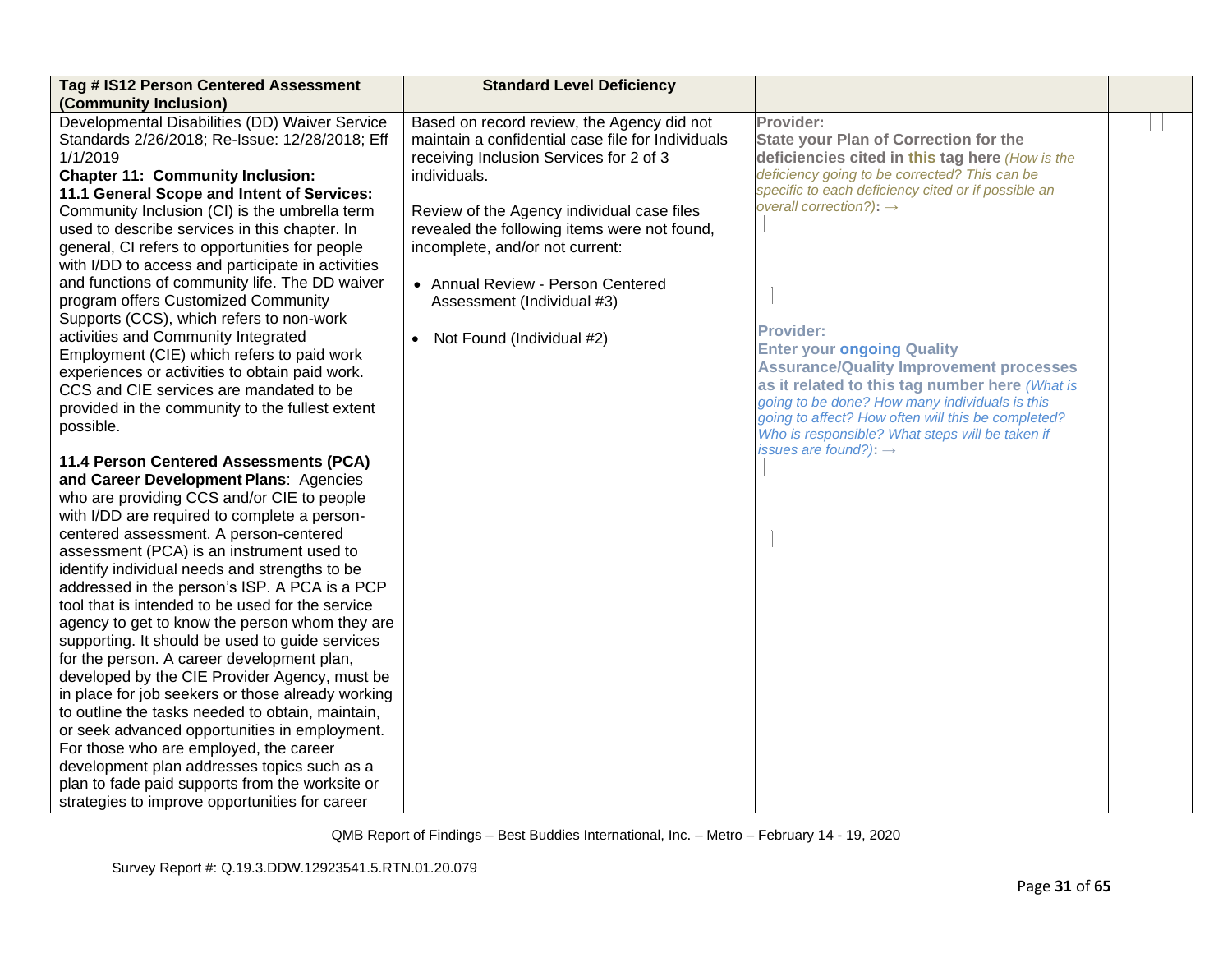| advancement. CCS and CIE Provider Agencies                                             |  |  |
|----------------------------------------------------------------------------------------|--|--|
| must adhere to the following requirements                                              |  |  |
| related to a PCA and Career Development Plan:                                          |  |  |
| A person-centered assessment should                                                    |  |  |
| contain, at a minimum:                                                                 |  |  |
| a. information about the person's                                                      |  |  |
| background and status;                                                                 |  |  |
| b. the person's strengths and interests;                                               |  |  |
| conditions for success to integrate<br>C.                                              |  |  |
| into the community, including                                                          |  |  |
| conditions for job success (for those                                                  |  |  |
| who are working or wish to work);                                                      |  |  |
| and                                                                                    |  |  |
| d. support needs for the individual.                                                   |  |  |
| 2.<br>The agency must have documented                                                  |  |  |
| evidence that the person, guardian, and                                                |  |  |
| family as applicable were involved in the                                              |  |  |
| person-centered assessment.                                                            |  |  |
| 3. Timelines for completion: The initial PCA                                           |  |  |
| must be completed within the first 90 calendar                                         |  |  |
| days of the person receiving services.                                                 |  |  |
| Thereafter, the Provider Agency must ensure                                            |  |  |
| that the PCA is reviewed and updated                                                   |  |  |
| annually. An entirely new PCA must be                                                  |  |  |
| completed every five years. If there is a                                              |  |  |
| significant change in a person's circumstance,                                         |  |  |
| a new PCA may be required because the                                                  |  |  |
| information in the PCA may no longer be                                                |  |  |
| relevant. A significant change may include but                                         |  |  |
| is not limited to: losing a job, changing a                                            |  |  |
| residence or provider, and/or moving to a new                                          |  |  |
| region of the state.                                                                   |  |  |
| 4. If a person is receiving more than one                                              |  |  |
| type of service from the same provider, one                                            |  |  |
| PCA with information about each service is                                             |  |  |
| acceptable.                                                                            |  |  |
| 5. Changes to an updated PCA should be<br>signed and dated to demonstrate that the     |  |  |
| assessment was reviewed.                                                               |  |  |
|                                                                                        |  |  |
| 6. A career development plan is developed<br>by the CIE provider and can be a separate |  |  |
|                                                                                        |  |  |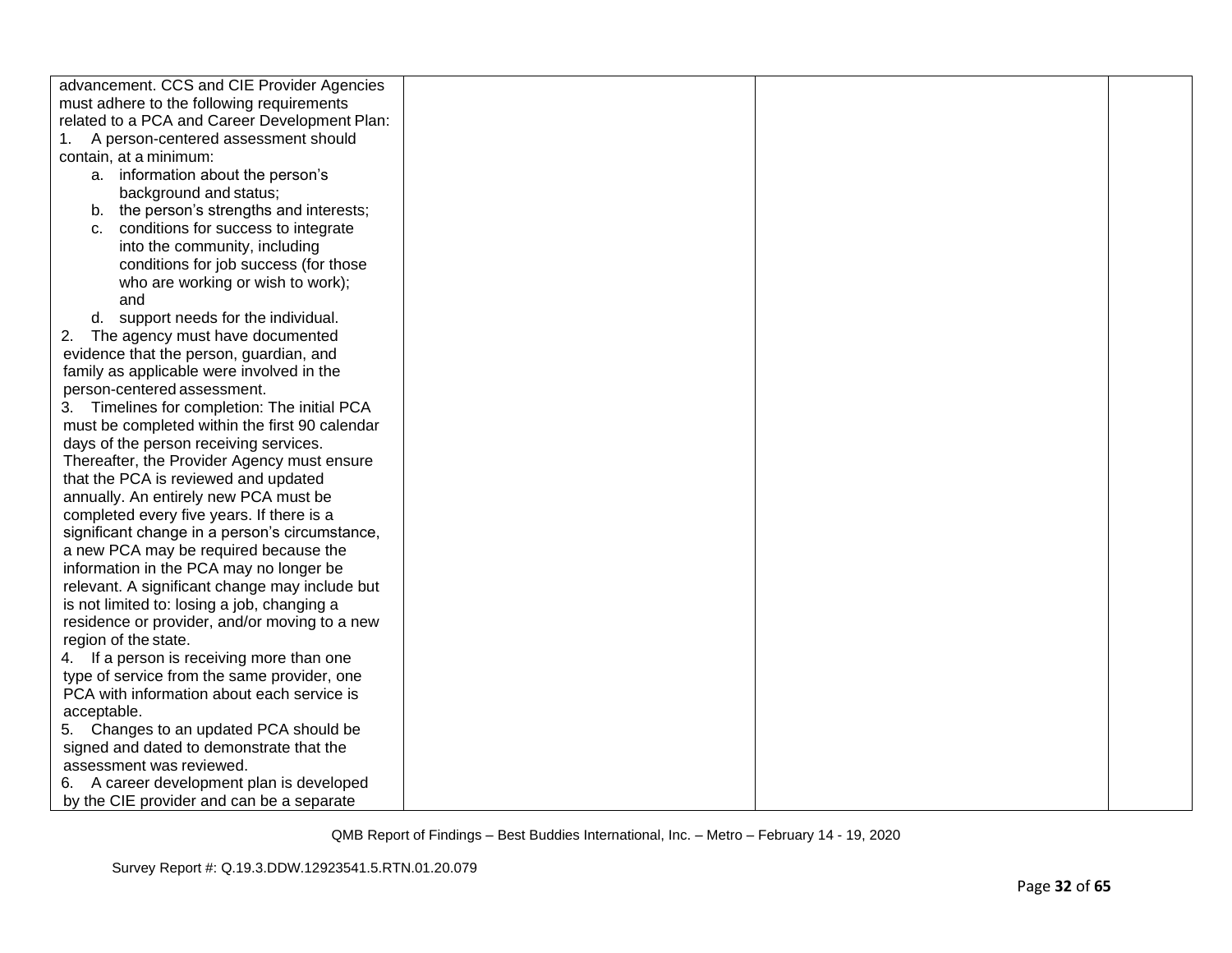| document or be added as an addendum to a<br>PCA. The career development plan should<br>have specific action steps that identify who<br>does what and by when.                                                                                                                                                                                                                                                                                                                                                                                                                                                                                                                                                                                                                                                                                                 |  |  |
|---------------------------------------------------------------------------------------------------------------------------------------------------------------------------------------------------------------------------------------------------------------------------------------------------------------------------------------------------------------------------------------------------------------------------------------------------------------------------------------------------------------------------------------------------------------------------------------------------------------------------------------------------------------------------------------------------------------------------------------------------------------------------------------------------------------------------------------------------------------|--|--|
| <b>Chapter 20: Provider Documentation and</b><br><b>Client Records: 20.2 Client Records</b><br>Requirements: All DD Waiver Provider<br>Agencies are required to create and maintain<br>individual client records. The contents of client<br>records vary depending on the unique needs of<br>the person receiving services and the resultant<br>information produced. The extent of<br>documentation required for individual client<br>records per service type depends on the<br>location of the file, the type of service being<br>provided, and the information necessary.<br>DD Waiver Provider Agencies are required to<br>adhere to the following:<br>15. Client records must contain all documents<br>essential to the service being provided and<br>essential to ensuring the health and safety of<br>the person during the provision of the service. |  |  |
|                                                                                                                                                                                                                                                                                                                                                                                                                                                                                                                                                                                                                                                                                                                                                                                                                                                               |  |  |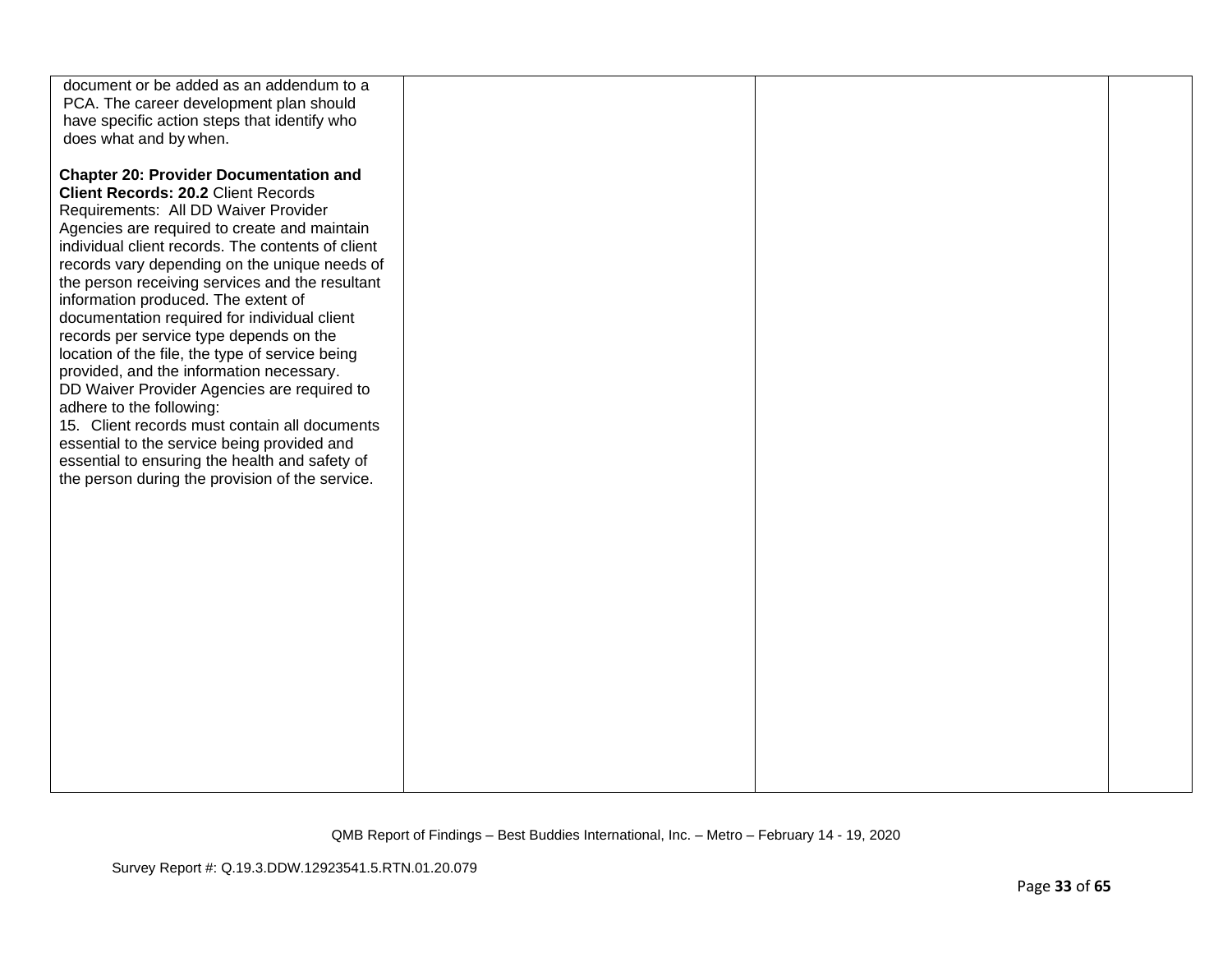| <b>Standard of Care</b>                                                                                                                             | <b>Deficiencies</b>                                                                                                                                     | Agency Plan of Correction, On-going QA/QI<br>and Responsible Party                               | <b>Date</b><br><b>Due</b> |  |
|-----------------------------------------------------------------------------------------------------------------------------------------------------|---------------------------------------------------------------------------------------------------------------------------------------------------------|--------------------------------------------------------------------------------------------------|---------------------------|--|
| Service Domain: Qualified Providers - The State monitors non-licensed/non-certified providers to assure adherence to waiver requirements. The State |                                                                                                                                                         |                                                                                                  |                           |  |
|                                                                                                                                                     | implements its policies and procedures for verifying that provider training is conducted in accordance with State requirements and the approved waiver. |                                                                                                  |                           |  |
| Tag #1A22 Agency Personnel Competency                                                                                                               | <b>Condition of Participation Level Deficiency</b>                                                                                                      |                                                                                                  |                           |  |
| Developmental Disabilities (DD) Waiver Service<br>Standards 2/26/2018; Re-Issue: 12/28/2018; Eff                                                    | After an analysis of the evidence it has been<br>determined there is a significant potential for a                                                      | Provider:<br><b>State your Plan of Correction for the</b>                                        |                           |  |
| 1/1/2019                                                                                                                                            | negative outcome to occur.                                                                                                                              | deficiencies cited in this tag here (How is the                                                  |                           |  |
| Chapter 13: Nursing Services 13.2.11                                                                                                                |                                                                                                                                                         | deficiency going to be corrected? This can be                                                    |                           |  |
| <b>Training and Implementation of Plans:</b>                                                                                                        | Based on interview, the Agency did not ensure                                                                                                           | specific to each deficiency cited or if possible an<br>overall correction?): $\rightarrow$       |                           |  |
| 1. RNs and LPNs are required to provide                                                                                                             | training competencies were met for 1 of 2 Direct                                                                                                        |                                                                                                  |                           |  |
| Individual Specific Training (IST) regarding<br><b>HCPs and MERPs.</b>                                                                              | Support Personnel.                                                                                                                                      |                                                                                                  |                           |  |
| 2. The agency nurse is required to deliver and                                                                                                      | When Direct Support Personnel were asked,                                                                                                               |                                                                                                  |                           |  |
| document training for DSP/DSS regarding the                                                                                                         | what State Agency do you report suspected                                                                                                               |                                                                                                  |                           |  |
| healthcare interventions/strategies and MERPs                                                                                                       | Abuse, Neglect or Exploitation, the following                                                                                                           |                                                                                                  |                           |  |
| that the DSP are responsible to implement,                                                                                                          | was reported:                                                                                                                                           |                                                                                                  |                           |  |
| clearly indicating level of competency achieved                                                                                                     | • DSP #501 stated, "It's a hotline I would call.                                                                                                        | Provider:                                                                                        |                           |  |
| by each trainee as described in Chapter 17.10                                                                                                       | It is Adult Protective Services. The number is                                                                                                          | <b>Enter your ongoing Quality</b>                                                                |                           |  |
| Individual-Specific Training.                                                                                                                       | 1-866-654-3219." Staff was not able to                                                                                                                  | <b>Assurance/Quality Improvement processes</b>                                                   |                           |  |
|                                                                                                                                                     | identify the State Agency as Division of                                                                                                                | as it related to this tag number here (What is<br>going to be done? How many individuals is this |                           |  |
| <b>Chapter 17: Training Requirement</b>                                                                                                             | Health Improvement.                                                                                                                                     | going to affect? How often will this be completed?                                               |                           |  |
| 17.10 Individual-Specific Training: The                                                                                                             |                                                                                                                                                         | Who is responsible? What steps will be taken if                                                  |                           |  |
| following are elements of IST: defined standards                                                                                                    |                                                                                                                                                         | issues are found?): $\rightarrow$                                                                |                           |  |
| of performance, curriculum tailored to teach                                                                                                        |                                                                                                                                                         |                                                                                                  |                           |  |
| skills and knowledge necessary to meet those                                                                                                        |                                                                                                                                                         |                                                                                                  |                           |  |
| standards of performance, and formal                                                                                                                |                                                                                                                                                         |                                                                                                  |                           |  |
| examination or demonstration to verify                                                                                                              |                                                                                                                                                         |                                                                                                  |                           |  |
| standards of performance, using the established                                                                                                     |                                                                                                                                                         |                                                                                                  |                           |  |
| DDSD training levels of awareness, knowledge,<br>and skill.                                                                                         |                                                                                                                                                         |                                                                                                  |                           |  |
| Reaching an awareness level may be                                                                                                                  |                                                                                                                                                         |                                                                                                  |                           |  |
| accomplished by reading plans or other                                                                                                              |                                                                                                                                                         |                                                                                                  |                           |  |
| information. The trainee is cognizant of                                                                                                            |                                                                                                                                                         |                                                                                                  |                           |  |
| information related to a person's specific                                                                                                          |                                                                                                                                                         |                                                                                                  |                           |  |
| condition. Verbal or written recall of basic                                                                                                        |                                                                                                                                                         |                                                                                                  |                           |  |
| information or knowing where to access the                                                                                                          |                                                                                                                                                         |                                                                                                  |                           |  |
| information can verify awareness.                                                                                                                   |                                                                                                                                                         |                                                                                                  |                           |  |
| Reaching a knowledge level may take the form                                                                                                        |                                                                                                                                                         |                                                                                                  |                           |  |
| of observing a plan in action, reading a plan                                                                                                       |                                                                                                                                                         |                                                                                                  |                           |  |
|                                                                                                                                                     |                                                                                                                                                         |                                                                                                  |                           |  |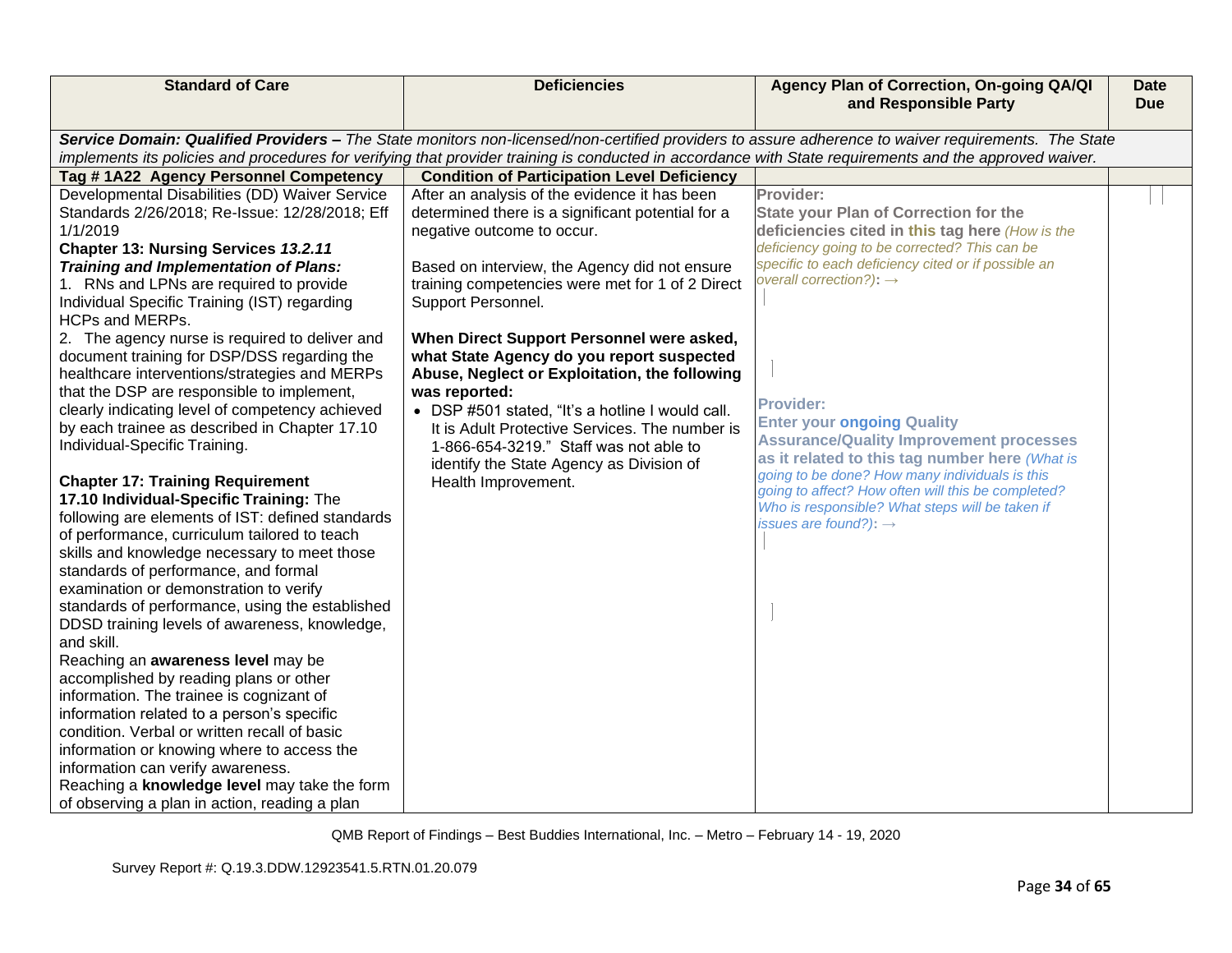| more thoroughly, or having a plan described by    |  |  |
|---------------------------------------------------|--|--|
| the author or their designee. Verbal or written   |  |  |
| recall or demonstration may verify this level of  |  |  |
| competence.                                       |  |  |
| Reaching a skill level involves being trained by  |  |  |
| a therapist, nurse, designated or experienced     |  |  |
| designated trainer. The trainer shall demonstrate |  |  |
| the techniques according to the plan. Then they   |  |  |
| observe and provide feedback to the trainee as    |  |  |
| they implement the techniques. This should be     |  |  |
| repeated until competence is demonstrated.        |  |  |
| Demonstration of skill or observed                |  |  |
| implementation of the techniques or strategies    |  |  |
| verifies skill level competence. Trainees should  |  |  |
| be observed on more than one occasion to          |  |  |
| ensure appropriate techniques are maintained      |  |  |
| and to provide additional coaching/feedback.      |  |  |
| Individuals shall receive services from           |  |  |
| competent and qualified Provider Agency           |  |  |
| personnel who must successfully complete IST      |  |  |
| requirements in accordance with the               |  |  |
| specifications described in the ISP of each       |  |  |
| person supported.                                 |  |  |
| IST must be arranged and conducted at             |  |  |
| least annually. IST includes training on the ISP  |  |  |
| Desired Outcomes, Action Plans, strategies, and   |  |  |
| information about the person's preferences        |  |  |
| regarding privacy, communication style, and       |  |  |
| routines. More frequent training may be           |  |  |
| necessary if the annual ISP changes before the    |  |  |
| year ends.                                        |  |  |
| 2. IST for therapy-related WDSI, HCPs,            |  |  |
| MERPs, CARMPs, PBSA, PBSP, and BCIP,              |  |  |
| must occur at least annually and more often if    |  |  |
| plans change, or if monitoring by the plan author |  |  |
| or agency finds incorrect implementation, when    |  |  |
| new DSP or CM are assigned to work with a         |  |  |
| person, or when an existing DSP or CM requires    |  |  |
| a refresher.                                      |  |  |
| 3. The competency level of the training is        |  |  |
| based on the IST section of the ISP.              |  |  |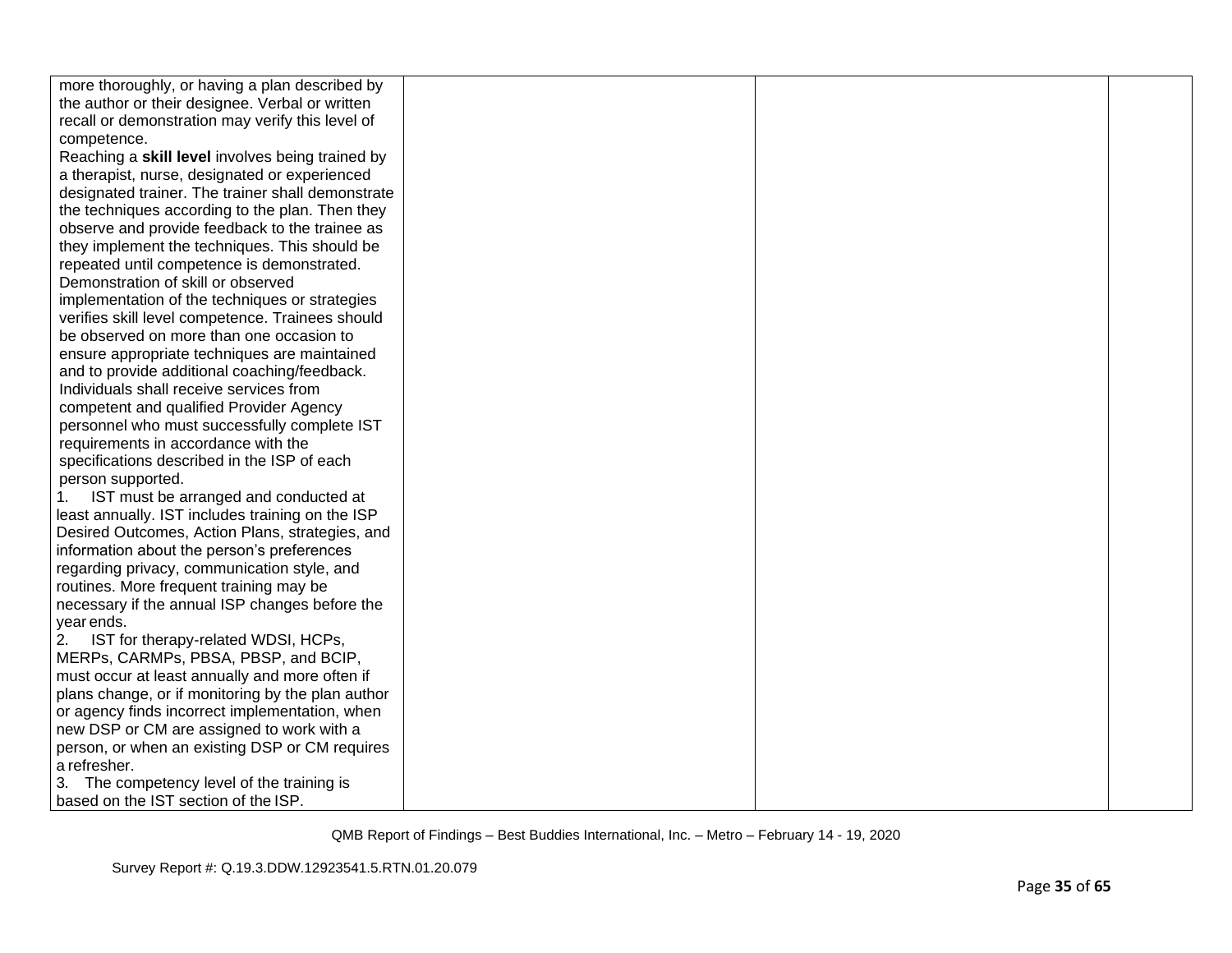| 4. The person should be present for and             |  |  |
|-----------------------------------------------------|--|--|
| involved in IST whenever possible.                  |  |  |
| 5. Provider Agencies are responsible for            |  |  |
| tracking of IST requirements.                       |  |  |
| 6. Provider Agencies must arrange and ensure        |  |  |
| that DSP's are trained on the contents of the       |  |  |
| plans in accordance with timelines indicated in     |  |  |
| the Individual-Specific Training Requirements:      |  |  |
| Support Plans section of the ISP and notify the     |  |  |
| plan authors when new DSP are hired to arrange      |  |  |
| for trainings.                                      |  |  |
| 7. If a therapist, BSC, nurse, or other author of a |  |  |
| plan, healthcare or otherwise, chooses to           |  |  |
| designate a trainer, that person is still           |  |  |
| responsible for providing the curriculum to the     |  |  |
| designated trainer. The author of the plan is also  |  |  |
| responsible for ensuring the designated trainer     |  |  |
| is verifying competency in alignment with their     |  |  |
| curriculum, doing periodic quality assurance        |  |  |
| checks with their designated trainer, and re-       |  |  |
| certifying the designated trainer at least annually |  |  |
| and/or when there is a change to a person's         |  |  |
| plan.                                               |  |  |
|                                                     |  |  |
|                                                     |  |  |
|                                                     |  |  |
|                                                     |  |  |
|                                                     |  |  |
|                                                     |  |  |
|                                                     |  |  |
|                                                     |  |  |
|                                                     |  |  |
|                                                     |  |  |
|                                                     |  |  |
|                                                     |  |  |
|                                                     |  |  |
|                                                     |  |  |
|                                                     |  |  |
|                                                     |  |  |
|                                                     |  |  |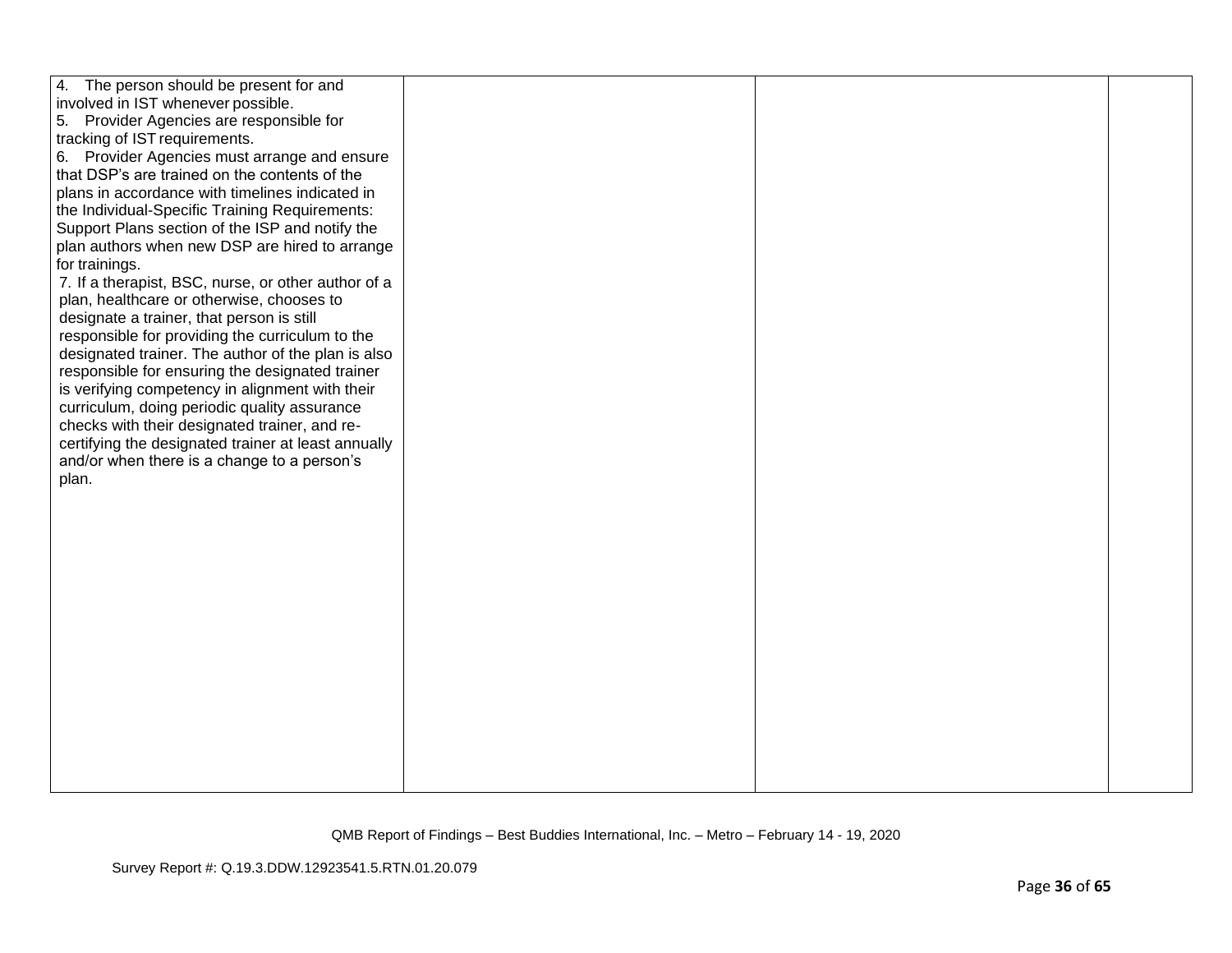| Tag #1A25.1 Caregiver Criminal History<br><b>Screening</b>                                                                                                                                                                                                                                                                                                                                                                                                                                                                                                                                                                                                                                                                                                                                                                                                                                                                                                                                                                                                                                                                                                                                                                                                                                                                                                                                                                                                                                                                                                                                                                                                                                                                                                                                                                                                                             | <b>Condition of Participation Level Deficiency</b>                                                                                                                                                                                                                                                                                                                                                                                                                                                                            |                                                                                                                                                                                                                                                                                                                                                                                                                                                                                                                                                                                                                          |  |
|----------------------------------------------------------------------------------------------------------------------------------------------------------------------------------------------------------------------------------------------------------------------------------------------------------------------------------------------------------------------------------------------------------------------------------------------------------------------------------------------------------------------------------------------------------------------------------------------------------------------------------------------------------------------------------------------------------------------------------------------------------------------------------------------------------------------------------------------------------------------------------------------------------------------------------------------------------------------------------------------------------------------------------------------------------------------------------------------------------------------------------------------------------------------------------------------------------------------------------------------------------------------------------------------------------------------------------------------------------------------------------------------------------------------------------------------------------------------------------------------------------------------------------------------------------------------------------------------------------------------------------------------------------------------------------------------------------------------------------------------------------------------------------------------------------------------------------------------------------------------------------------|-------------------------------------------------------------------------------------------------------------------------------------------------------------------------------------------------------------------------------------------------------------------------------------------------------------------------------------------------------------------------------------------------------------------------------------------------------------------------------------------------------------------------------|--------------------------------------------------------------------------------------------------------------------------------------------------------------------------------------------------------------------------------------------------------------------------------------------------------------------------------------------------------------------------------------------------------------------------------------------------------------------------------------------------------------------------------------------------------------------------------------------------------------------------|--|
| <b>NMAC 7.1.9.8 CAREGIVER AND HOSPITAL</b><br><b>CAREGIVER EMPLOYMENT</b><br><b>REQUIREMENTS:</b><br>A. General: The responsibility for compliance<br>with the requirements of the act applies to both<br>the care provider and to all applicants,<br>caregivers and hospital caregivers. All<br>applicants for employment to whom an offer of<br>employment is made or caregivers and hospital<br>caregivers employed by or contracted to a care<br>provider must consent to a nationwide and<br>statewide criminal history screening, as<br>described in Subsections D, E and F of this<br>section, upon offer of employment or at the time<br>of entering into a contractual relationship with<br>the care provider. Care providers shall submit all<br>fees and pertinent application information for all<br>applicants, caregivers or hospital caregivers as<br>described in Subsections D, E and F of this<br>section. Pursuant to Section 29-17-5 NMSA<br>1978 (Amended) of the act, a care provider's<br>failure to comply is grounds for the state agency<br>having enforcement authority with respect to the<br>care provider] to impose appropriate<br>administrative sanctions and penalties.<br><b>B.</b> Exception: A caregiver or hospital caregiver<br>applying for employment or contracting services<br>with a care provider within twelve (12) months of<br>the caregiver's or hospital caregiver's most<br>recent nationwide criminal history screening<br>which list no disqualifying convictions shall only<br>apply for a statewide criminal history screening<br>upon offer of employment or at the time of<br>entering into a contractual relationship with the<br>care provider. At the discretion of the care<br>provider a nationwide criminal history screening,<br>additional to the required statewide criminal<br>history screening, may be requested. | After an analysis of the evidence it has been<br>determined there is a significant potential for a<br>negative outcome to occur.<br>Based on record review, the Agency did not<br>maintain documentation indicating Caregiver<br>Criminal History Screening was completed as<br>required for 1 of 3 Agency Personnel.<br>The following Agency Personnel Files<br>contained no evidence of Caregiver Criminal<br><b>History Screenings:</b><br><b>Service Coordination Personnel (SC):</b><br>• #502 - Date of hire 6/28/2018. | Provider:<br><b>State your Plan of Correction for the</b><br>deficiencies cited in this tag here (How is the<br>deficiency going to be corrected? This can be<br>specific to each deficiency cited or if possible an<br>overall correction?): $\rightarrow$<br><b>Provider:</b><br><b>Enter your ongoing Quality</b><br><b>Assurance/Quality Improvement processes</b><br>as it related to this tag number here (What is<br>going to be done? How many individuals is this<br>going to affect? How often will this be completed?<br>Who is responsible? What steps will be taken if<br>issues are found?): $\rightarrow$ |  |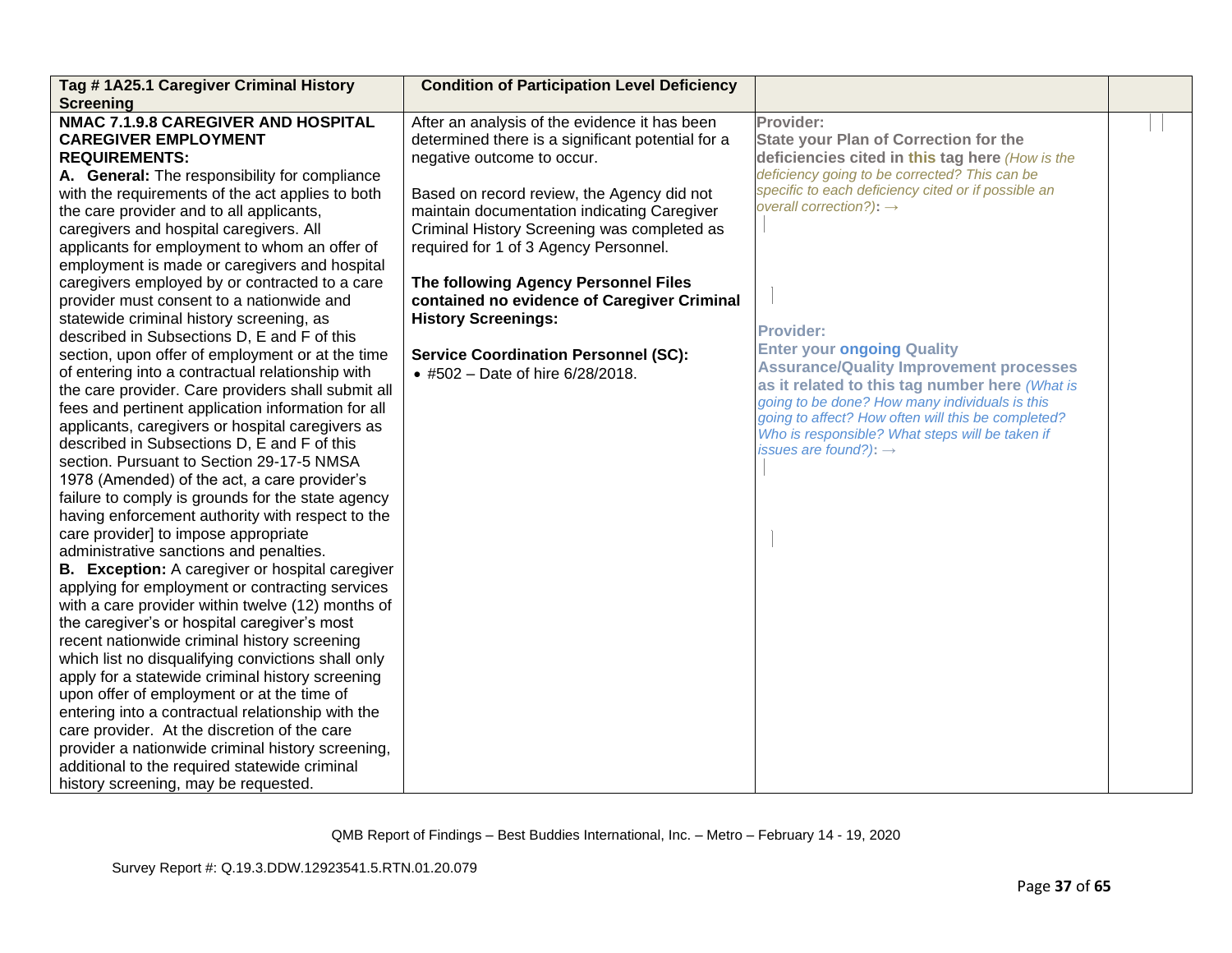| C. Conditional Employment: Applicants,            |  |  |
|---------------------------------------------------|--|--|
| caregivers, and hospital caregivers who have      |  |  |
| submitted all completed documents and paid all    |  |  |
| applicable fees for a nationwide and statewide    |  |  |
| criminal history screening may be deemed to       |  |  |
| have conditional supervised employment            |  |  |
| pending receipt of written notice given by the    |  |  |
| department as to whether the applicant,           |  |  |
| caregiver or hospital caregiver has a             |  |  |
| disqualifying conviction.                         |  |  |
| F. Timely Submission: Care providers shall        |  |  |
| submit all fees and pertinent application         |  |  |
| information for all individuals who meet the      |  |  |
| definition of an applicant, caregiver or hospital |  |  |
| caregiver as described in Subsections B, D and    |  |  |
| K of 7.1.9.7 NMAC, no later than twenty (20)      |  |  |
| calendar days from the first day of employment    |  |  |
| or effective date of a contractual relationship   |  |  |
| with the care provider.                           |  |  |
| G. Maintenance of Records: Care providers         |  |  |
| shall maintain documentation relating to all      |  |  |
| employees and contractors evidencing              |  |  |
| compliance with the act and these rules.          |  |  |
| (1) During the term of employment, care           |  |  |
| providers shall maintain evidence of each         |  |  |
| applicant, caregiver or hospital caregiver's      |  |  |
| clearance, pending reconsideration, or            |  |  |
| disqualification.                                 |  |  |
| (2) Care providers shall maintain documented      |  |  |
| evidence showing the basis for any                |  |  |
| determination by the care provider that an        |  |  |
| employee or contractor performs job functions     |  |  |
| that do not fall within the scope of the          |  |  |
| requirement for nationwide or statewide criminal  |  |  |
| history screening. A memorandum in an             |  |  |
| employee's file stating "This employee does not   |  |  |
| provide direct care or have routine unsupervised  |  |  |
| physical or financial access to care recipients   |  |  |
| served by [name of care provider]," together with |  |  |
| the employee's job description, shall suffice for |  |  |
| record keeping purposes.                          |  |  |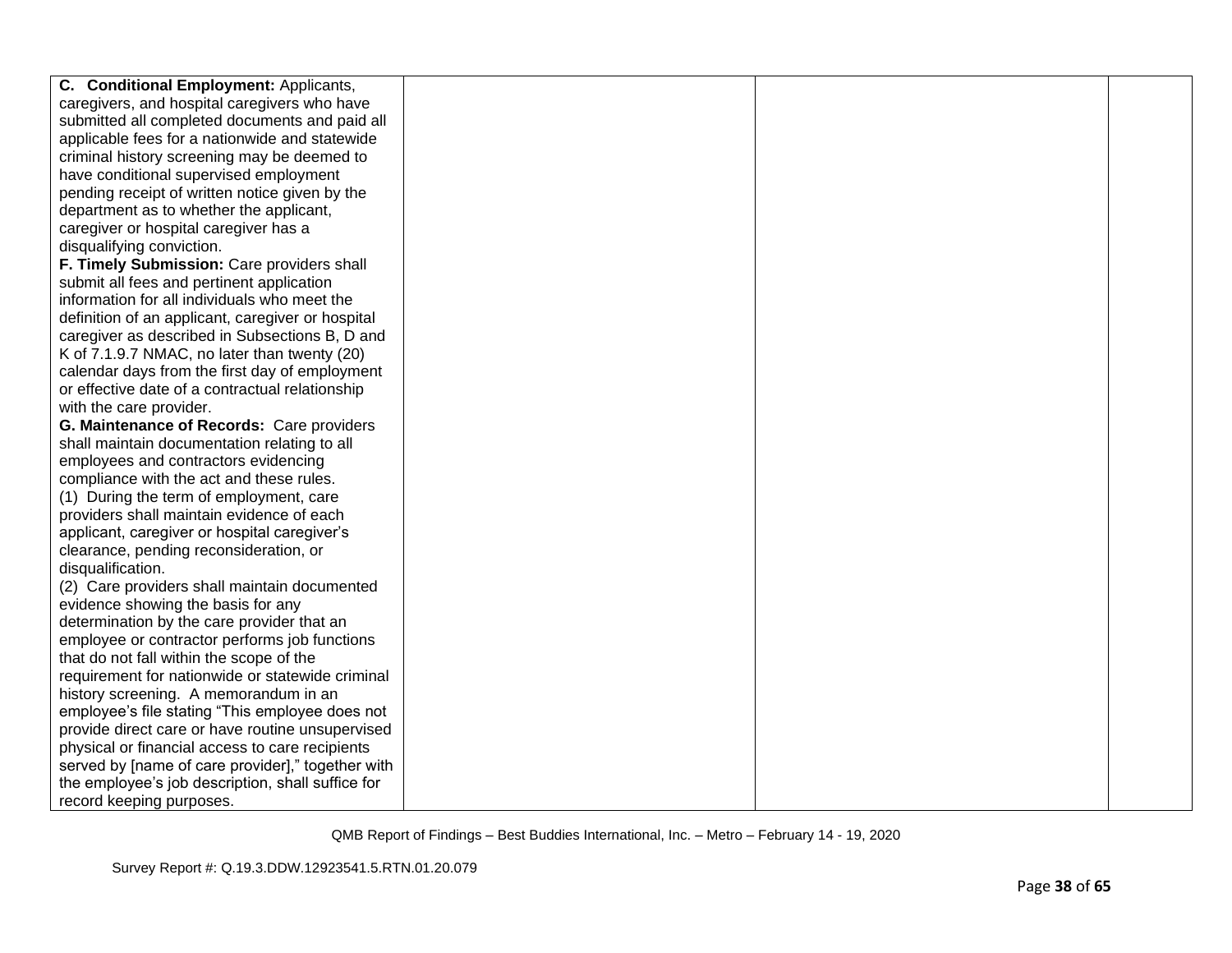| NMAC 7.1.9.9 CAREGIVERS OR HOSPITAL<br><b>CAREGIVERS AND APPLICANTS WITH</b><br><b>DISQUALIFYING CONVICTIONS:</b><br>A. Prohibition on Employment: A care<br>provider shall not hire or continue the<br>employment or contractual services of any<br>applicant, caregiver or hospital caregiver for<br>whom the care provider has received notice of a<br>disqualifying conviction, except as provided in<br>Subsection B of this section.                                                                                                                                                                                                                                                                                                                                                                                                                                                                                 |  |  |
|----------------------------------------------------------------------------------------------------------------------------------------------------------------------------------------------------------------------------------------------------------------------------------------------------------------------------------------------------------------------------------------------------------------------------------------------------------------------------------------------------------------------------------------------------------------------------------------------------------------------------------------------------------------------------------------------------------------------------------------------------------------------------------------------------------------------------------------------------------------------------------------------------------------------------|--|--|
| NMAC 7.1.9.11 DISQUALIFYING<br><b>CONVICTIONS.</b> The following felony<br>convictions disqualify an applicant, caregiver or<br>hospital caregiver from employment or<br>contractual services with a care provider:<br>A. homicide;<br><b>B.</b> trafficking, or trafficking in controlled<br>substances:<br>C. kidnapping, false imprisonment, aggravated<br>assault or aggravated battery;<br>D. rape, criminal sexual penetration, criminal<br>sexual contact, incest, indecent exposure, or<br>other related felony sexual offenses;<br>E. crimes involving adult abuse, neglect or<br>financial exploitation;<br>F. crimes involving child abuse or neglect;<br>G. crimes involving robbery, larceny, extortion,<br>burglary, fraud, forgery, embezzlement, credit<br>card fraud, or receiving stolen property; or<br>H. an attempt, solicitation, or conspiracy<br>involving any of the felonies in this subsection. |  |  |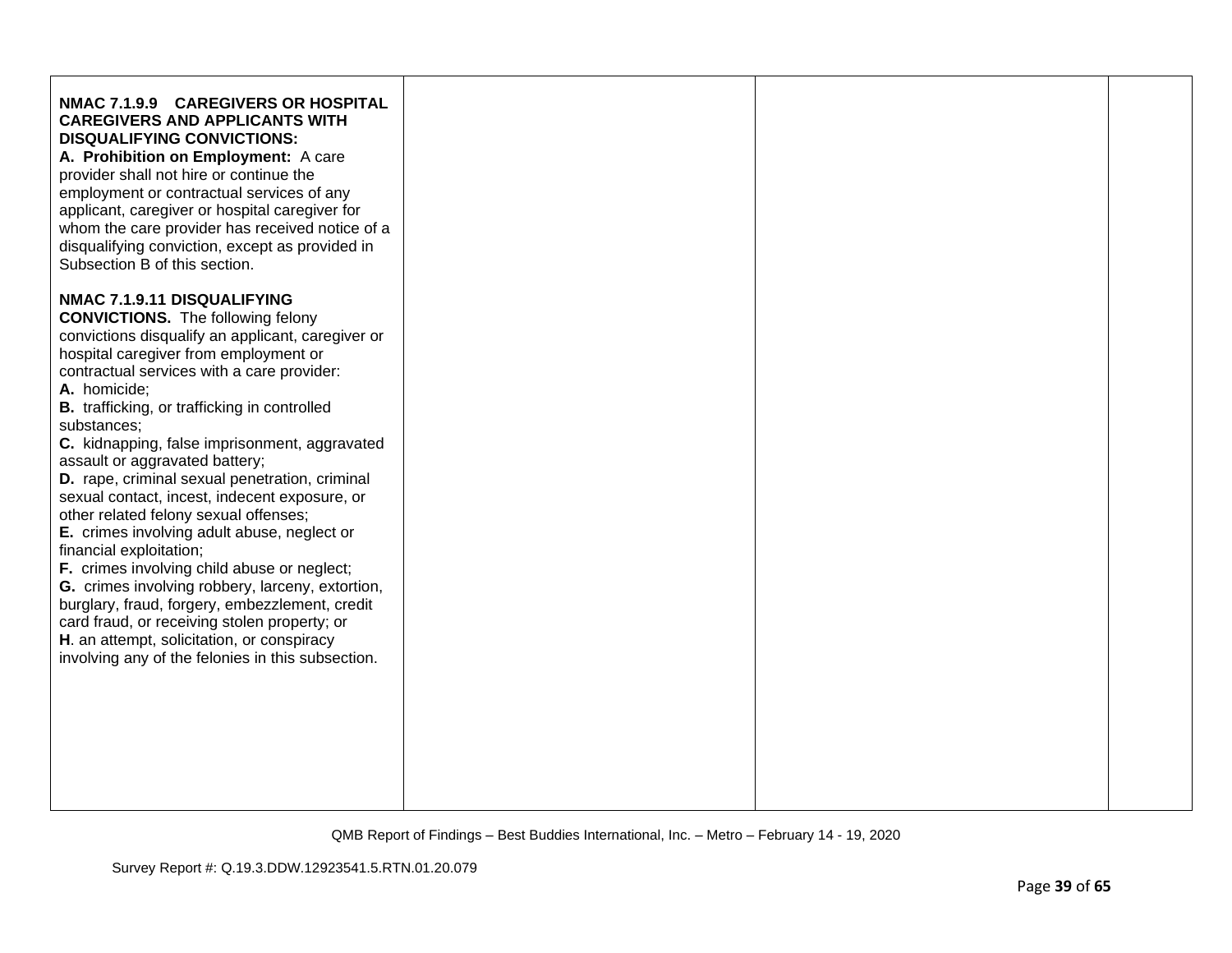| Tag #1A26.1 Consolidated On-line Registry<br><b>Employee Abuse Registry</b>                                                                                                                                                                                                                                                                                                                                                                                                                                                                                                                                                                                                                                                                                                                                                                                                                                                                                                                                                                                                                                                                                                                                                                                                                                                                                                                                                                                                                                                                                                                                                                                                                                                                                                                                                                | <b>Condition of Participation Level Deficiency</b>                                                                                                                                                                                                                                                                                                                                                                                                                                                                                                                            |                                                                                                                                                                                                                                                                                                                                                                                                                                                                                                                                                                                                                   |  |
|--------------------------------------------------------------------------------------------------------------------------------------------------------------------------------------------------------------------------------------------------------------------------------------------------------------------------------------------------------------------------------------------------------------------------------------------------------------------------------------------------------------------------------------------------------------------------------------------------------------------------------------------------------------------------------------------------------------------------------------------------------------------------------------------------------------------------------------------------------------------------------------------------------------------------------------------------------------------------------------------------------------------------------------------------------------------------------------------------------------------------------------------------------------------------------------------------------------------------------------------------------------------------------------------------------------------------------------------------------------------------------------------------------------------------------------------------------------------------------------------------------------------------------------------------------------------------------------------------------------------------------------------------------------------------------------------------------------------------------------------------------------------------------------------------------------------------------------------|-------------------------------------------------------------------------------------------------------------------------------------------------------------------------------------------------------------------------------------------------------------------------------------------------------------------------------------------------------------------------------------------------------------------------------------------------------------------------------------------------------------------------------------------------------------------------------|-------------------------------------------------------------------------------------------------------------------------------------------------------------------------------------------------------------------------------------------------------------------------------------------------------------------------------------------------------------------------------------------------------------------------------------------------------------------------------------------------------------------------------------------------------------------------------------------------------------------|--|
| NMAC 7.1.12.8 - REGISTRY ESTABLISHED;<br>PROVIDER INQUIRY REQUIRED: Upon the<br>effective date of this rule, the department has<br>established and maintains an accurate and<br>complete electronic registry that contains the<br>name, date of birth, address, social security<br>number, and other appropriate identifying<br>information of all persons who, while employed<br>by a provider, have been determined by the<br>department, as a result of an investigation of a<br>complaint, to have engaged in a substantiated<br>registry-referred incident of abuse, neglect or<br>exploitation of a person receiving care or<br>services from a provider. Additions and updates<br>to the registry shall be posted no later than two<br>(2) business days following receipt. Only<br>department staff designated by the custodian<br>may access, maintain and update the data in the<br>registry.<br>A. Provider requirement to inquire of<br>registry. A provider, prior to employing or<br>contracting with an employee, shall inquire of<br>the registry whether the individual under<br>consideration for employment or contracting is<br>listed on the registry.<br>B. Prohibited employment. A provider may not<br>employ or contract with an individual to be an<br>employee if the individual is listed on the registry<br>as having a substantiated registry-referred<br>incident of abuse, neglect or exploitation of a<br>person receiving care or services from a<br>provider.<br>C. Applicant's identifying information<br>required. In making the inquiry to the registry<br>prior to employing or contracting with an<br>employee, the provider shall use identifying<br>information concerning the individual under<br>consideration for employment or contracting<br>sufficient to reasonably and completely search | After an analysis of the evidence it has been<br>determined there is a significant potential for a<br>negative outcome to occur.<br>Based on record review, the Agency did not<br>maintain documentation in the employee's<br>personnel records that evidenced inquiry into the<br>Employee Abuse Registry prior to employment<br>for 1 of 3 Agency Personnel.<br>The following Agency personnel records<br>contained no evidence of the Employee<br>Abuse Registry check being completed:<br><b>Service Coordination Personnel (SC):</b><br>• #502 - Date of hire 6/28/2018. | Provider:<br>State your Plan of Correction for the<br>deficiencies cited in this tag here (How is the<br>deficiency going to be corrected? This can be<br>specific to each deficiency cited or if possible an<br>overall correction?): $\rightarrow$<br><b>Provider:</b><br><b>Enter your ongoing Quality</b><br><b>Assurance/Quality Improvement processes</b><br>as it related to this tag number here (What is<br>going to be done? How many individuals is this<br>going to affect? How often will this be completed?<br>Who is responsible? What steps will be taken if<br>issues are found?): $\rightarrow$ |  |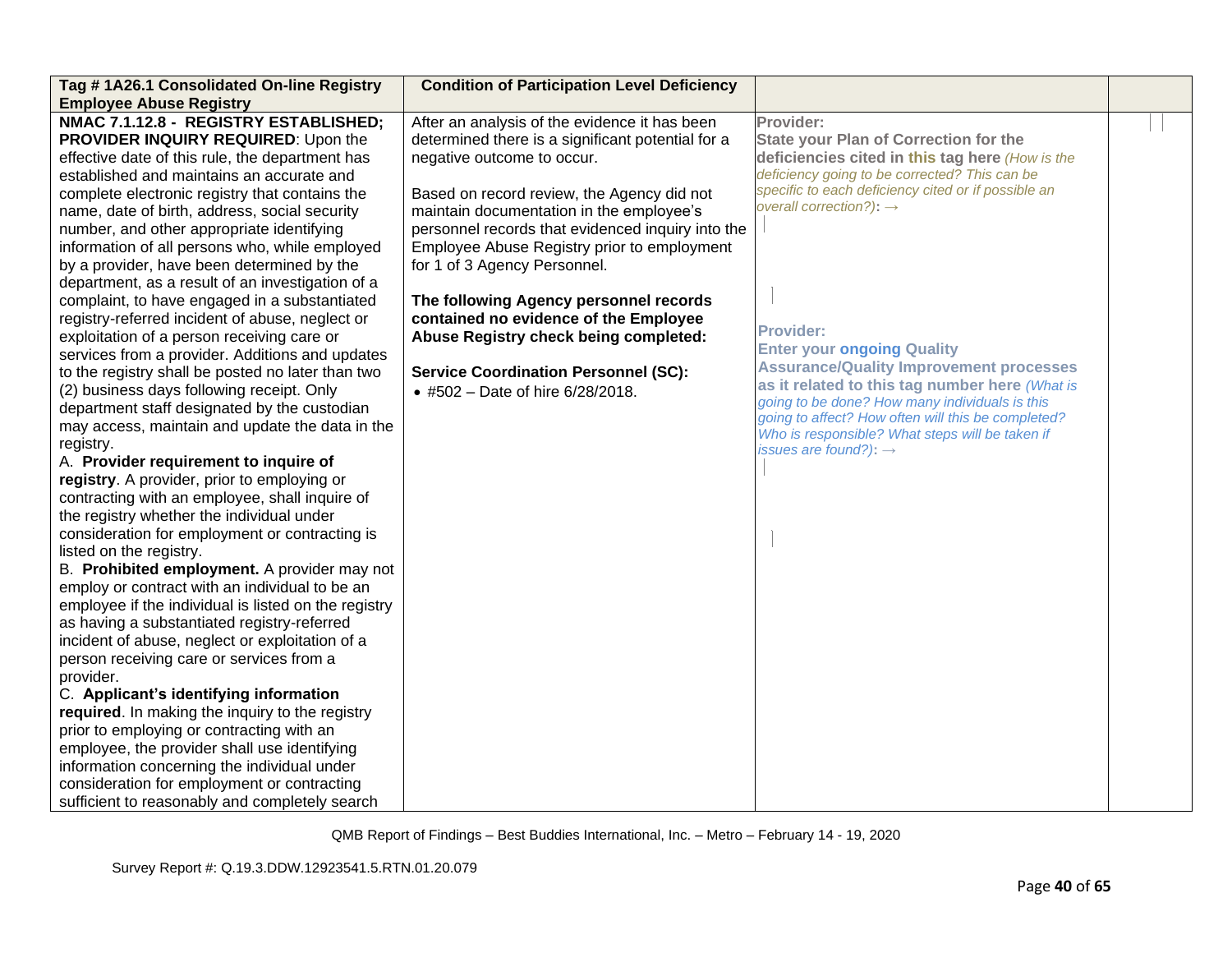| the registry, including the name, address, date    |  |  |
|----------------------------------------------------|--|--|
| of birth, social security number, and other        |  |  |
| appropriate identifying information required by    |  |  |
| the registry.                                      |  |  |
| D. Documentation of inquiry to registry. The       |  |  |
| provider shall maintain documentation in the       |  |  |
| employee's personnel or employment records         |  |  |
| that evidences the fact that the provider made     |  |  |
| an inquiry to the registry concerning that         |  |  |
| employee prior to employment. Such                 |  |  |
| documentation must include evidence, based on      |  |  |
| the response to such inquiry received from the     |  |  |
| custodian by the provider, that the employee       |  |  |
| was not listed on the registry as having a         |  |  |
| substantiated registry-referred incident of abuse, |  |  |
| neglect or exploitation.                           |  |  |
| E. Documentation for other staff. With             |  |  |
| respect to all employed or contracted individuals  |  |  |
| providing direct care who are licensed health      |  |  |
| care professionals or certified nurse aides, the   |  |  |
| provider shall maintain documentation reflecting   |  |  |
| the individual's current licensure as a health     |  |  |
| care professional or current certification as a    |  |  |
| nurse aide.                                        |  |  |
| F. Consequences of noncompliance. The              |  |  |
| department or other governmental agency            |  |  |
| having regulatory enforcement authority over a     |  |  |
| provider may sanction a provider in accordance     |  |  |
| with applicable law if the provider fails to make  |  |  |
| an appropriate and timely inquiry of the registry, |  |  |
| or fails to maintain evidence of such inquiry, in  |  |  |
| connection with the hiring or contracting of an    |  |  |
| employee; or for employing or contracting any      |  |  |
| person to work as an employee who is listed on     |  |  |
| the registry. Such sanctions may include a         |  |  |
| directed plan of correction, civil monetary        |  |  |
| penalty not to exceed five thousand dollars        |  |  |
| (\$5000) per instance, or termination or non-      |  |  |
| renewal of any contract with the department or     |  |  |
| other governmental agency.                         |  |  |
|                                                    |  |  |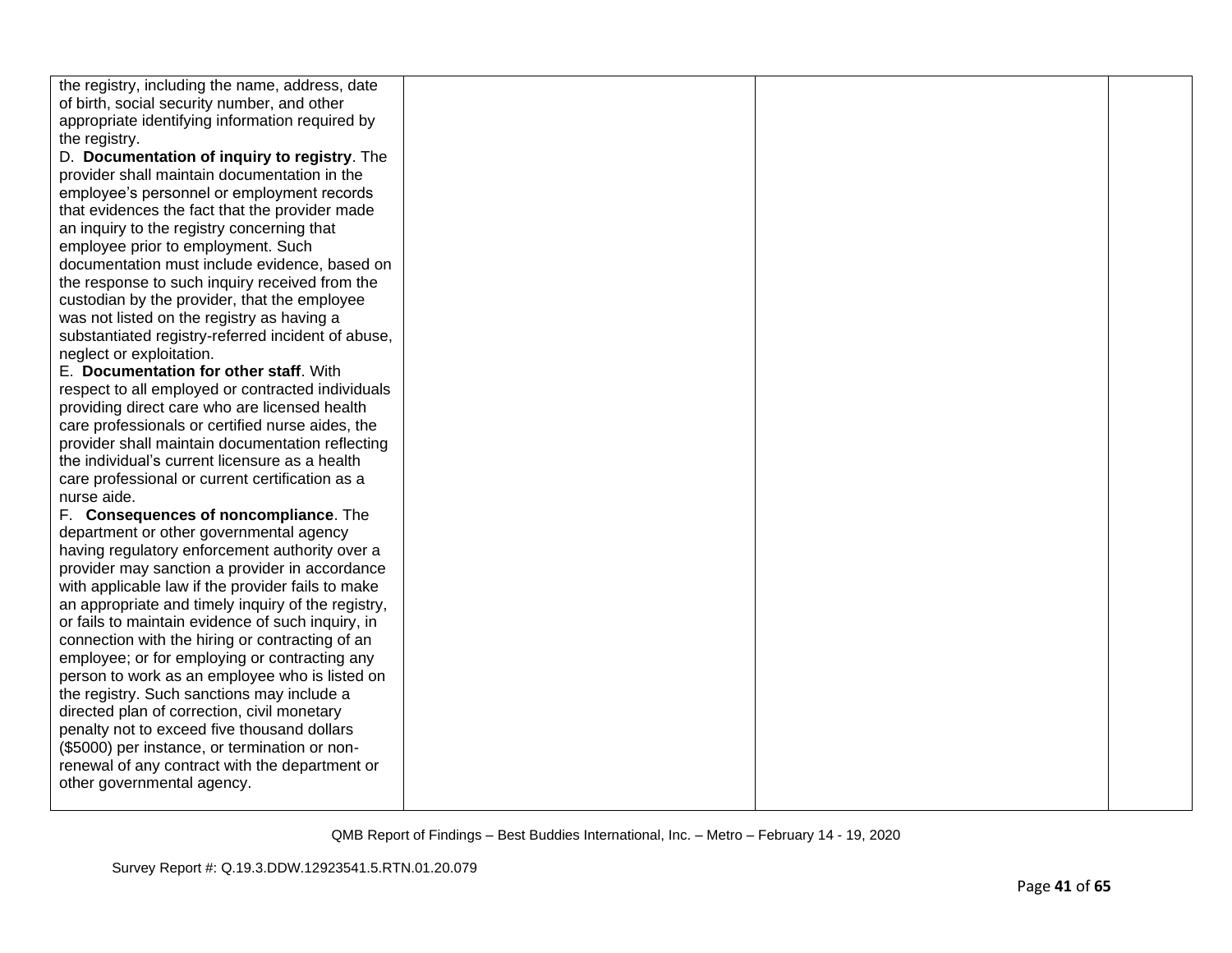| Tag #1A37 Individual Specific Training             | <b>Condition of Participation Level Deficiency</b> |                                                                                                  |  |
|----------------------------------------------------|----------------------------------------------------|--------------------------------------------------------------------------------------------------|--|
| Developmental Disabilities (DD) Waiver Service     | After an analysis of the evidence it has been      | Provider:                                                                                        |  |
| Standards 2/26/2018; Re-Issue: 12/28/2018; Eff     | determined there is a significant potential for a  | <b>State your Plan of Correction for the</b>                                                     |  |
| 1/1/2019                                           | negative outcome to occur.                         | deficiencies cited in this tag here (How is the                                                  |  |
| <b>Chapter 17: Training Requirements: The</b>      |                                                    | deficiency going to be corrected? This can be                                                    |  |
| purpose of this chapter is to outline              | Based on record review, the Agency did not         | specific to each deficiency cited or if possible an                                              |  |
| requirements for completing, reporting and         | ensure that Individual Specific Training           | overall correction?): $\rightarrow$                                                              |  |
| documenting DDSD training requirements for         | requirements were met for 3 of 3 Agency            |                                                                                                  |  |
| DD Waiver Provider Agencies as well as             | Personnel.                                         |                                                                                                  |  |
| requirements for certified trainers or mentors of  |                                                    |                                                                                                  |  |
| DDSD Core curriculum training.                     | Review of personnel records found no evidence      |                                                                                                  |  |
| <b>17.1 Training Requirements for Direct</b>       | of the following:                                  |                                                                                                  |  |
| <b>Support Personnel and Direct Support</b>        |                                                    |                                                                                                  |  |
| <b>Supervisors:</b> Direct Support Personnel (DSP) | <b>Direct Support Personnel (DSP):</b>             | <b>Provider:</b>                                                                                 |  |
| and Direct Support Supervisors (DSS) include       | • Individual Specific Training (#500, 501)         | <b>Enter your ongoing Quality</b>                                                                |  |
| staff and contractors from agencies providing      |                                                    | <b>Assurance/Quality Improvement processes</b>                                                   |  |
| the following services: Supported Living, Family   | <b>Service Coordination Personnel (SC):</b>        | as it related to this tag number here (What is<br>going to be done? How many individuals is this |  |
| Living, CIHS, IMLS, CCS, CIE and Crisis            | • Individual Specific Training (#502)              | going to affect? How often will this be completed?                                               |  |
| Supports.                                          |                                                    | Who is responsible? What steps will be taken if                                                  |  |
| 1. DSP/DSS must successfully:                      |                                                    | issues are found?): $\rightarrow$                                                                |  |
| a. Complete IST requirements in accordance         |                                                    |                                                                                                  |  |
| with the specifications described in the ISP       |                                                    |                                                                                                  |  |
| of each person supported and as outlined in        |                                                    |                                                                                                  |  |
| 17.10 Individual-Specific Training below.          |                                                    |                                                                                                  |  |
| b. Complete training on DOH-approved ANE           |                                                    |                                                                                                  |  |
| reporting procedures in accordance with            |                                                    |                                                                                                  |  |
| NMAC 7.1.14                                        |                                                    |                                                                                                  |  |
| c. Complete training in universal precautions.     |                                                    |                                                                                                  |  |
| The training materials shall meet                  |                                                    |                                                                                                  |  |
| Occupational Safety and Health                     |                                                    |                                                                                                  |  |
| Administration (OSHA) requirements                 |                                                    |                                                                                                  |  |
| d. Complete and maintain certification in First    |                                                    |                                                                                                  |  |
| Aid and CPR. The training materials shall          |                                                    |                                                                                                  |  |
| meet OSHA requirements/guidelines.                 |                                                    |                                                                                                  |  |
| e. Complete relevant training in accordance        |                                                    |                                                                                                  |  |
| with OSHA requirements (if job involves            |                                                    |                                                                                                  |  |
| exposure to hazardous chemicals).                  |                                                    |                                                                                                  |  |
| f. Become certified in a DDSD-approved             |                                                    |                                                                                                  |  |
| system of crisis prevention and intervention       |                                                    |                                                                                                  |  |
| (e.g., MANDT, Handle with Care, CPI)               |                                                    |                                                                                                  |  |
| before using EPR. Agency DSP and DSS               |                                                    |                                                                                                  |  |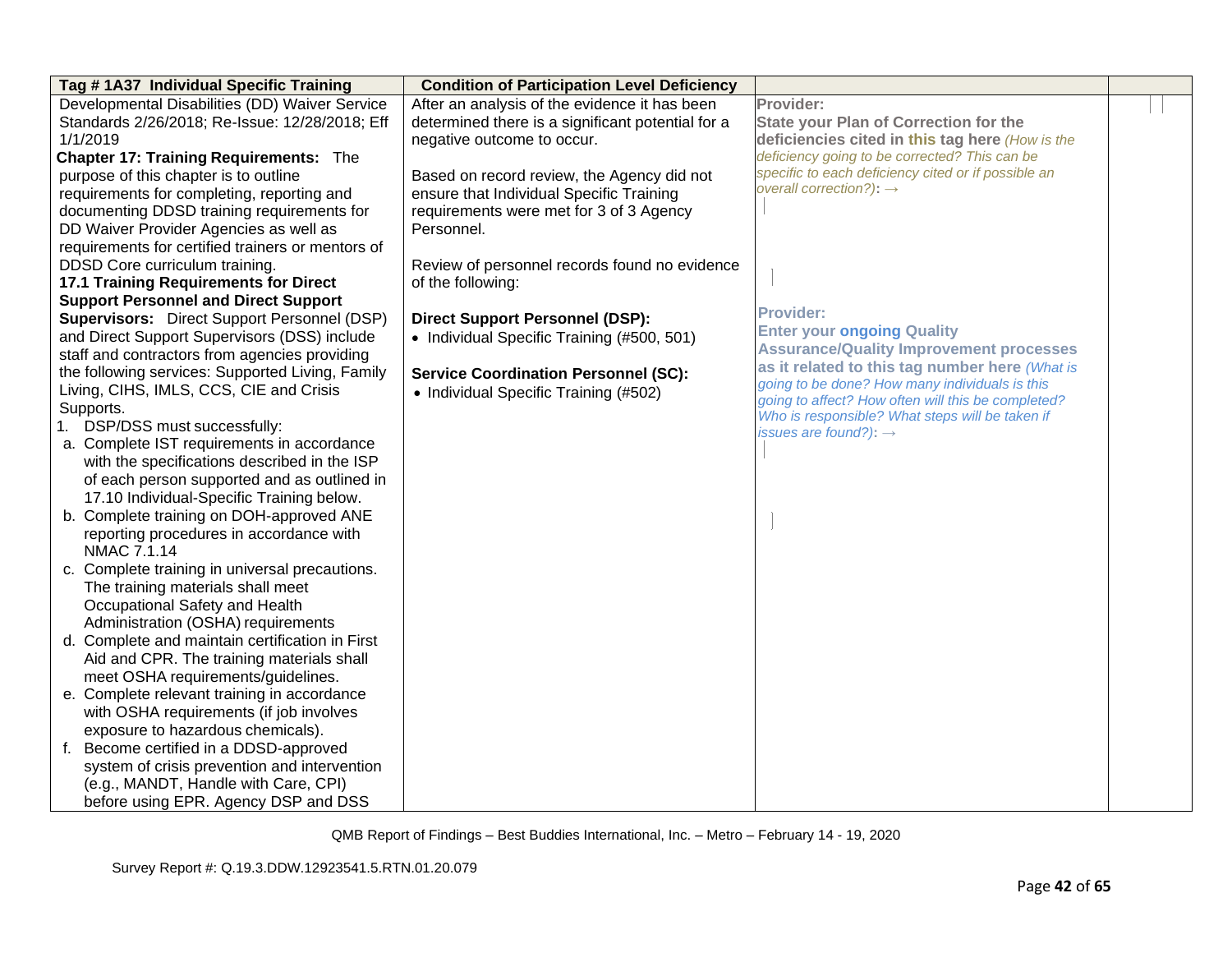| shall maintain certification in a DDSD-<br>approved system if any person they support<br>has a BCIP that includes the use of EPR.<br>g. Complete and maintain certification in a<br>DDSD-approved medication course if<br>required to assist with medication delivery.<br>h. Complete training regarding the HIPAA.<br>2. Any staff being used in an emergency to<br>fill in or cover a shift must have at a minimum<br>the DDSD required core trainings and be on<br>shift with a DSP who has completed the<br>relevant IST. |  |  |
|-------------------------------------------------------------------------------------------------------------------------------------------------------------------------------------------------------------------------------------------------------------------------------------------------------------------------------------------------------------------------------------------------------------------------------------------------------------------------------------------------------------------------------|--|--|
| 17.10 Individual-Specific Training: The                                                                                                                                                                                                                                                                                                                                                                                                                                                                                       |  |  |
| following are elements of IST: defined                                                                                                                                                                                                                                                                                                                                                                                                                                                                                        |  |  |
| standards of performance, curriculum tailored to                                                                                                                                                                                                                                                                                                                                                                                                                                                                              |  |  |
| teach skills and knowledge necessary to meet                                                                                                                                                                                                                                                                                                                                                                                                                                                                                  |  |  |
| those standards of performance, and formal                                                                                                                                                                                                                                                                                                                                                                                                                                                                                    |  |  |
| examination or demonstration to verify                                                                                                                                                                                                                                                                                                                                                                                                                                                                                        |  |  |
| standards of performance, using the established                                                                                                                                                                                                                                                                                                                                                                                                                                                                               |  |  |
| DDSD training levels of awareness, knowledge,                                                                                                                                                                                                                                                                                                                                                                                                                                                                                 |  |  |
| and skill.                                                                                                                                                                                                                                                                                                                                                                                                                                                                                                                    |  |  |
| Reaching an awareness level may be                                                                                                                                                                                                                                                                                                                                                                                                                                                                                            |  |  |
| accomplished by reading plans or other                                                                                                                                                                                                                                                                                                                                                                                                                                                                                        |  |  |
| information. The trainee is cognizant of                                                                                                                                                                                                                                                                                                                                                                                                                                                                                      |  |  |
| information related to a person's specific                                                                                                                                                                                                                                                                                                                                                                                                                                                                                    |  |  |
| condition. Verbal or written recall of basic                                                                                                                                                                                                                                                                                                                                                                                                                                                                                  |  |  |
| information or knowing where to access the                                                                                                                                                                                                                                                                                                                                                                                                                                                                                    |  |  |
| information can verify awareness.                                                                                                                                                                                                                                                                                                                                                                                                                                                                                             |  |  |
| Reaching a knowledge level may take the form                                                                                                                                                                                                                                                                                                                                                                                                                                                                                  |  |  |
| of observing a plan in action, reading a plan                                                                                                                                                                                                                                                                                                                                                                                                                                                                                 |  |  |
| more thoroughly, or having a plan described by                                                                                                                                                                                                                                                                                                                                                                                                                                                                                |  |  |
| the author or their designee. Verbal or written                                                                                                                                                                                                                                                                                                                                                                                                                                                                               |  |  |
| recall or demonstration may verify this level of                                                                                                                                                                                                                                                                                                                                                                                                                                                                              |  |  |
| competence.                                                                                                                                                                                                                                                                                                                                                                                                                                                                                                                   |  |  |
| Reaching a skill level involves being trained by                                                                                                                                                                                                                                                                                                                                                                                                                                                                              |  |  |
| a therapist, nurse, designated or experienced                                                                                                                                                                                                                                                                                                                                                                                                                                                                                 |  |  |
| designated trainer. The trainer shall                                                                                                                                                                                                                                                                                                                                                                                                                                                                                         |  |  |
| demonstrate the techniques according to the                                                                                                                                                                                                                                                                                                                                                                                                                                                                                   |  |  |
| plan. Then they observe and provide feedback                                                                                                                                                                                                                                                                                                                                                                                                                                                                                  |  |  |
| to the trainee as they implement the techniques.                                                                                                                                                                                                                                                                                                                                                                                                                                                                              |  |  |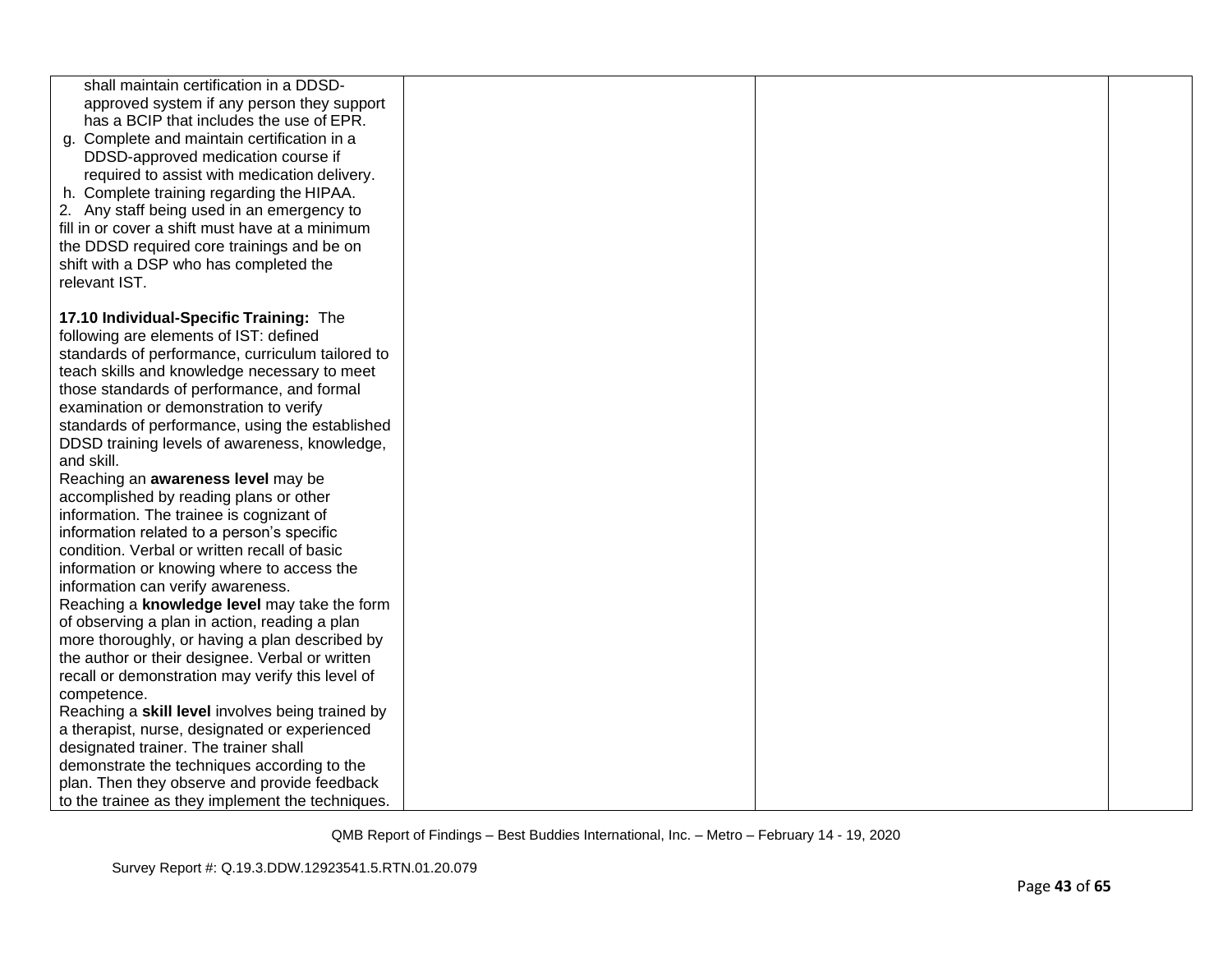| This should be repeated until competence is       |  |  |
|---------------------------------------------------|--|--|
| demonstrated. Demonstration of skill or           |  |  |
| observed implementation of the techniques or      |  |  |
| strategies verifies skill level competence.       |  |  |
| Trainees should be observed on more than one      |  |  |
| occasion to ensure appropriate techniques are     |  |  |
| maintained and to provide additional              |  |  |
| coaching/feedback.                                |  |  |
| Individuals shall receive services from competent |  |  |
| and qualified Provider Agency personnel who       |  |  |
| must successfully complete IST requirements in    |  |  |
| accordance with the specifications described in   |  |  |
| the ISP of each person supported.                 |  |  |
| 1. IST must be arranged and conducted at          |  |  |
| least annually. IST includes training on the ISP  |  |  |
| Desired Outcomes, Action Plans, strategies,       |  |  |
| and information about the person's preferences    |  |  |
| regarding privacy, communication style, and       |  |  |
| routines. More frequent training may be           |  |  |
| necessary if the annual ISP changes before the    |  |  |
| year ends.                                        |  |  |
| 2. IST for therapy-related WDSI, HCPs,            |  |  |
| MERPs, CARMPs, PBSA, PBSP, and BCIP,              |  |  |
| must occur at least annually and more often if    |  |  |
| plans change, or if monitoring by the plan        |  |  |
| author or agency finds incorrect implementation,  |  |  |
| when new DSP or CM are assigned to work           |  |  |
| with a person, or when an existing DSP or CM      |  |  |
| requires a refresher.                             |  |  |
| 3. The competency level of the training is        |  |  |
| based on the IST section of the ISP.              |  |  |
| 4. The person should be present for and           |  |  |
| involved in IST whenever possible.                |  |  |
| 5. Provider Agencies are responsible for          |  |  |
| tracking of IST requirements.                     |  |  |
| 6. Provider Agencies must arrange and             |  |  |
| ensure that DSP's are trained on the contents of  |  |  |
| the plans in accordance with timelines indicated  |  |  |
| in the Individual-Specific Training               |  |  |
| Requirements: Support Plans section of the ISP    |  |  |
| and notify the plan authors when new DSP are      |  |  |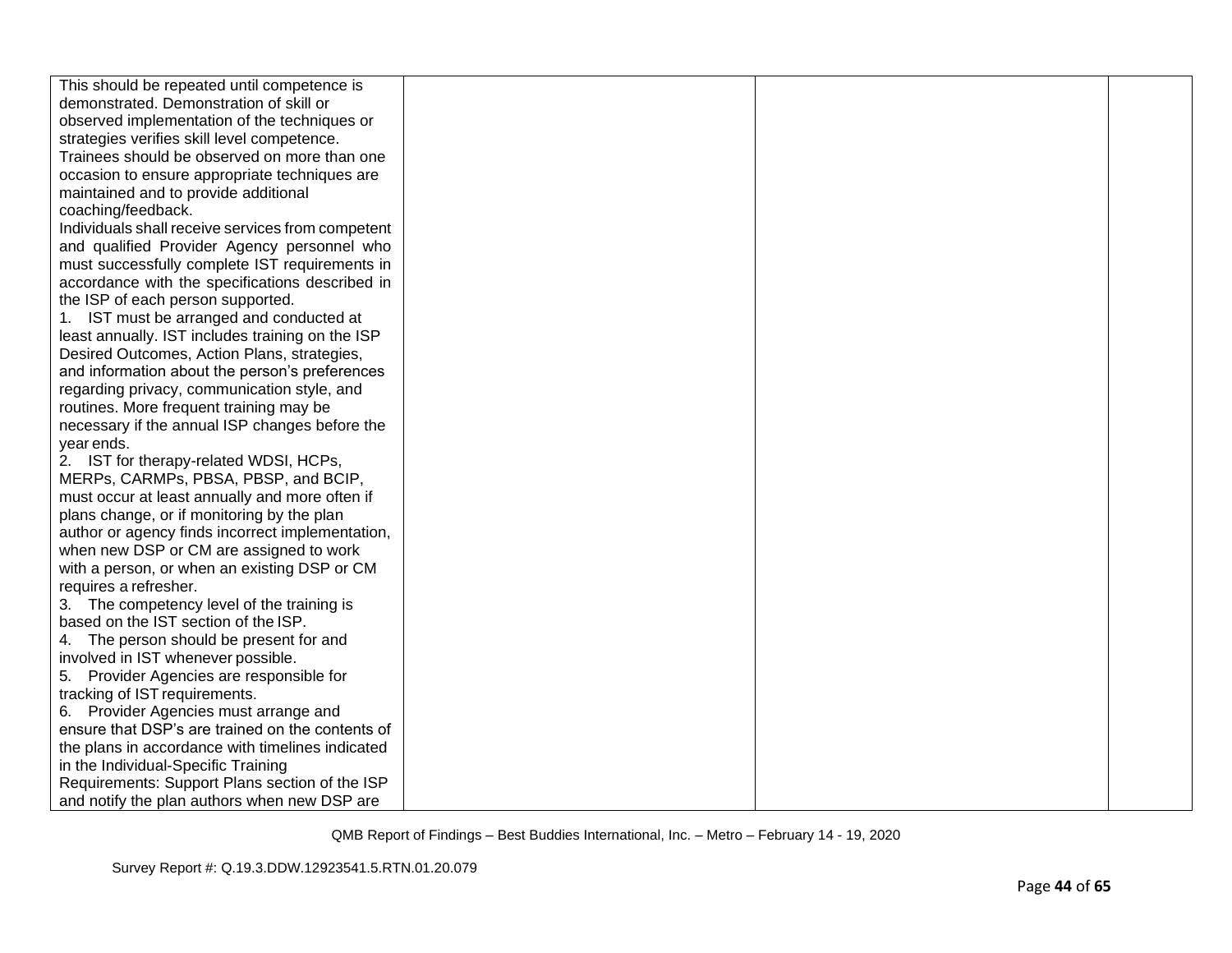| hired to arrange for trainings.                   |  |  |
|---------------------------------------------------|--|--|
| 7. If a therapist, BSC, nurse, or other author of |  |  |
| a plan, healthcare or otherwise, chooses to       |  |  |
| designate a trainer, that person is still         |  |  |
| responsible for providing the curriculum to the   |  |  |
| designated trainer. The author of the plan is     |  |  |
| also responsible for ensuring the designated      |  |  |
| trainer is verifying competency in alignment with |  |  |
| their curriculum, doing periodic quality          |  |  |
| assurance checks with their designated trainer,   |  |  |
| and re-certifying the designated trainer at least |  |  |
| annually and/or when there is a change to a       |  |  |
| person's plan.                                    |  |  |
|                                                   |  |  |
| 17.10.1 IST Training Rosters: IST Training        |  |  |
| Rosters are required for all IST trainings:       |  |  |
| 1. IST Training Rosters must include:             |  |  |
| a. the name of the person receiving DD            |  |  |
| Waiver services;                                  |  |  |
| b. the date of the training;                      |  |  |
| c. IST topic for the training;                    |  |  |
| d. the signature of each trainee;                 |  |  |
| e. the role of each trainee (e.g., CIHS staff,    |  |  |
| CIE staff, family, etc.); and                     |  |  |
| f. the signature and title or role of the         |  |  |
| trainer.                                          |  |  |
| 2. A competency based training roster             |  |  |
| (required for CARMPs) includes all information    |  |  |
| above but also includes the level of training     |  |  |
| (awareness, knowledge, or skilled) the trainee    |  |  |
| has attained. (See Chapter 5.5 Aspiration Risk    |  |  |
| Management for more details about CARMPs.)        |  |  |
| 3. A copy of the training roster is submitted to  |  |  |
| the agency employing the staff trained within     |  |  |
| seven calendar days of the training date. The     |  |  |
| original is retained by the trainer.              |  |  |
|                                                   |  |  |
|                                                   |  |  |
|                                                   |  |  |
|                                                   |  |  |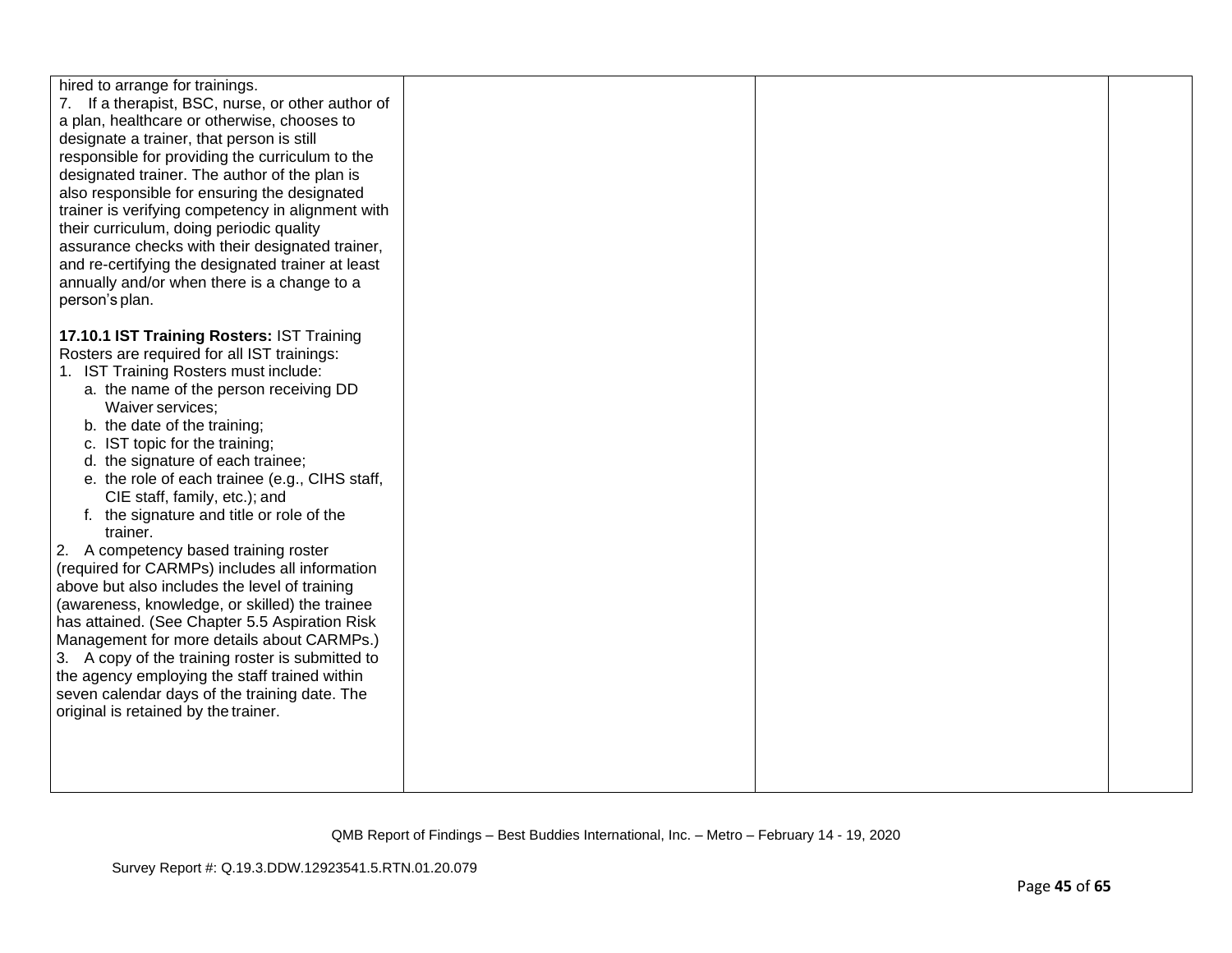| <b>Standard of Care</b>                                                                                                                                                                                                                                                                                               | <b>Deficiencies</b>                                                             | Agency Plan of Correction, On-going QA/QI<br>and Responsible Party                         | <b>Date</b><br><b>Due</b> |
|-----------------------------------------------------------------------------------------------------------------------------------------------------------------------------------------------------------------------------------------------------------------------------------------------------------------------|---------------------------------------------------------------------------------|--------------------------------------------------------------------------------------------|---------------------------|
| Service Domain: Health and Welfare - The state, on an ongoing basis, identifies, addresses and seeks to prevent occurrences of abuse, neglect and<br>exploitation. Individuals shall be afforded their basic human rights. The provider supports individuals to access needed healthcare services in a timely manner. |                                                                                 |                                                                                            |                           |
| Tag #1A08.2 Administrative Case File:                                                                                                                                                                                                                                                                                 | <b>Condition of Participation Level Deficiency</b>                              |                                                                                            |                           |
| <b>Healthcare Requirements &amp; Follow-up</b>                                                                                                                                                                                                                                                                        |                                                                                 |                                                                                            |                           |
| Developmental Disabilities (DD) Waiver Service                                                                                                                                                                                                                                                                        | After an analysis of the evidence it has been                                   | Provider:                                                                                  |                           |
| Standards 2/26/2018; Re-Issue: 12/28/2018; Eff                                                                                                                                                                                                                                                                        | determined there is a significant potential for a                               | <b>State your Plan of Correction for the</b>                                               |                           |
| 1/1/2019                                                                                                                                                                                                                                                                                                              | negative outcome to occur.                                                      | deficiencies cited in this tag here (How is the                                            |                           |
| <b>Chapter 3 Safeguards: 3.1.1 Decision</b>                                                                                                                                                                                                                                                                           |                                                                                 | deficiency going to be corrected? This can be                                              |                           |
| <b>Consultation Process (DCP): Health decisions</b>                                                                                                                                                                                                                                                                   | Based on record review, the Agency did not                                      | specific to each deficiency cited or if possible an<br>overall correction?): $\rightarrow$ |                           |
| are the sole domain of waiver participants, their                                                                                                                                                                                                                                                                     | provide documentation of annual physical                                        |                                                                                            |                           |
| guardians or healthcare decision makers.                                                                                                                                                                                                                                                                              | examinations and/or other examinations as                                       |                                                                                            |                           |
| Participants and their healthcare decision                                                                                                                                                                                                                                                                            | specified by a licensed physician for 2 of 3                                    |                                                                                            |                           |
| makers can confidently make decisions that are                                                                                                                                                                                                                                                                        | individuals receiving Living Care Arrangements                                  |                                                                                            |                           |
| compatible with their personal and cultural                                                                                                                                                                                                                                                                           | and Community Inclusion.                                                        |                                                                                            |                           |
| values. Provider Agencies are required to                                                                                                                                                                                                                                                                             | Review of the administrative individual case files                              |                                                                                            |                           |
| support the informed decision making of waiver                                                                                                                                                                                                                                                                        |                                                                                 | <b>Provider:</b>                                                                           |                           |
| participants by supporting access to medical<br>consultation, information, and other available                                                                                                                                                                                                                        | revealed the following items were not found,<br>incomplete, and/or not current: | <b>Enter your ongoing Quality</b>                                                          |                           |
| resources according to the following:                                                                                                                                                                                                                                                                                 |                                                                                 | <b>Assurance/Quality Improvement processes</b>                                             |                           |
| The DCP is used when a person or his/her<br>1.                                                                                                                                                                                                                                                                        | <b>Community Inclusion Services (Individuals</b>                                | as it related to this tag number here (What is                                             |                           |
| guardian/healthcare decision maker has                                                                                                                                                                                                                                                                                | <b>Receiving Inclusion Services Only):</b>                                      | going to be done? How many individuals is this                                             |                           |
| concerns, needs more information about health-                                                                                                                                                                                                                                                                        |                                                                                 | going to affect? How often will this be completed?                                         |                           |
| related issues, or has decided not to follow all or                                                                                                                                                                                                                                                                   | <b>Annual Physical:</b>                                                         | Who is responsible? What steps will be taken if                                            |                           |
| part of an order, recommendation, or                                                                                                                                                                                                                                                                                  | • Not Found $(#1)$                                                              | issues are found?): $\rightarrow$                                                          |                           |
| suggestion. This includes, but is not limited to:                                                                                                                                                                                                                                                                     |                                                                                 |                                                                                            |                           |
| a. medical orders or recommendations from                                                                                                                                                                                                                                                                             | • Not Current (#3)                                                              |                                                                                            |                           |
| the Primary Care Practitioner, Specialists                                                                                                                                                                                                                                                                            |                                                                                 |                                                                                            |                           |
| or other licensed medical or healthcare                                                                                                                                                                                                                                                                               |                                                                                 |                                                                                            |                           |
| practitioners such as a Nurse Practitioner                                                                                                                                                                                                                                                                            |                                                                                 |                                                                                            |                           |
| (NP or CNP), Physician Assistant (PA) or                                                                                                                                                                                                                                                                              |                                                                                 |                                                                                            |                           |
| Dentist;                                                                                                                                                                                                                                                                                                              |                                                                                 |                                                                                            |                           |
| b. clinical recommendations made by                                                                                                                                                                                                                                                                                   |                                                                                 |                                                                                            |                           |
| registered/licensed clinicians who are                                                                                                                                                                                                                                                                                |                                                                                 |                                                                                            |                           |
| either members of the IDT or clinicians who                                                                                                                                                                                                                                                                           |                                                                                 |                                                                                            |                           |
| have performed an evaluation such as a                                                                                                                                                                                                                                                                                |                                                                                 |                                                                                            |                           |
| video-fluoroscopy;                                                                                                                                                                                                                                                                                                    |                                                                                 |                                                                                            |                           |
| c. health related recommendations or                                                                                                                                                                                                                                                                                  |                                                                                 |                                                                                            |                           |
| suggestions from oversight activities such                                                                                                                                                                                                                                                                            |                                                                                 |                                                                                            |                           |
| as the Individual Quality Review (IQR) or                                                                                                                                                                                                                                                                             |                                                                                 |                                                                                            |                           |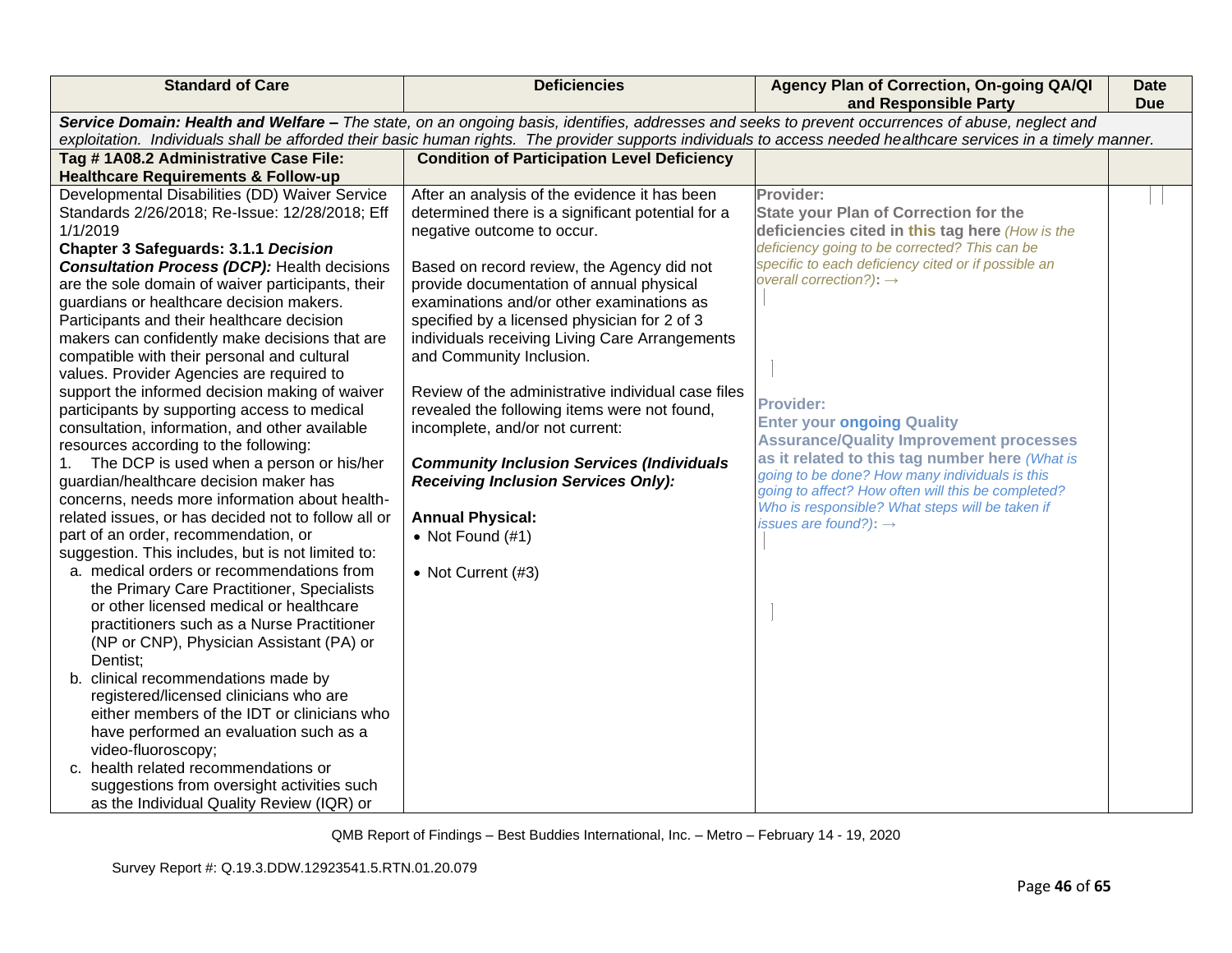| other DOH review or oversight activities;<br>and<br>d. recommendations made through a    |  |  |
|------------------------------------------------------------------------------------------|--|--|
| Healthcare Plan (HCP), including a<br><b>Comprehensive Aspiration Risk</b>               |  |  |
| Management Plan (CARMP), or another                                                      |  |  |
| plan.                                                                                    |  |  |
| 2. When the person/guardian disagrees                                                    |  |  |
| with a recommendation or does not agree                                                  |  |  |
| with the implementation of that<br>recommendation, Provider Agencies follow              |  |  |
| the DCP and attend the meeting                                                           |  |  |
| coordinated by the CM. During this                                                       |  |  |
| meeting:                                                                                 |  |  |
| a. Providers inform the person/guardian of<br>the rationale for that recommendation,     |  |  |
| so that the benefit is made clear. This                                                  |  |  |
| will be done in layman's terms and will                                                  |  |  |
| include basic sharing of information                                                     |  |  |
| designed to assist the person/guardian                                                   |  |  |
| with understanding the risks and benefits<br>of the recommendation.                      |  |  |
| The information will be focused on the<br>b.                                             |  |  |
| specific area of concern by the                                                          |  |  |
| person/guardian. Alternatives should be                                                  |  |  |
| presented, when available, if the guardian<br>is interested in considering other options |  |  |
| for implementation.                                                                      |  |  |
| c. Providers support the person/guardian to                                              |  |  |
| make an informed decision.                                                               |  |  |
| d. The decision made by the<br>person/guardian during the meeting is                     |  |  |
| accepted; plans are modified; and the                                                    |  |  |
| IDT honors this health decision in every                                                 |  |  |
| setting.                                                                                 |  |  |
| <b>Chapter 20: Provider Documentation and</b>                                            |  |  |
| <b>Client Records: 20.2 Client Records</b>                                               |  |  |
| Requirements: All DD Waiver Provider                                                     |  |  |
| Agencies are required to create and maintain                                             |  |  |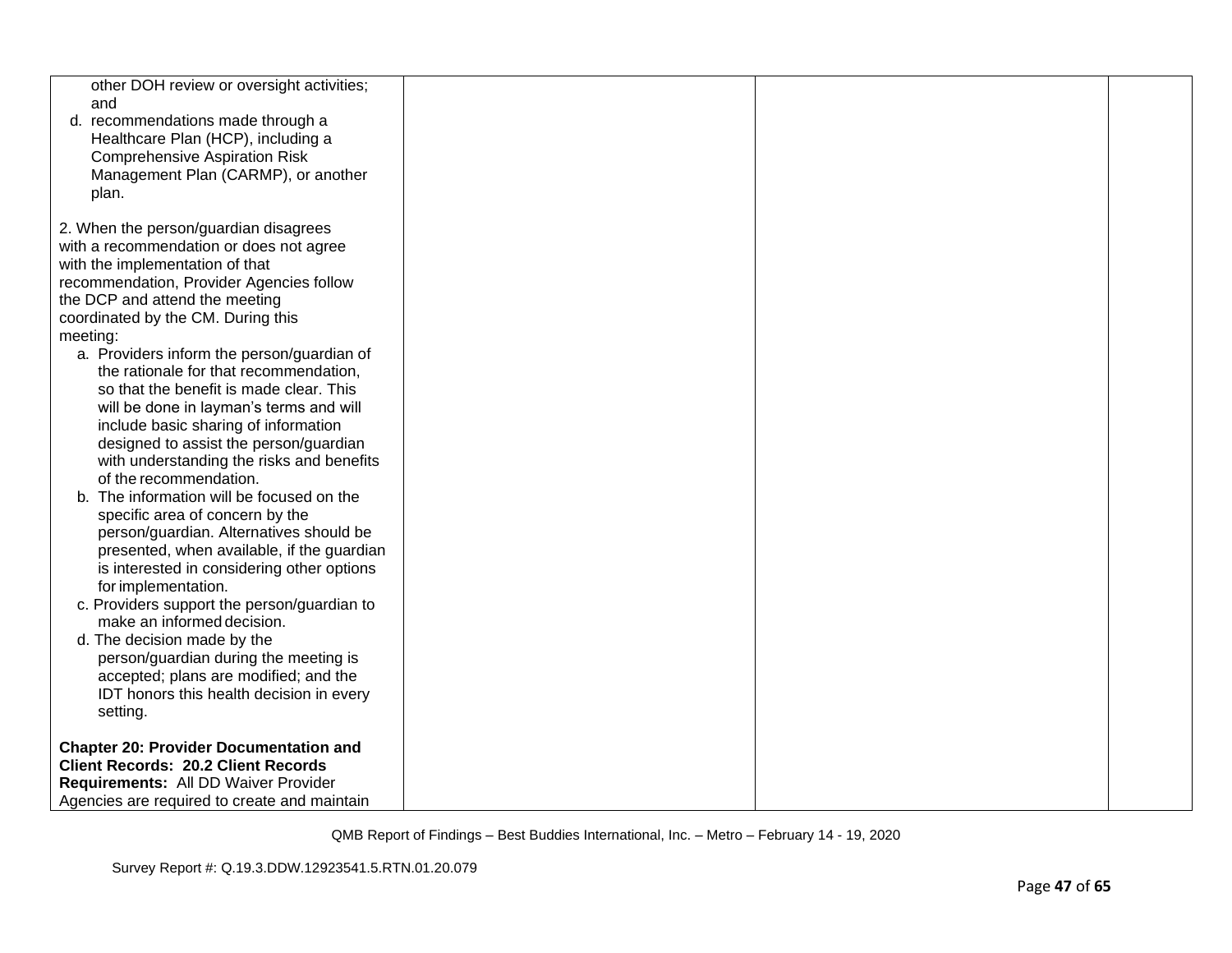| individual client records. The contents of client  |  |  |
|----------------------------------------------------|--|--|
| records vary depending on the unique needs of      |  |  |
| the person receiving services and the resultant    |  |  |
| information produced. The extent of                |  |  |
| documentation required for individual client       |  |  |
| records per service type depends on the location   |  |  |
| of the file, the type of service being provided,   |  |  |
| and the information necessary.                     |  |  |
| DD Waiver Provider Agencies are required to        |  |  |
| adhere to the following:                           |  |  |
| 1.<br>Client records must contain all documents    |  |  |
| essential to the service being provided and        |  |  |
| essential to ensuring the health and safety of     |  |  |
| the person during the provision of the service.    |  |  |
| 2. Provider Agencies must have readily             |  |  |
| accessible records in home and community           |  |  |
| settings in paper or electronic form. Secure       |  |  |
| access to electronic records through the Therap    |  |  |
| web based system using computers or mobile         |  |  |
| devices is acceptable.                             |  |  |
| 3. Provider Agencies are responsible for           |  |  |
| ensuring that all plans created by nurses, RDs,    |  |  |
| therapists or BSCs are present in all needed       |  |  |
| settings.                                          |  |  |
| 4. Provider Agencies must maintain records         |  |  |
| of all documents produced by agency personnel      |  |  |
| or contractors on behalf of each person,           |  |  |
| including any routine notes or data, annual        |  |  |
| assessments, semi-annual reports, evidence of      |  |  |
| training provided/received, progress notes, and    |  |  |
| any other interactions for which billing is        |  |  |
| generated.                                         |  |  |
| 5. Each Provider Agency is responsible for         |  |  |
| maintaining the daily or other contact notes       |  |  |
| documenting the nature and frequency of            |  |  |
| service delivery, as well as data tracking only    |  |  |
| for the services provided by their agency.         |  |  |
| The current Client File Matrix found in<br>6.      |  |  |
| Appendix A Client File Matrix details the          |  |  |
| minimum requirements for records to be stored      |  |  |
| in agency office files, the delivery site, or with |  |  |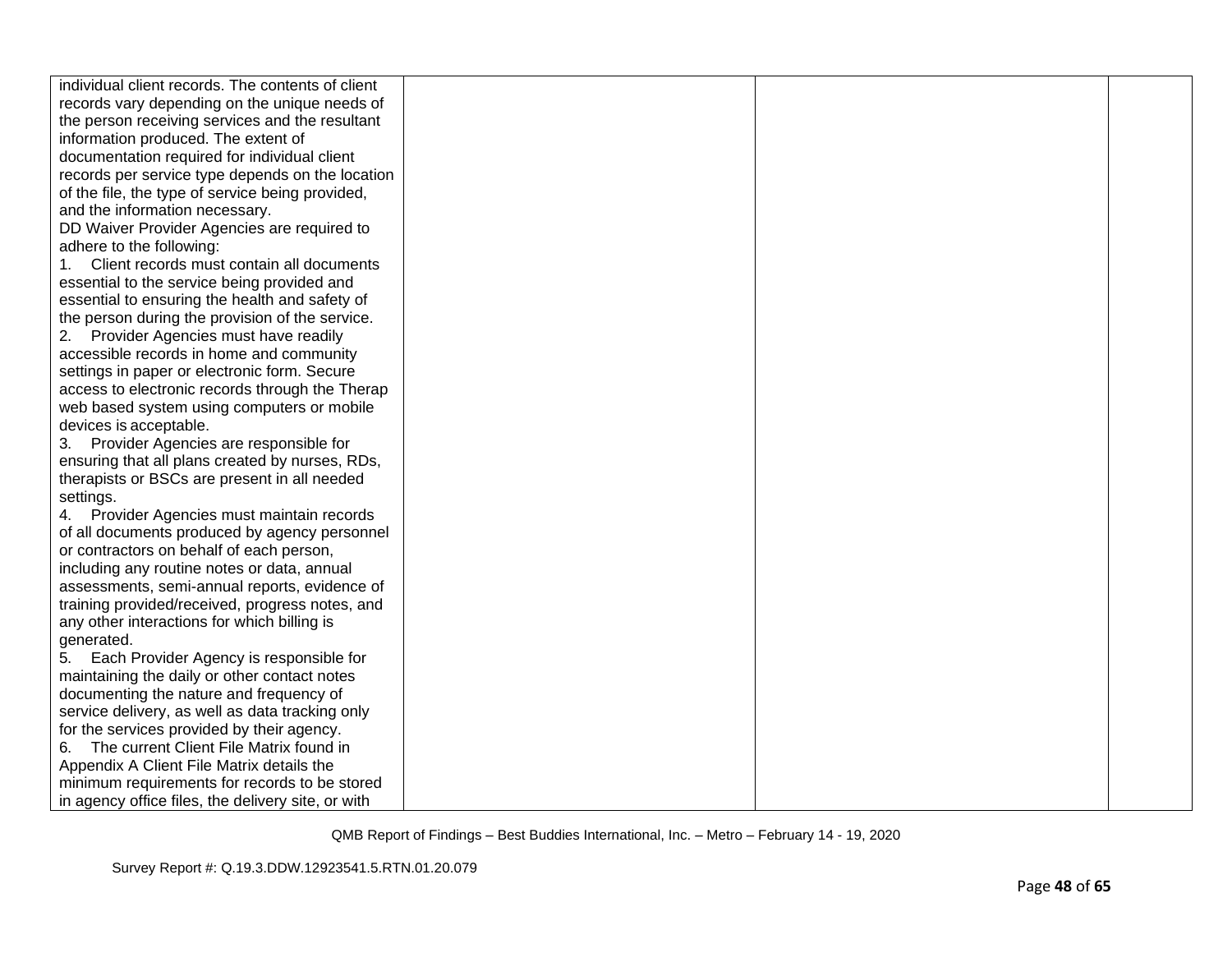| DSP while providing services in the community.<br>7. All records pertaining to JCMs must be<br>retained permanently and must be made<br>available to DDSD upon request, upon the<br>termination or expiration of a provider<br>agreement, or upon provider withdrawal from<br>services.                                                                                                                                                                                                                                                                                                                                                                                                                             |  |  |
|---------------------------------------------------------------------------------------------------------------------------------------------------------------------------------------------------------------------------------------------------------------------------------------------------------------------------------------------------------------------------------------------------------------------------------------------------------------------------------------------------------------------------------------------------------------------------------------------------------------------------------------------------------------------------------------------------------------------|--|--|
| 20.5.3 Health Passport and Physician<br><b>Consultation Form:</b> All Primary and Secondary<br>Provider Agencies must use the Health Passport<br>and Physician Consultation form from the<br>Therap system. This standardized document<br>contains individual, physician and emergency<br>contact information, a complete list of current<br>medical diagnoses, health and safety risk<br>factors, allergies, and information regarding<br>insurance, guardianship, and advance<br>directives. The Health Passport also includes a<br>standardized form to use at medical<br>appointments called the Physician Consultation<br>form. The Physician Consultation form contains<br>a list of all current medications. |  |  |
| <b>Chapter 10: Living Care Arrangements (LCA)</b><br>Living Supports-Supported Living: 10.3.9.6.1<br><b>Monitoring and Supervision</b><br>4. Ensure and document the following:<br>a. The person has a Primary Care<br>Practitioner.<br>b. The person receives an annual<br>physical examination and other<br>examinations as recommended by a<br>Primary Care Practitioner or specialist.<br>c. The person receives<br>annual dental check-ups<br>and other check-ups as<br>recommended by a<br>licensed dentist.                                                                                                                                                                                                  |  |  |
| d. The person receives a hearing test as<br>recommended by a licensed audiologist.                                                                                                                                                                                                                                                                                                                                                                                                                                                                                                                                                                                                                                  |  |  |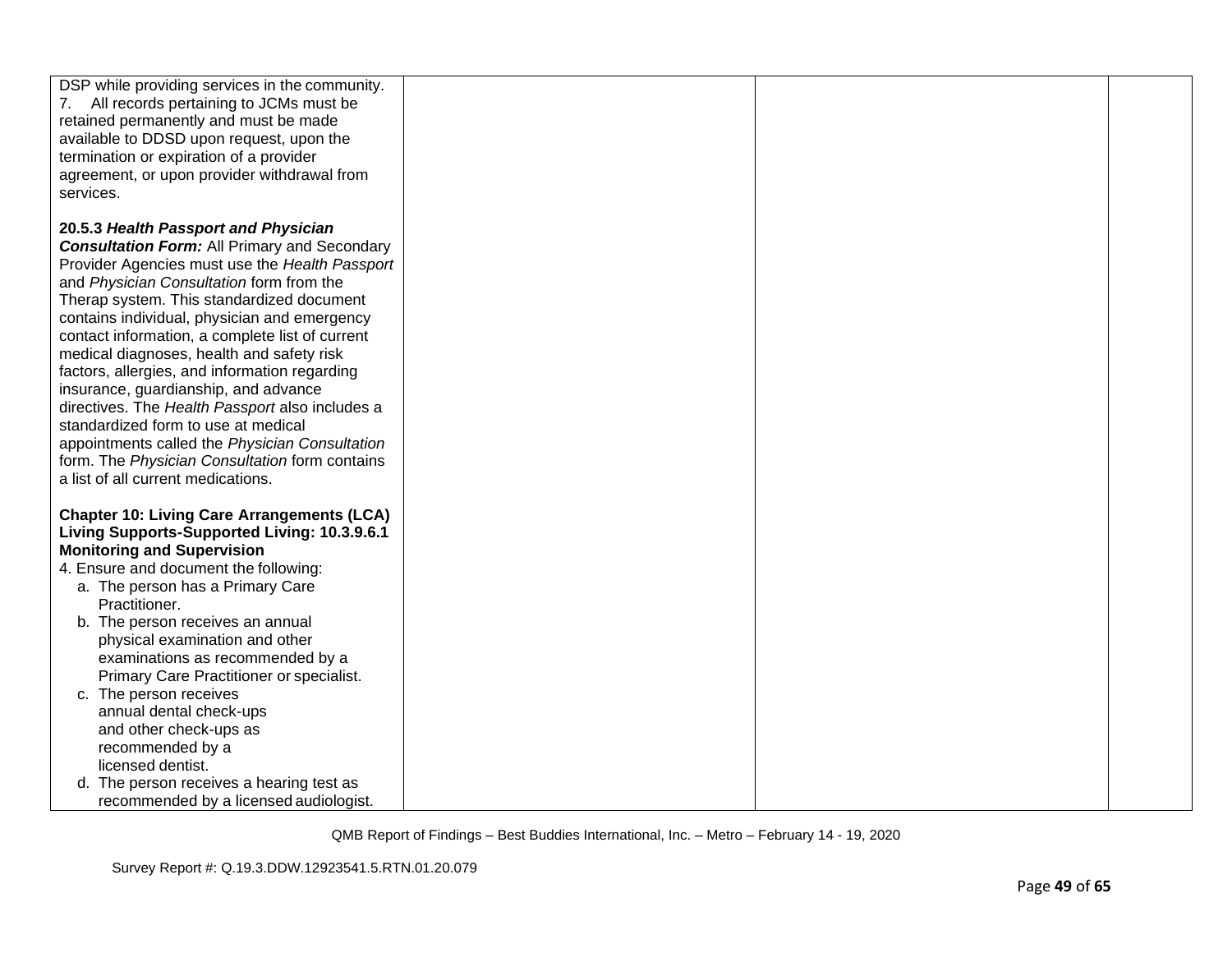| e. The person receives eye<br>examinations as<br>recommended by a licensed                 |  |  |
|--------------------------------------------------------------------------------------------|--|--|
| optometrist or<br>ophthalmologist.                                                         |  |  |
| 5. Agency activities occur as required for<br>follow-up activities to medical appointments |  |  |
| (e.g. treatment, visits to specialists, and                                                |  |  |
| changes in medication or daily routine).                                                   |  |  |
| 10.3.10.1 Living Care Arrangements (LCA)                                                   |  |  |
| Living Supports-IMLS: 10.3.10.2 General<br>Requirements: 9. Medical services must be       |  |  |
| ensured (i.e., ensure each person has a                                                    |  |  |
| licensed Primary Care Practitioner and<br>receives an annual physical examination,         |  |  |
| specialty medical care as needed, and annual                                               |  |  |
| dental checkup by a licensed dentist).                                                     |  |  |
| <b>Chapter 13 Nursing Services: 13.2.3 General</b>                                         |  |  |
| <b>Requirements:</b><br>1. Each person has a licensed primary                              |  |  |
| care practitioner and receives an annual                                                   |  |  |
| physical examination and specialty<br>medical/dental care as needed. Nurses                |  |  |
| communicate with these providers to share                                                  |  |  |
| current health information.                                                                |  |  |
|                                                                                            |  |  |
|                                                                                            |  |  |
|                                                                                            |  |  |
|                                                                                            |  |  |
|                                                                                            |  |  |
|                                                                                            |  |  |
|                                                                                            |  |  |
|                                                                                            |  |  |
|                                                                                            |  |  |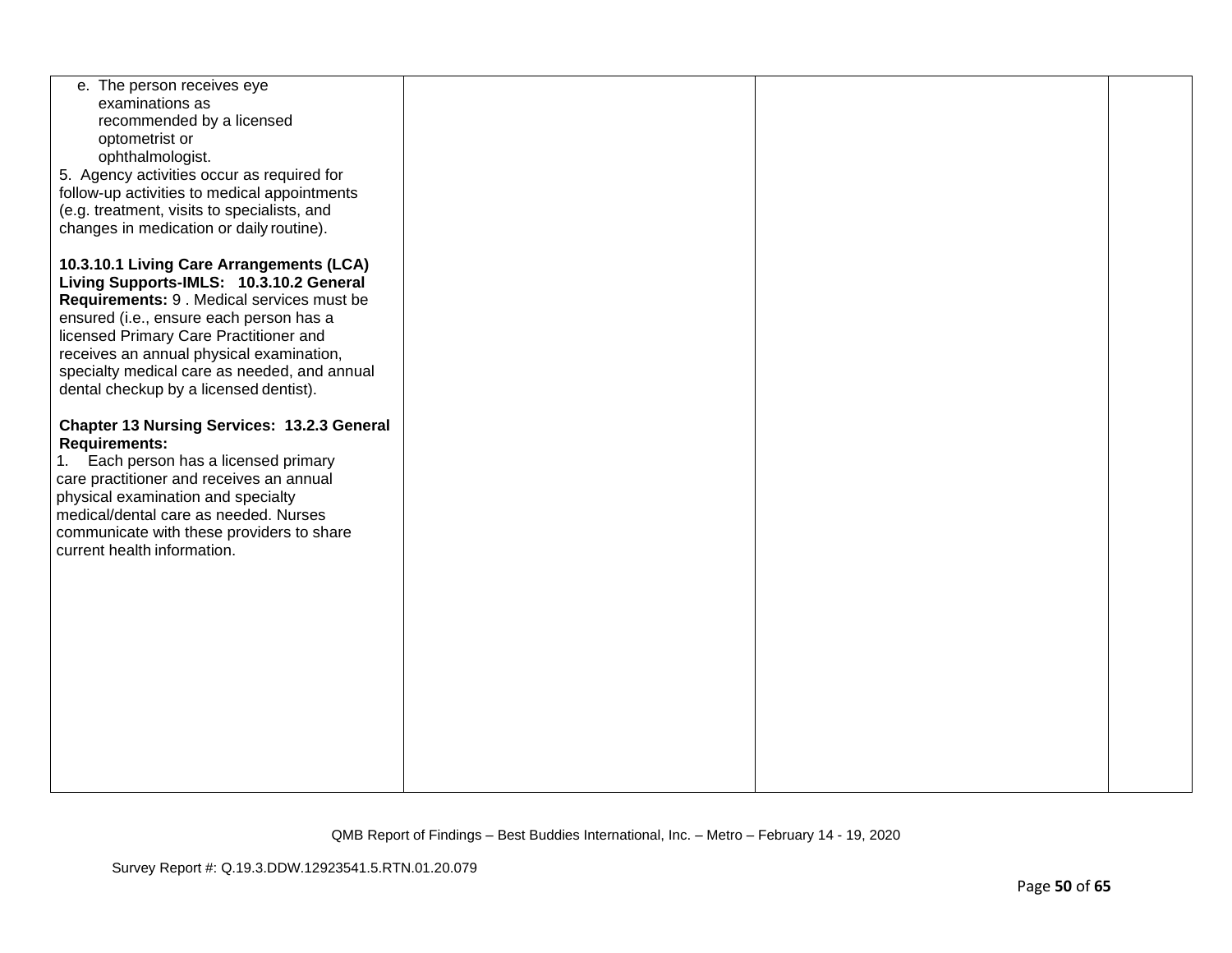| Tag # 1A15.2 Administrative Case File:<br><b>Healthcare Documentation (Therap and</b>                                                                                                                                                                                                                                                                                                                                                                                                                                                                                                                                                                                                                                                                                                                                                                                                                                                                                                                                                                                                                                                                                                                                                                                                                                                                                                                                                                                                                                                                                                                                                                                                                                                                           | <b>Condition of Participation Level Deficiency</b>                                                                                                                                                                                                                                                                                                                                                                                                                                                                          |                                                                                                                                                                                                                                                                                                                                                                                                                                                                                                                                                                                                                          |  |
|-----------------------------------------------------------------------------------------------------------------------------------------------------------------------------------------------------------------------------------------------------------------------------------------------------------------------------------------------------------------------------------------------------------------------------------------------------------------------------------------------------------------------------------------------------------------------------------------------------------------------------------------------------------------------------------------------------------------------------------------------------------------------------------------------------------------------------------------------------------------------------------------------------------------------------------------------------------------------------------------------------------------------------------------------------------------------------------------------------------------------------------------------------------------------------------------------------------------------------------------------------------------------------------------------------------------------------------------------------------------------------------------------------------------------------------------------------------------------------------------------------------------------------------------------------------------------------------------------------------------------------------------------------------------------------------------------------------------------------------------------------------------|-----------------------------------------------------------------------------------------------------------------------------------------------------------------------------------------------------------------------------------------------------------------------------------------------------------------------------------------------------------------------------------------------------------------------------------------------------------------------------------------------------------------------------|--------------------------------------------------------------------------------------------------------------------------------------------------------------------------------------------------------------------------------------------------------------------------------------------------------------------------------------------------------------------------------------------------------------------------------------------------------------------------------------------------------------------------------------------------------------------------------------------------------------------------|--|
| <b>Required Plans)</b>                                                                                                                                                                                                                                                                                                                                                                                                                                                                                                                                                                                                                                                                                                                                                                                                                                                                                                                                                                                                                                                                                                                                                                                                                                                                                                                                                                                                                                                                                                                                                                                                                                                                                                                                          |                                                                                                                                                                                                                                                                                                                                                                                                                                                                                                                             |                                                                                                                                                                                                                                                                                                                                                                                                                                                                                                                                                                                                                          |  |
| Developmental Disabilities (DD) Waiver Service<br>Standards 2/26/2018; Re-Issue: 12/28/2018; Eff<br>1/1/2019<br><b>Chapter 20: Provider Documentation and</b><br><b>Client Records: 20.2 Client Records</b><br>Requirements: All DD Waiver Provider<br>Agencies are required to create and maintain<br>individual client records. The contents of client<br>records vary depending on the unique needs of<br>the person receiving services and the resultant<br>information produced. The extent of<br>documentation required for individual client<br>records per service type depends on the<br>location of the file, the type of service being<br>provided, and the information necessary.<br>DD Waiver Provider Agencies are required to<br>adhere to the following:<br>Client records must contain all documents<br>1.<br>essential to the service being provided and<br>essential to ensuring the health and safety of<br>the person during the provision of the service.<br>Provider Agencies must have readily<br>2.<br>accessible records in home and community<br>settings in paper or electronic form. Secure<br>access to electronic records through the Therap<br>web based system using computers or mobile<br>devices is acceptable.<br>Provider Agencies are responsible for<br>3.<br>ensuring that all plans created by nurses, RDs,<br>therapists or BSCs are present in all needed<br>settings.<br>4. Provider Agencies must maintain records<br>of all documents produced by agency personnel<br>or contractors on behalf of each person,<br>including any routine notes or data, annual<br>assessments, semi-annual reports, evidence of<br>training provided/received, progress notes, and<br>any other interactions for which billing is | After an analysis of the evidence it has been<br>determined there is a significant potential for a<br>negative outcome to occur.<br>Based on record review, the Agency did not<br>maintain the required documentation in the<br>Individuals Agency Record as required by<br>standard for 3 of 3 individual<br>Review of the administrative individual case files<br>revealed the following items were not found,<br>incomplete, and/or not current:<br><b>Healthcare Passport:</b><br>$\triangleright$ Not Found (#1, 2, 3) | Provider:<br><b>State your Plan of Correction for the</b><br>deficiencies cited in this tag here (How is the<br>deficiency going to be corrected? This can be<br>specific to each deficiency cited or if possible an<br>overall correction?): $\rightarrow$<br><b>Provider:</b><br><b>Enter your ongoing Quality</b><br><b>Assurance/Quality Improvement processes</b><br>as it related to this tag number here (What is<br>going to be done? How many individuals is this<br>going to affect? How often will this be completed?<br>Who is responsible? What steps will be taken if<br>issues are found?): $\rightarrow$ |  |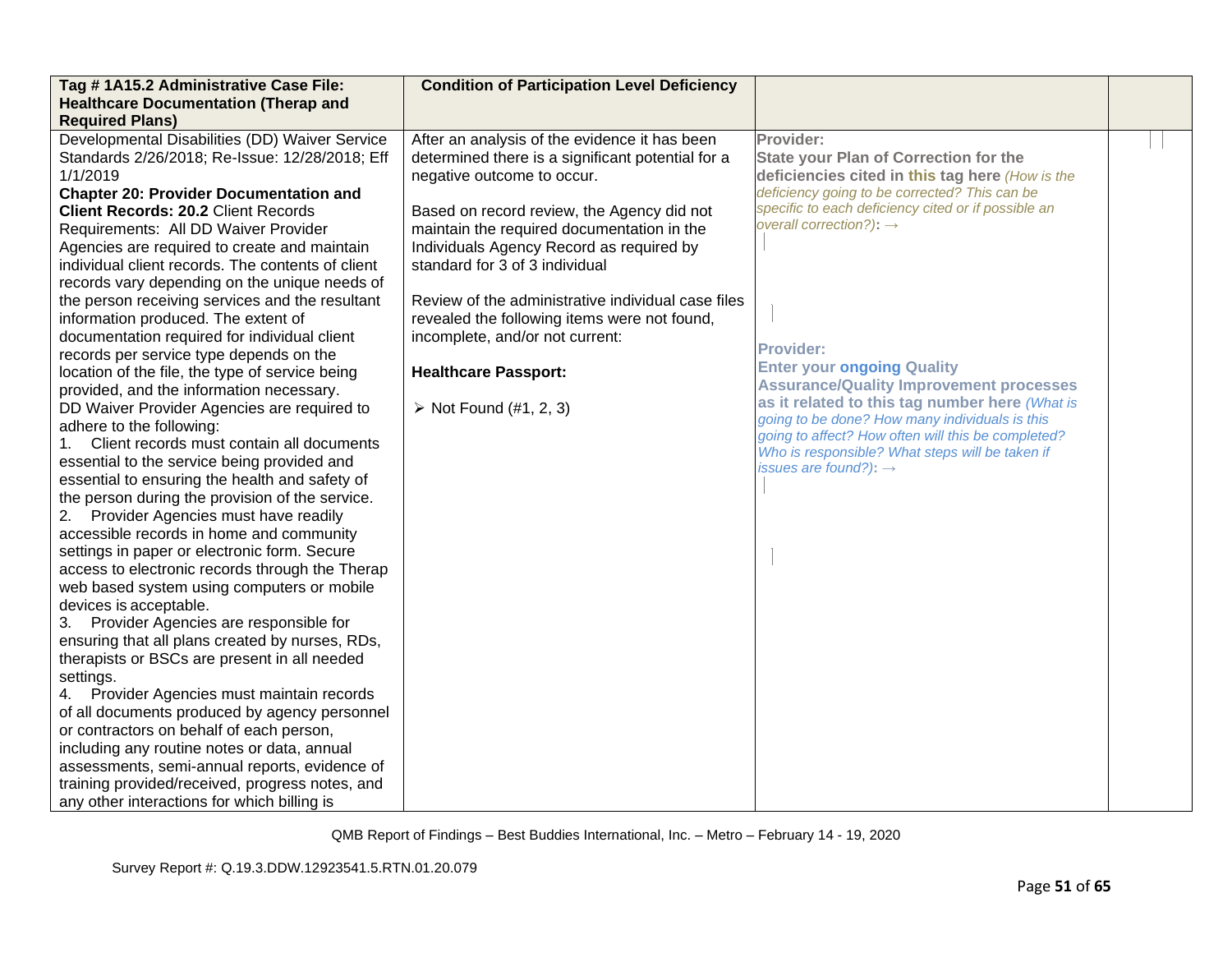| generated.                                                                                     |  |  |
|------------------------------------------------------------------------------------------------|--|--|
| 5.<br>Each Provider Agency is responsible for                                                  |  |  |
| maintaining the daily or other contact notes                                                   |  |  |
| documenting the nature and frequency of                                                        |  |  |
| service delivery, as well as data tracking only                                                |  |  |
| for the services provided by their agency.                                                     |  |  |
| The current Client File Matrix found in<br>6.                                                  |  |  |
| Appendix A Client File Matrix details the                                                      |  |  |
| minimum requirements for records to be stored                                                  |  |  |
| in agency office files, the delivery site, or with                                             |  |  |
| DSP while providing services in the community.                                                 |  |  |
| 7. All records pertaining to JCMs must be                                                      |  |  |
| retained permanently and must be made                                                          |  |  |
| available to DDSD upon request, upon the                                                       |  |  |
| termination or expiration of a provider                                                        |  |  |
| agreement, or upon provider withdrawal from                                                    |  |  |
| services.                                                                                      |  |  |
|                                                                                                |  |  |
| <b>Chapter 3 Safeguards: 3.1.1 Decision</b>                                                    |  |  |
| <b>Consultation Process (DCP): Health decisions</b>                                            |  |  |
| are the sole domain of waiver participants, their                                              |  |  |
| guardians or healthcare decision makers.                                                       |  |  |
| Participants and their healthcare decision                                                     |  |  |
| makers can confidently make decisions that are                                                 |  |  |
| compatible with their personal and cultural                                                    |  |  |
| values. Provider Agencies are required to                                                      |  |  |
| support the informed decision making of waiver                                                 |  |  |
| participants by supporting access to medical                                                   |  |  |
| consultation, information, and other available                                                 |  |  |
| resources according to the following:                                                          |  |  |
| 2.<br>The DCP is used when a person or his/her                                                 |  |  |
| guardian/healthcare decision maker has                                                         |  |  |
| concerns, needs more information about health-                                                 |  |  |
| related issues, or has decided not to follow all or                                            |  |  |
| part of an order, recommendation, or                                                           |  |  |
| suggestion. This includes, but is not limited to:<br>a. medical orders or recommendations from |  |  |
| the Primary Care Practitioner, Specialists                                                     |  |  |
| or other licensed medical or healthcare                                                        |  |  |
|                                                                                                |  |  |
| practitioners such as a Nurse Practitioner                                                     |  |  |
| (NP or CNP), Physician Assistant (PA) or                                                       |  |  |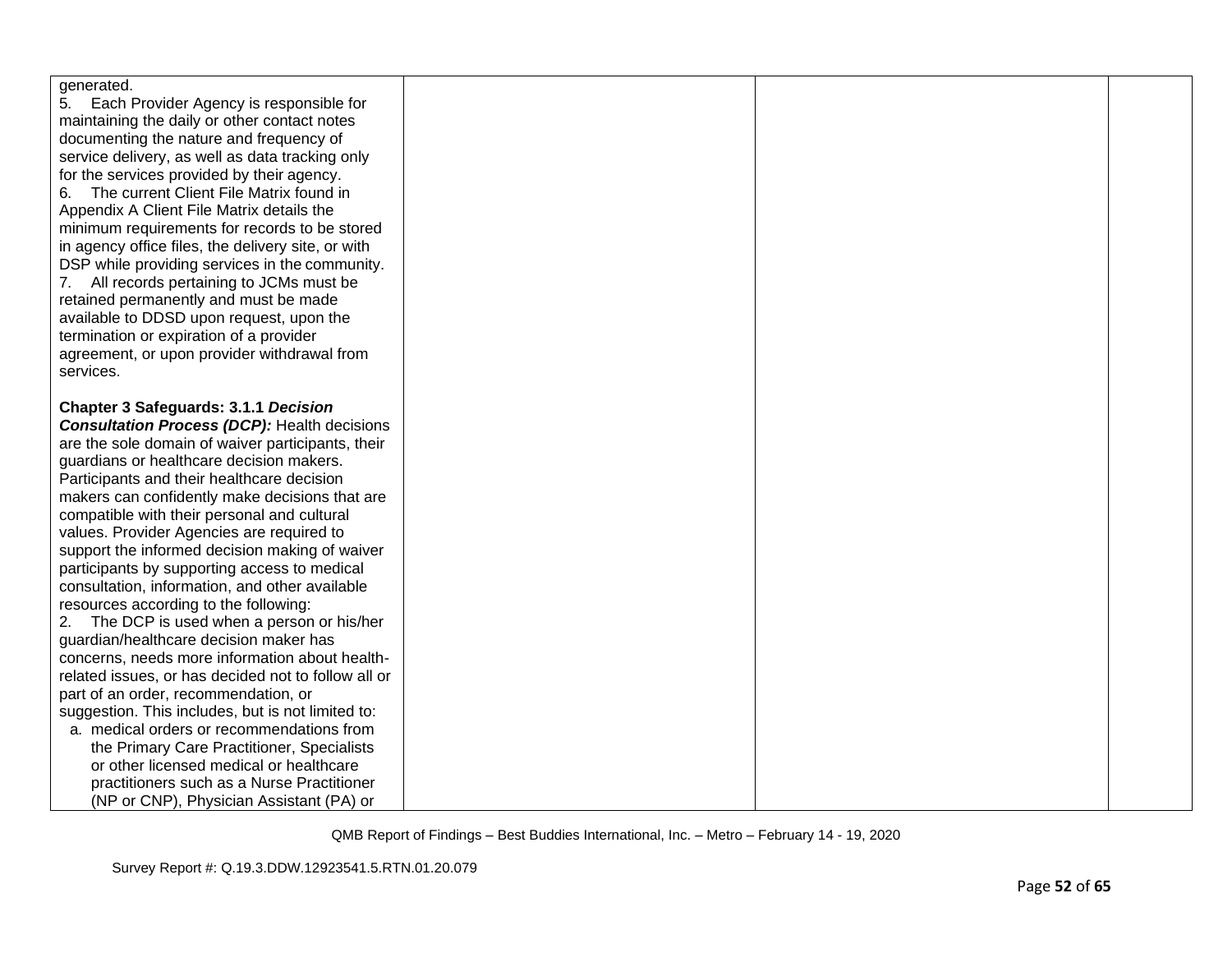|          | Dentist;                                                                  |  |  |
|----------|---------------------------------------------------------------------------|--|--|
|          | b. clinical recommendations made by                                       |  |  |
|          | registered/licensed clinicians who are                                    |  |  |
|          | either members of the IDT or clinicians who                               |  |  |
|          | have performed an evaluation such as a                                    |  |  |
|          | video-fluoroscopy;                                                        |  |  |
|          | c. health related recommendations or                                      |  |  |
|          | suggestions from oversight activities such                                |  |  |
|          | as the Individual Quality Review (IQR) or                                 |  |  |
|          | other DOH review or oversight activities;                                 |  |  |
| and      |                                                                           |  |  |
|          | d. recommendations made through a<br>Healthcare Plan (HCP), including a   |  |  |
|          | <b>Comprehensive Aspiration Risk</b>                                      |  |  |
|          | Management Plan (CARMP), or another                                       |  |  |
|          | plan.                                                                     |  |  |
|          |                                                                           |  |  |
|          | 2. When the person/guardian disagrees with a                              |  |  |
|          | recommendation or does not agree with the                                 |  |  |
|          | implementation of that recommendation,                                    |  |  |
|          | Provider Agencies follow the DCP and attend                               |  |  |
|          | the meeting coordinated by the CM. During this                            |  |  |
| meeting: |                                                                           |  |  |
|          | a. Providers inform the person/guardian of                                |  |  |
|          | the rationale for that recommendation, so                                 |  |  |
|          | that the benefit is made clear. This will be                              |  |  |
|          | done in layman's terms and will include                                   |  |  |
|          | basic sharing of information designed to                                  |  |  |
|          | assist the person/guardian with                                           |  |  |
|          | understanding the risks and benefits of the                               |  |  |
|          | recommendation.                                                           |  |  |
|          | b. The information will be focused on the                                 |  |  |
|          | specific area of concern by the                                           |  |  |
|          | person/guardian. Alternatives should be                                   |  |  |
|          | presented, when available, if the guardian                                |  |  |
|          | is interested in considering other options                                |  |  |
|          | for implementation.                                                       |  |  |
|          | c. Providers support the person/guardian to<br>make an informed decision. |  |  |
|          |                                                                           |  |  |
|          | d. The decision made by the person/guardian                               |  |  |
|          | during the meeting is accepted; plans are                                 |  |  |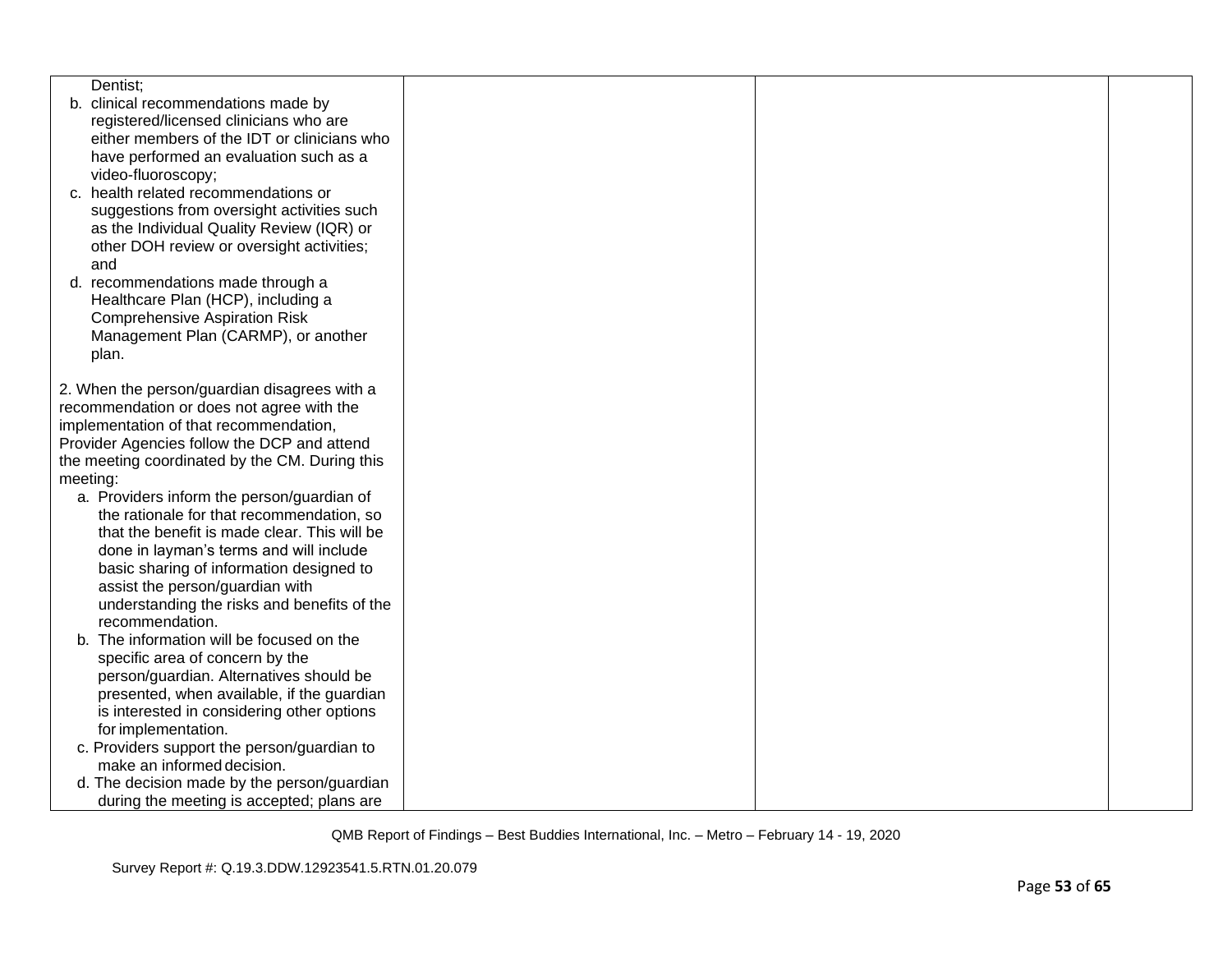| modified; and the IDT honors this health        |  |  |
|-------------------------------------------------|--|--|
| decision in every setting.                      |  |  |
|                                                 |  |  |
|                                                 |  |  |
| Chapter 13 Nursing Services: 13.2.5             |  |  |
| <b>Electronic Nursing Assessment and</b>        |  |  |
| <b>Planning Process:</b> The nursing assessment |  |  |
| process includes several DDSD mandated          |  |  |
| tools: the electronic Comprehensive Nursing     |  |  |
| Assessment Tool (e-CHAT), the Aspiration Risk   |  |  |
| Screening Tool (ARST) and the Medication        |  |  |
| Administration Assessment Tool (MAAT). This     |  |  |
|                                                 |  |  |
| process includes developing and training Health |  |  |
| Care Plans and Medical Emergency Response       |  |  |
| Plans.                                          |  |  |
| The following hierarchy is based on budgeted    |  |  |
| services and is used to identify which Provider |  |  |
| Agency nurse has primary responsibility for     |  |  |
| completion of the nursing assessment process    |  |  |
| and related subsequent planning and training.   |  |  |
| Additional communication and collaboration for  |  |  |
|                                                 |  |  |
| planning specific to CCS or CIE services may    |  |  |
| be needed.                                      |  |  |
| The hierarchy for Nursing Assessment and        |  |  |
| Planning responsibilities is:                   |  |  |
| 1. Living Supports: Supported Living, IMLS or   |  |  |
| Family Living via ANS;                          |  |  |
| 2. Customized Community Supports- Group;        |  |  |
| and                                             |  |  |
| 3. Adult Nursing Services (ANS):                |  |  |
| a. for persons in Community Inclusion with      |  |  |
| health-related needs; or                        |  |  |
|                                                 |  |  |
| if no residential services are budgeted<br>b.   |  |  |
| but assessment is desired and health            |  |  |
| needs may exist.                                |  |  |
|                                                 |  |  |
| 13.2.6 The Electronic Comprehensive Health      |  |  |
| <b>Assessment Tool (e-CHAT)</b>                 |  |  |
| 1. The e-CHAT is a nursing assessment. It may   |  |  |
| not be delegated by a licensed nurse to a non-  |  |  |
| licensed person.                                |  |  |
| 2. The nurse must see the person face-to-face   |  |  |
|                                                 |  |  |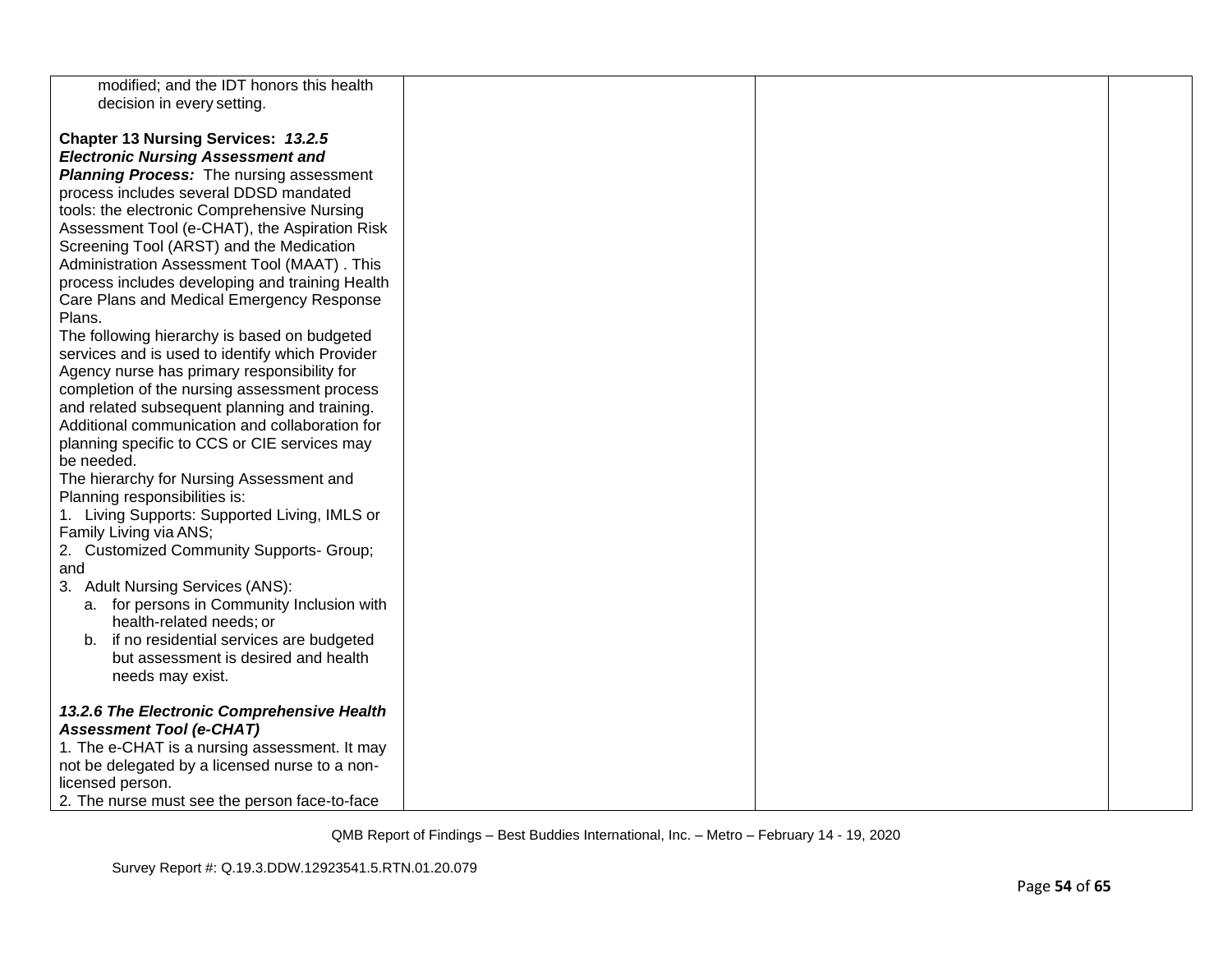| to complete the nursing assessment. Additional  |  |  |
|-------------------------------------------------|--|--|
| information may be gathered from members of     |  |  |
| the IDT and other sources.                      |  |  |
| 3. An e-CHAT is required for persons in FL, SL, |  |  |
| IMLS, or CCS-Group. All other DD Waiver         |  |  |
|                                                 |  |  |
| recipients may obtain an e-CHAT if needed or    |  |  |
| desired by adding ANS hours for assessment      |  |  |
| and consultation to their budget.               |  |  |
| 4. When completing the e-CHAT, the nurse is     |  |  |
| required to review and update the electronic    |  |  |
| record and consider the diagnoses,              |  |  |
| medications, treatments, and overall status of  |  |  |
| the person. Discussion with others may be       |  |  |
| needed to obtain critical information.          |  |  |
| 5. The nurse is required to complete all the e- |  |  |
| CHAT assessment questions and add additional    |  |  |
| pertinent information in all comment sections.  |  |  |
|                                                 |  |  |
| 13.2.7 Aspiration Risk Management               |  |  |
| <b>Screening Tool (ARST)</b>                    |  |  |
|                                                 |  |  |
| <b>13.2.8 Medication Administration</b>         |  |  |
| <b>Assessment Tool (MAAT):</b>                  |  |  |
| 1. A licensed nurse completes the               |  |  |
| <b>DDSD Medication Administration</b>           |  |  |
| Assessment Tool (MAAT) at least two             |  |  |
| weeks before the annual ISP meeting.            |  |  |
| 2. After completion of the MAAT, the nurse will |  |  |
| present recommendations regarding the level     |  |  |
| of assistance with medication delivery          |  |  |
| (AWMD) to the IDT. A copy of the MAAT will      |  |  |
| be sent to all the team members two weeks       |  |  |
| before the annual ISP meeting and the original  |  |  |
| MAAT will be retained in the Provider Agency    |  |  |
| records.                                        |  |  |
| 3. Decisions about medication delivery          |  |  |
| are made by the IDT to promote a                |  |  |
| person's maximum independence and               |  |  |
| community integration. The IDT will             |  |  |
| reach consensus regarding which                 |  |  |
| criteria the person meets, as indicated         |  |  |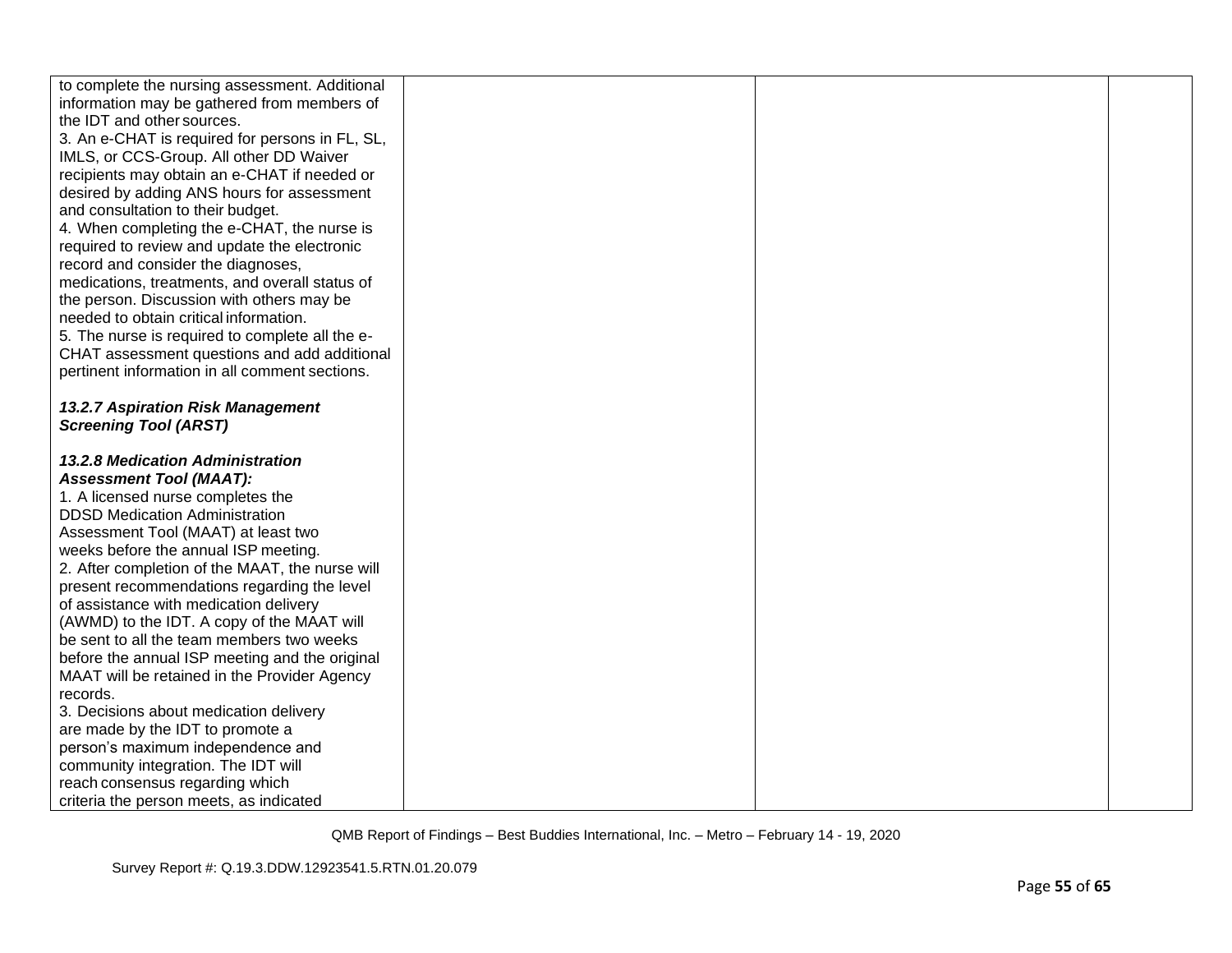| by the results of the MAAT and the                |  |  |
|---------------------------------------------------|--|--|
| nursing recommendations, and the                  |  |  |
| decision is documented this in the ISP.           |  |  |
|                                                   |  |  |
| 13.2.9 Healthcare Plans (HCP):                    |  |  |
| 1. At the nurse's discretion, based on prudent    |  |  |
| nursing practice, interim HCPs may be             |  |  |
| developed to address issues that must be          |  |  |
| implemented immediately after admission,          |  |  |
| readmission or change of medical condition to     |  |  |
| provide safe services prior to completion of the  |  |  |
| e-CHAT and formal care planning process. This     |  |  |
| includes interim ARM plans for those persons      |  |  |
| newly identified at moderate or high risk for     |  |  |
| aspiration. All interim plans must be removed if  |  |  |
| the plan is no longer needed or when final HCP    |  |  |
| including CARMPs are in place to avoid            |  |  |
| duplication of plans.                             |  |  |
| 2. In collaboration with the IDT, the agency      |  |  |
| nurse is required to create HCPs that address all |  |  |
| the areas identified as required in the most      |  |  |
| current e-CHAT summary report which is            |  |  |
| indicated by "R" in the HCP column. At the        |  |  |
| nurse's sole discretion, based on prudent         |  |  |
| nursing practice, HCPs may be combined where      |  |  |
| clinically appropriate. The nurse should use      |  |  |
| nursing judgment to determine whether to also     |  |  |
| include HCPs for any of the areas indicated by    |  |  |
| "C" on the e-CHAT summary report. The nurse       |  |  |
| may also create other HCPs plans that the nurse   |  |  |
| determines are warranted.                         |  |  |
|                                                   |  |  |
| 13.2.10 Medical Emergency Response Plan           |  |  |
| $(MERP)$ :                                        |  |  |
| 1. The agency nurse is required to develop a      |  |  |
| Medical Emergency Response Plan (MERP) for        |  |  |
| all conditions marked with an "R" in the e-CHAT   |  |  |
| summary report. The agency nurse should use       |  |  |
| her/his clinical judgment and input from the      |  |  |
| Interdisciplinary Team (IDT) to determine         |  |  |
| whether shown as "C" in the e-CHAT summary        |  |  |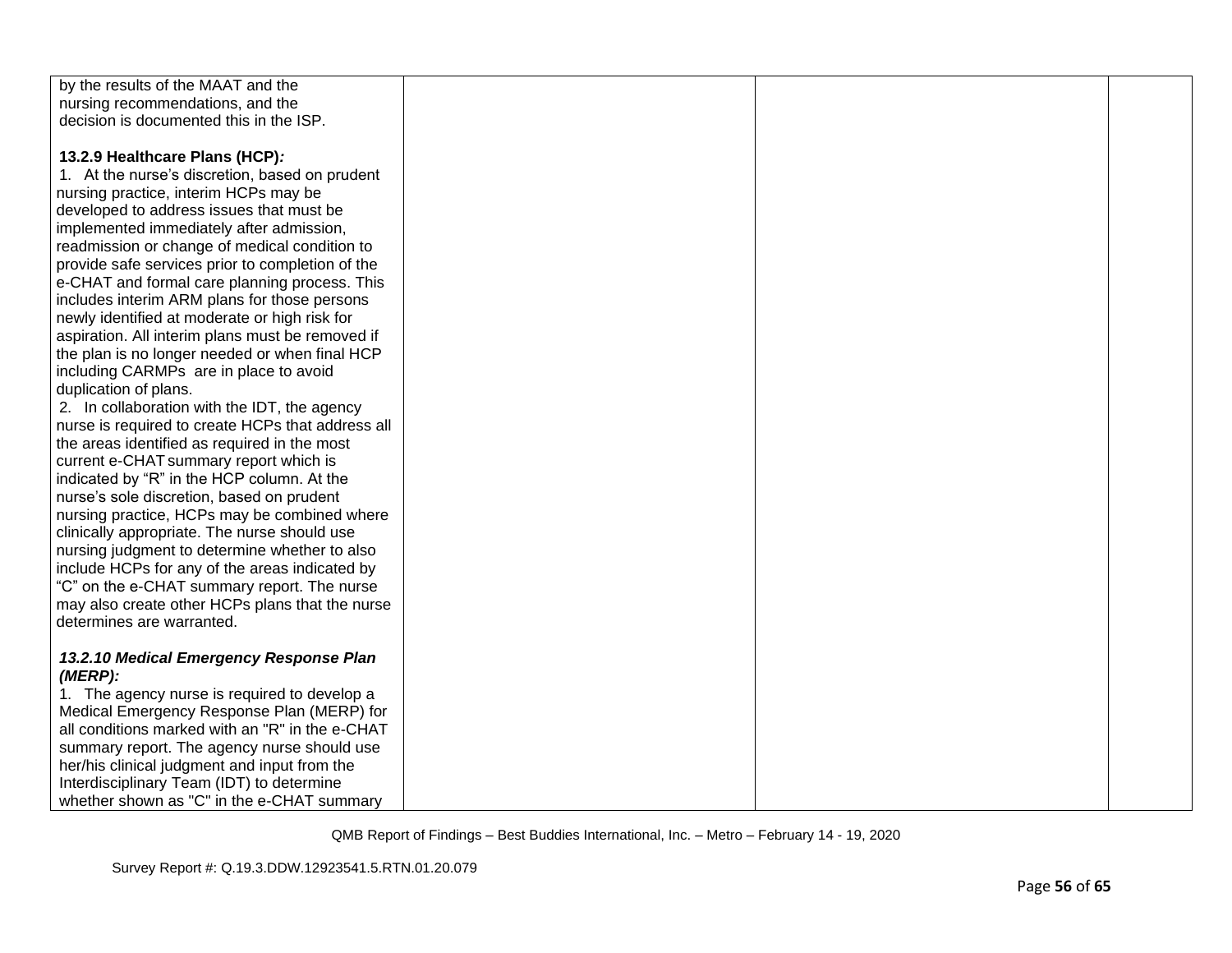| report or other conditions also warrant a MERP.<br>2. MERPs are required for persons who have<br>one or more conditions or illnesses that present<br>a likely potential to become a life-threatening<br>situation.                                                                                                                                                                                                                                                                                                                                                                                                                                                                    |  |  |
|---------------------------------------------------------------------------------------------------------------------------------------------------------------------------------------------------------------------------------------------------------------------------------------------------------------------------------------------------------------------------------------------------------------------------------------------------------------------------------------------------------------------------------------------------------------------------------------------------------------------------------------------------------------------------------------|--|--|
| <b>Chapter 20: Provider Documentation and</b><br>Client Records: 20.5.3 Health Passport and<br>Physician Consultation Form: All Primary and<br>Secondary Provider Agencies must use the<br>Health Passport and Physician Consultation<br>form from the Therap system. This standardized<br>document contains individual, physician and<br>emergency contact information, a complete list<br>of current medical diagnoses, health and safety<br>risk factors, allergies, and information regarding<br>insurance, guardianship, and advance<br>directives. The Health Passport also includes a<br>standardized form to use at medical<br>appointments called the Physician Consultation |  |  |
| form.                                                                                                                                                                                                                                                                                                                                                                                                                                                                                                                                                                                                                                                                                 |  |  |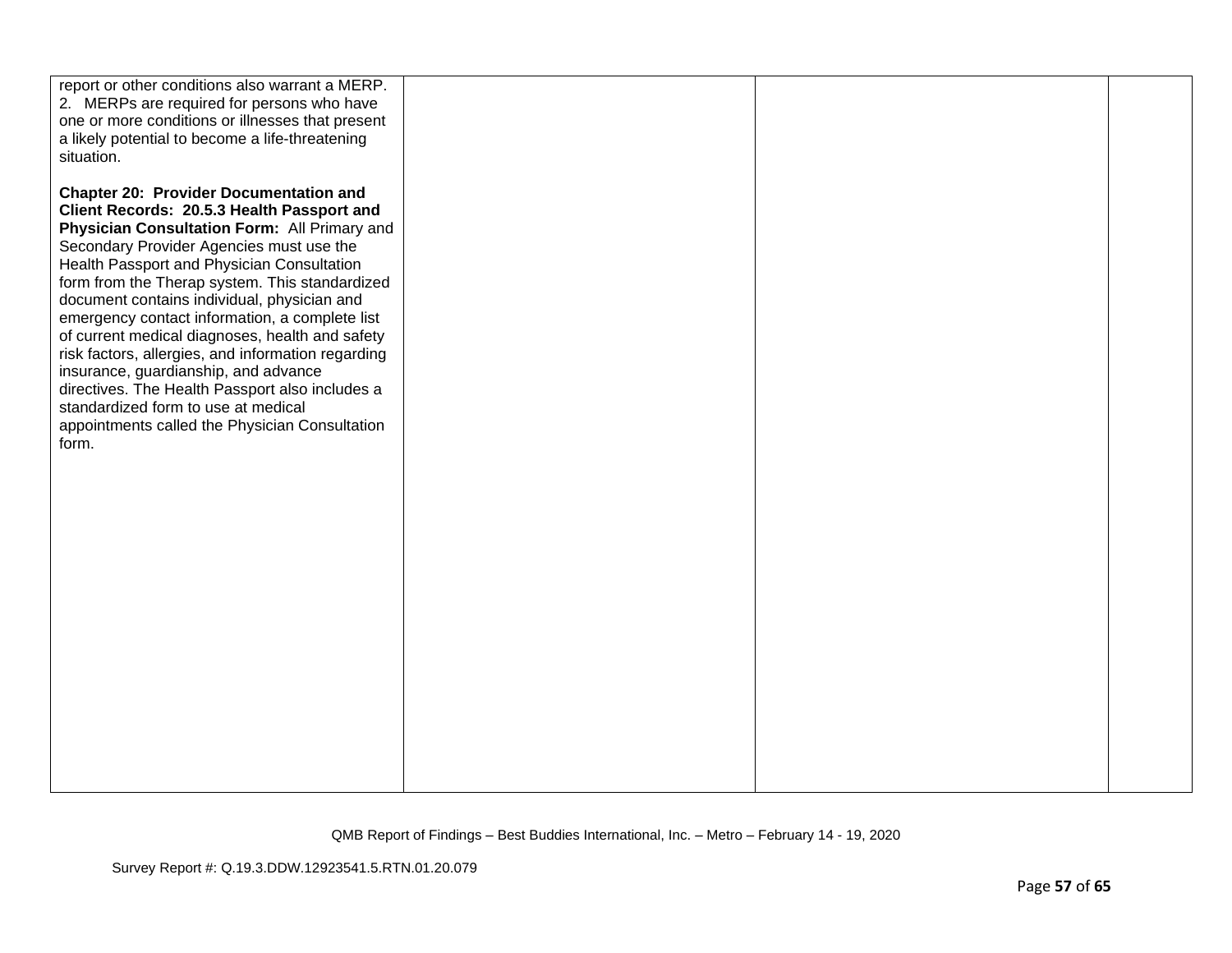| Tag #1A31.2 Human Right Committee                                                                            | <b>Standard Level Deficiency</b>                                                                           |                                                                                                              |  |
|--------------------------------------------------------------------------------------------------------------|------------------------------------------------------------------------------------------------------------|--------------------------------------------------------------------------------------------------------------|--|
| <b>Composition</b>                                                                                           |                                                                                                            |                                                                                                              |  |
| Developmental Disabilities (DD) Waiver Service<br>Standards 2/26/2018; Re-Issue: 12/28/2018; Eff<br>1/1/2019 | Based on interview, the Agency did not ensure<br>the correct composition of the human rights<br>committee. | Provider:<br><b>State your Plan of Correction for the</b><br>deficiencies cited in this tag here (How is the |  |
| 3.3 Human Rights Committee: Human Rights                                                                     |                                                                                                            | deficiency going to be corrected? This can be                                                                |  |
| Committees (HRC) exist to protect the rights and                                                             | When asked if the Agency had an HRC                                                                        | specific to each deficiency cited or if possible an                                                          |  |
| freedoms of all waiver participants through the                                                              | committee, the following was reported:                                                                     | overall correction?): $\rightarrow$                                                                          |  |
| review of proposed restrictions to a person's                                                                |                                                                                                            |                                                                                                              |  |
| rights based on a documented health and safety                                                               | • #502 stated, "We would partner with another                                                              |                                                                                                              |  |
| concern. HRCs monitor the implementation of                                                                  | agency, but we don't have anyone with                                                                      |                                                                                                              |  |
| certain time- limited restrictive interventions                                                              | restrictions."                                                                                             |                                                                                                              |  |
| designed to protect a waiver participant and/or                                                              |                                                                                                            |                                                                                                              |  |
| the community from harm. An HRC may also                                                                     |                                                                                                            | <b>Provider:</b>                                                                                             |  |
| serve other functions as appropriate, such as                                                                |                                                                                                            | <b>Enter your ongoing Quality</b>                                                                            |  |
| the review of agency policies on sexuality if                                                                |                                                                                                            | <b>Assurance/Quality Improvement processes</b>                                                               |  |
| desired. HRCs are required for all Living                                                                    |                                                                                                            | as it related to this tag number here (What is                                                               |  |
| Supports (Supported Living, Family Living,                                                                   |                                                                                                            | going to be done? How many individuals is this                                                               |  |
| Intensive Medical Living Services), Customized                                                               |                                                                                                            | going to affect? How often will this be completed?                                                           |  |
| Community Supports (CCS) and Community                                                                       |                                                                                                            | Who is responsible? What steps will be taken if                                                              |  |
| Integrated Employment (CIE) Provider<br>Agencies.                                                            |                                                                                                            | issues are found?): $\rightarrow$                                                                            |  |
| 1. HRC membership must include:                                                                              |                                                                                                            |                                                                                                              |  |
| a. at least one member with a diagnosis of                                                                   |                                                                                                            |                                                                                                              |  |
| $I/DD$ ;                                                                                                     |                                                                                                            |                                                                                                              |  |
| b. a parent or guardian of a person with<br>$I/DD$ ; or                                                      |                                                                                                            |                                                                                                              |  |
| c. a member from the community at                                                                            |                                                                                                            |                                                                                                              |  |
| large that is not associated with DD                                                                         |                                                                                                            |                                                                                                              |  |
| Waiver services.                                                                                             |                                                                                                            |                                                                                                              |  |
| 2. Although not required, members from the                                                                   |                                                                                                            |                                                                                                              |  |
| health services professions (e.g., a                                                                         |                                                                                                            |                                                                                                              |  |
| physician or nurse), and those who<br>represent the ethnic and cultural diversity                            |                                                                                                            |                                                                                                              |  |
|                                                                                                              |                                                                                                            |                                                                                                              |  |
| of the community are highly encouraged.<br>3. Committee members must abide by HIPAA.                         |                                                                                                            |                                                                                                              |  |
| 4. All committee members will receive                                                                        |                                                                                                            |                                                                                                              |  |
| training on human rights, HRC                                                                                |                                                                                                            |                                                                                                              |  |
| requirements, and other pertinent DD                                                                         |                                                                                                            |                                                                                                              |  |
| Waiver Service Standards prior to their                                                                      |                                                                                                            |                                                                                                              |  |
| voting participation on the HRC. A                                                                           |                                                                                                            |                                                                                                              |  |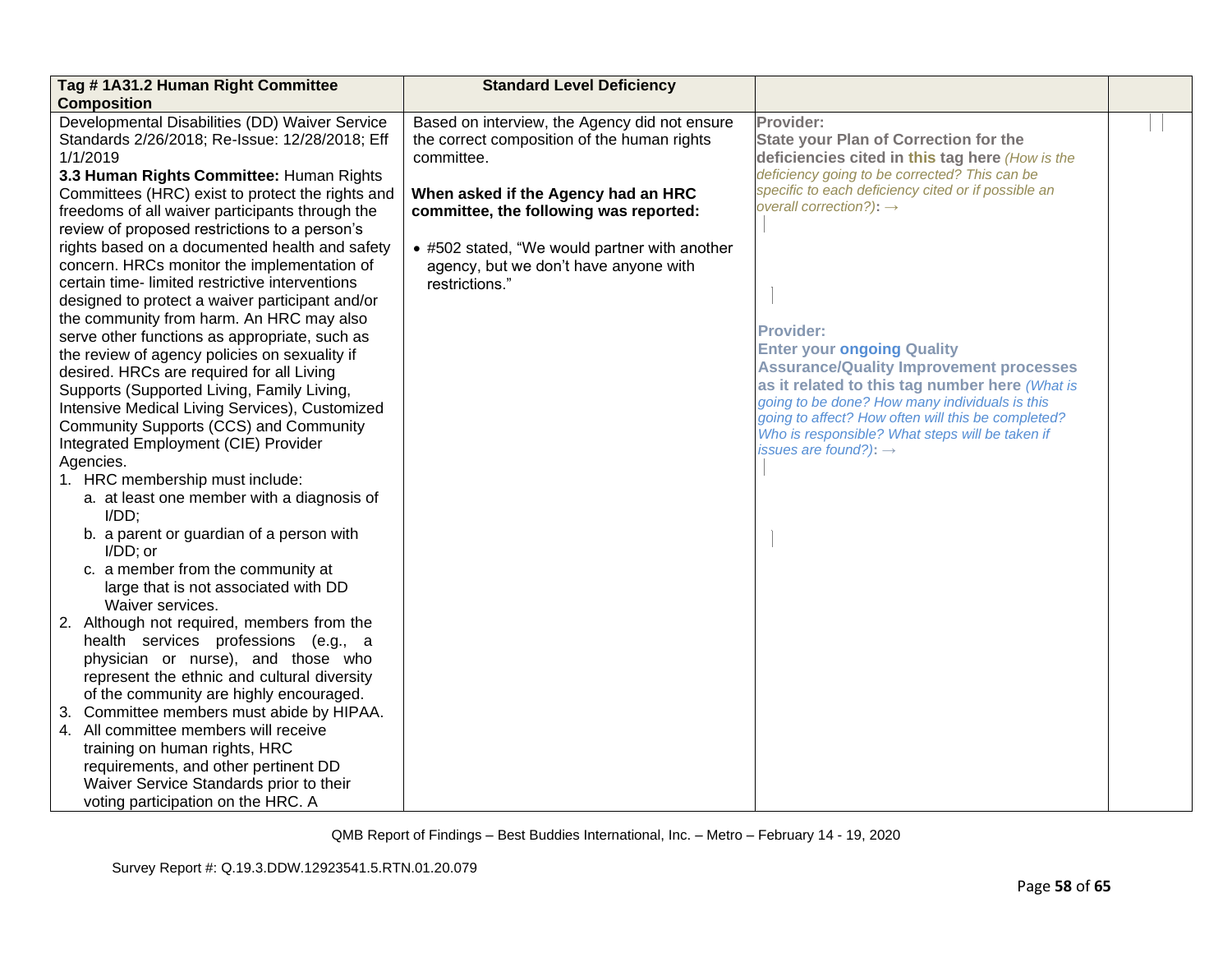| committee member trained by the<br><b>Bureau of Behavioral Supports (BBS)</b><br>may conduct training for other HRC<br>members, with prior approval from BBS.<br>5. HRCs will appoint an HRC chair. Each<br>committee chair shall be appointed to a<br>two-year term. Each chair may serve only<br>two consecutive two-year terms at a time.<br>6. While agencies may have an intra-agency<br>HRC, meeting the HRC requirement by<br>being a part of an interagency committee is<br>also highly encouraged. |  |  |
|-------------------------------------------------------------------------------------------------------------------------------------------------------------------------------------------------------------------------------------------------------------------------------------------------------------------------------------------------------------------------------------------------------------------------------------------------------------------------------------------------------------|--|--|
|                                                                                                                                                                                                                                                                                                                                                                                                                                                                                                             |  |  |
|                                                                                                                                                                                                                                                                                                                                                                                                                                                                                                             |  |  |
|                                                                                                                                                                                                                                                                                                                                                                                                                                                                                                             |  |  |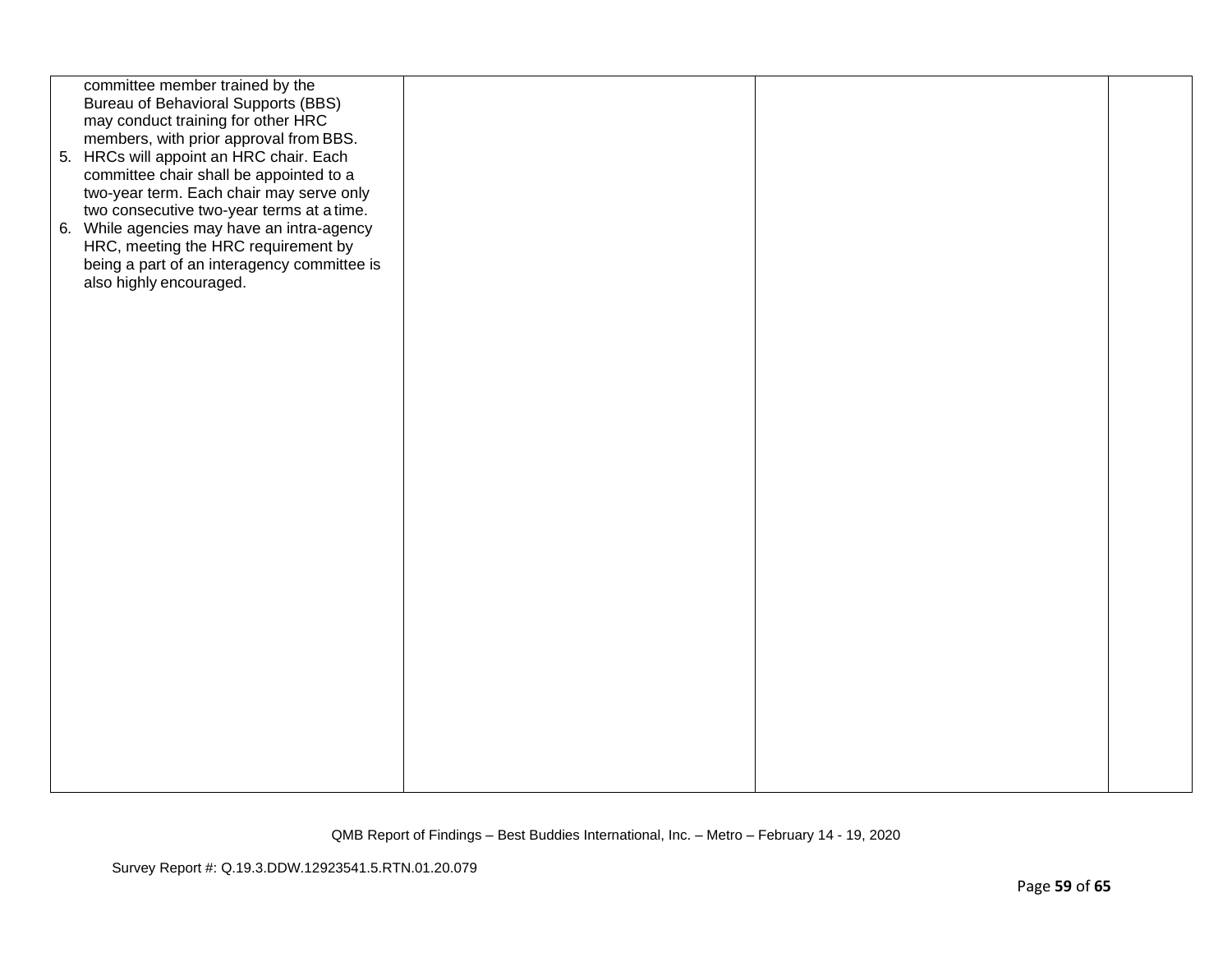| <b>Standard of Care</b>                                       | <b>Deficiencies</b>                                | Agency Plan of Correction, On-going QA/QI<br>and Responsible Party                                                                                    | Date<br><b>Due</b> |
|---------------------------------------------------------------|----------------------------------------------------|-------------------------------------------------------------------------------------------------------------------------------------------------------|--------------------|
|                                                               |                                                    | Service Domain: Medicaid Billing/Reimbursement - State financial oversight exists to assure that claims are coded and paid for in accordance with the |                    |
| reimbursement methodology specified in the approved waiver.   |                                                    |                                                                                                                                                       |                    |
| Tag #1A12 All Services Reimbursement                          | <b>No Deficient Practices Found</b>                |                                                                                                                                                       |                    |
| Developmental Disabilities (DD) Waiver Service                | Based on record review, the Agency maintained      |                                                                                                                                                       |                    |
| Standards 2/26/2018; Re-Issue: 12/28/2018; Eff                | all the records necessary to fully disclose the    |                                                                                                                                                       |                    |
| 1/1/2019                                                      | nature, quality, amount and medical necessity of   |                                                                                                                                                       |                    |
| <b>Chapter 21: Billing Requirements: 21.4</b>                 | services furnished to an eligible recipient who is |                                                                                                                                                       |                    |
| <b>Recording Keeping and Documentation</b>                    | currently receiving for 3 of 3 individuals.        |                                                                                                                                                       |                    |
| <b>Requirements: DD Waiver Provider Agencies</b>              |                                                    |                                                                                                                                                       |                    |
| must maintain all records necessary to                        | Progress notes and billing records supported       |                                                                                                                                                       |                    |
| demonstrate proper provision of services for                  | billing activities for the months of October,      |                                                                                                                                                       |                    |
| Medicaid billing. At a minimum, Provider                      | November and December 2019 for the following       |                                                                                                                                                       |                    |
| Agencies must adhere to the following:                        | services:                                          |                                                                                                                                                       |                    |
| The level and type of service provided must                   |                                                    |                                                                                                                                                       |                    |
| be supported in the ISP and have an approved                  | • Community Integrated Employment Services         |                                                                                                                                                       |                    |
| budget prior to service delivery and billing.                 |                                                    |                                                                                                                                                       |                    |
| 2. Comprehensive documentation of direct                      |                                                    |                                                                                                                                                       |                    |
| service delivery must include, at a minimum:                  |                                                    |                                                                                                                                                       |                    |
| a. the agency name;                                           |                                                    |                                                                                                                                                       |                    |
| the name of the recipient of the service;<br>b.               |                                                    |                                                                                                                                                       |                    |
| the location of theservice;<br>c.<br>the date of the service; |                                                    |                                                                                                                                                       |                    |
| d.<br>the type of service;                                    |                                                    |                                                                                                                                                       |                    |
| е.<br>the start and end times of theservice;<br>f.            |                                                    |                                                                                                                                                       |                    |
| the signature and title of each staff<br>a.                   |                                                    |                                                                                                                                                       |                    |
| member who documents their time; and                          |                                                    |                                                                                                                                                       |                    |
| h. the nature of services.                                    |                                                    |                                                                                                                                                       |                    |
| 3. A Provider Agency that receives payment for                |                                                    |                                                                                                                                                       |                    |
| treatment, services, or goods must retain all                 |                                                    |                                                                                                                                                       |                    |
| medical and business records for a period of at               |                                                    |                                                                                                                                                       |                    |
| least six years from the last payment date, until             |                                                    |                                                                                                                                                       |                    |
| ongoing audits are settled, or until involvement of           |                                                    |                                                                                                                                                       |                    |
| the state Attorney General is completed                       |                                                    |                                                                                                                                                       |                    |
| regarding settlement of any claim, whichever is               |                                                    |                                                                                                                                                       |                    |
| longer.                                                       |                                                    |                                                                                                                                                       |                    |
| 4. A Provider Agency that receives payment for                |                                                    |                                                                                                                                                       |                    |
| treatment, services or goods must retain all                  |                                                    |                                                                                                                                                       |                    |
| medical and business records relating to any of               |                                                    |                                                                                                                                                       |                    |
| the following for a period of at least six years from         |                                                    |                                                                                                                                                       |                    |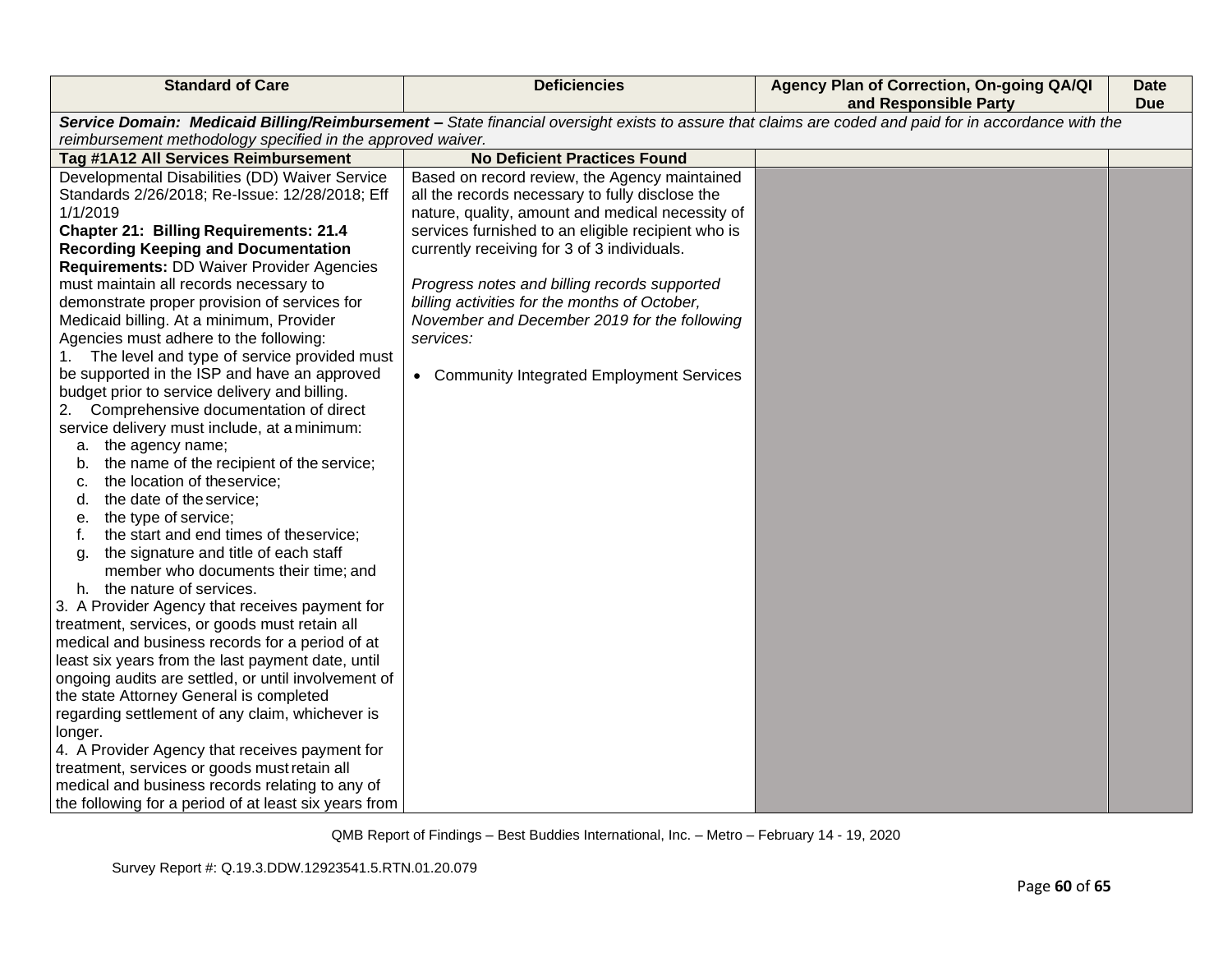| the payment date:                                    |  |  |
|------------------------------------------------------|--|--|
| a. treatment or care of any eligible recipient;      |  |  |
| services or goods provided to any eligible<br>b.     |  |  |
| recipient;                                           |  |  |
| amounts paid by MAD on behalf of any<br>C.           |  |  |
| eligible recipient; and                              |  |  |
| d. any records required by MAD for the               |  |  |
| administration of Medicaid.                          |  |  |
|                                                      |  |  |
| 21.9 Billable Units: The unit of billing depends     |  |  |
| on the service type. The unit may be a 15-minute     |  |  |
| interval, a daily unit, a monthly unit or a dollar   |  |  |
| amount. The unit of billing is identified in the     |  |  |
| current DD Waiver Rate Table. Provider               |  |  |
| Agencies must correctly report service units.        |  |  |
|                                                      |  |  |
| 21.9.1 Requirements for Daily Units: For             |  |  |
| services billed in daily units, Provider Agencies    |  |  |
| must adhere to the following:                        |  |  |
| 1. A day is considered 24 hours from midnight        |  |  |
| to midnight.                                         |  |  |
| 2. If 12 or fewer hours of service are provided,     |  |  |
| then one-half unit shall be billed. A whole unit can |  |  |
| be billed if more than 12 hours of service is        |  |  |
| provided during a 24-hour period.                    |  |  |
| 3. The maximum allowable billable units cannot       |  |  |
| exceed 340 calendar days per ISP year or 170         |  |  |
| calendar days per six months.                        |  |  |
| 4. When a person transitions from one Provider       |  |  |
| Agency to another during the ISP year, a standard    |  |  |
| formula to calculate the units billed by each        |  |  |
| Provider Agency must be applied as follows:          |  |  |
| a. The discharging Provider Agency bills the         |  |  |
| number of calendar days that services                |  |  |
| were provided multiplied by .93 (93%).               |  |  |
| b. The receiving Provider Agency bills the           |  |  |
| remaining days up to 340 for the ISP                 |  |  |
| year.                                                |  |  |
|                                                      |  |  |
|                                                      |  |  |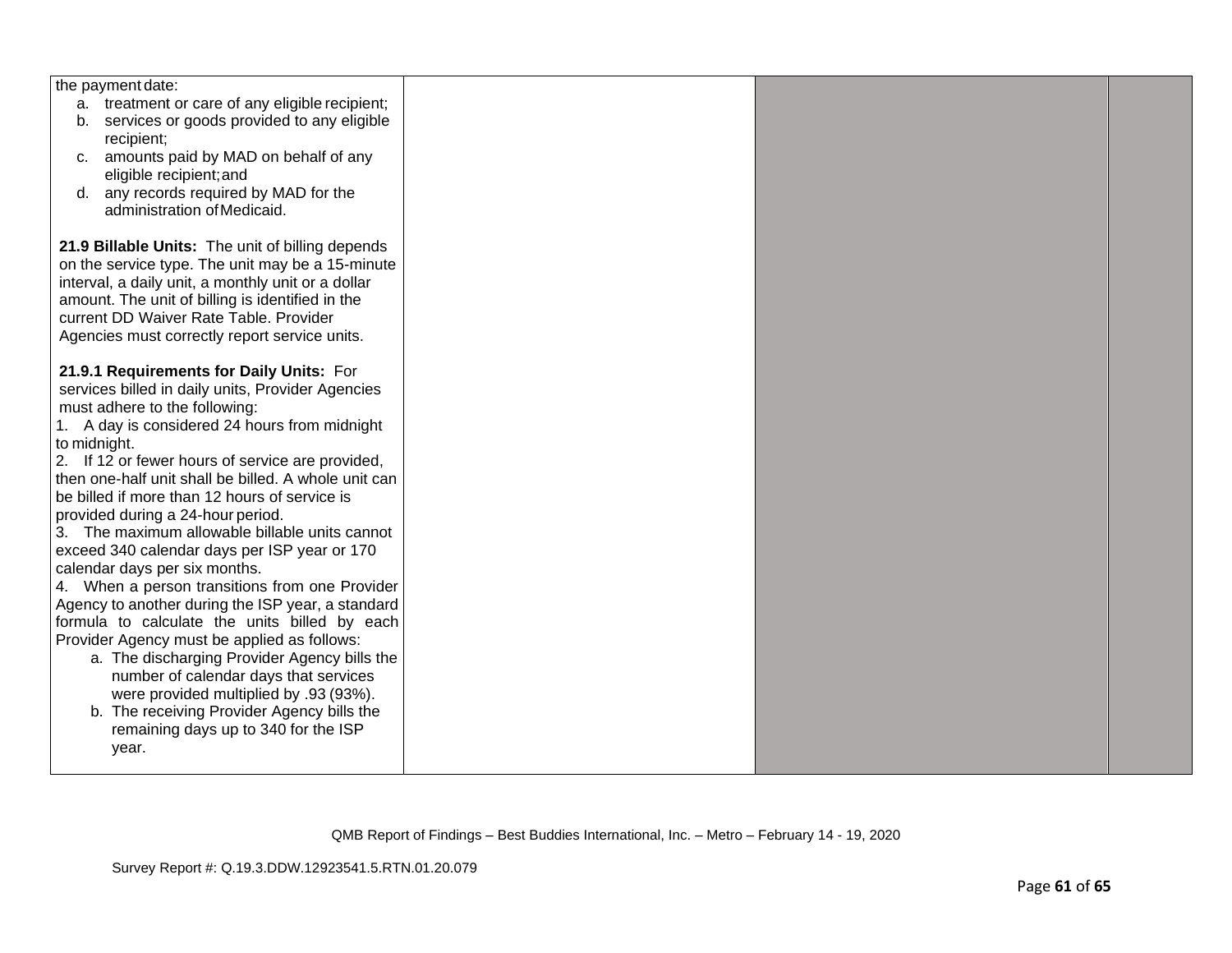| 21.9.2 Requirements for Monthly Units: For         |  |  |
|----------------------------------------------------|--|--|
| services billed in monthly units, a Provider       |  |  |
| Agency must adhere to the following:               |  |  |
| 1. A month is considered a period of 30            |  |  |
| calendar days.                                     |  |  |
| 2. At least one hour of face-to-face billable      |  |  |
| services shall be provided during a calendar       |  |  |
| month where any portion of a monthly unit is       |  |  |
| billed.                                            |  |  |
| 3. Monthly units can be prorated by a half unit.   |  |  |
| 4. Agency transfers not occurring at the           |  |  |
| beginning of the 30-day interval are required to   |  |  |
| be coordinated in the middle of the 30-day         |  |  |
| interval so that the discharging and receiving     |  |  |
| agency receive a half unit.                        |  |  |
|                                                    |  |  |
| 21.9.3 Requirements for 15-minute and hourly       |  |  |
| units: For services billed in 15-minute or hourly  |  |  |
| intervals, Provider Agencies must adhere to the    |  |  |
| following:                                         |  |  |
| 1. When time spent providing the service is not    |  |  |
| exactly 15 minutes or one hour, Provider           |  |  |
| Agencies are responsible for reporting time        |  |  |
| correctly following NMAC 8.302.2.                  |  |  |
| 2. Services that last in their entirety less than  |  |  |
| eight minutes cannot be billed.                    |  |  |
|                                                    |  |  |
| NMAC 8.302.1.17 Effective Date 9-15-08             |  |  |
| <b>Record Keeping and Documentation</b>            |  |  |
| Requirements - A provider must maintain all the    |  |  |
| records necessary to fully disclose the nature,    |  |  |
| quality, amount and medical necessity of           |  |  |
| services furnished to an eligible recipient who is |  |  |
| currently receiving or who has received services   |  |  |
| in the past.                                       |  |  |
| Detail Required in Records - Provider Records      |  |  |
| must be sufficiently detailed to substantiate the  |  |  |
| date, time, eligible recipient name, rendering,    |  |  |
| attending, ordering or prescribing provider; level |  |  |
| and quantity of services, length of a session of   |  |  |
| service billed, diagnosis and medical necessity of |  |  |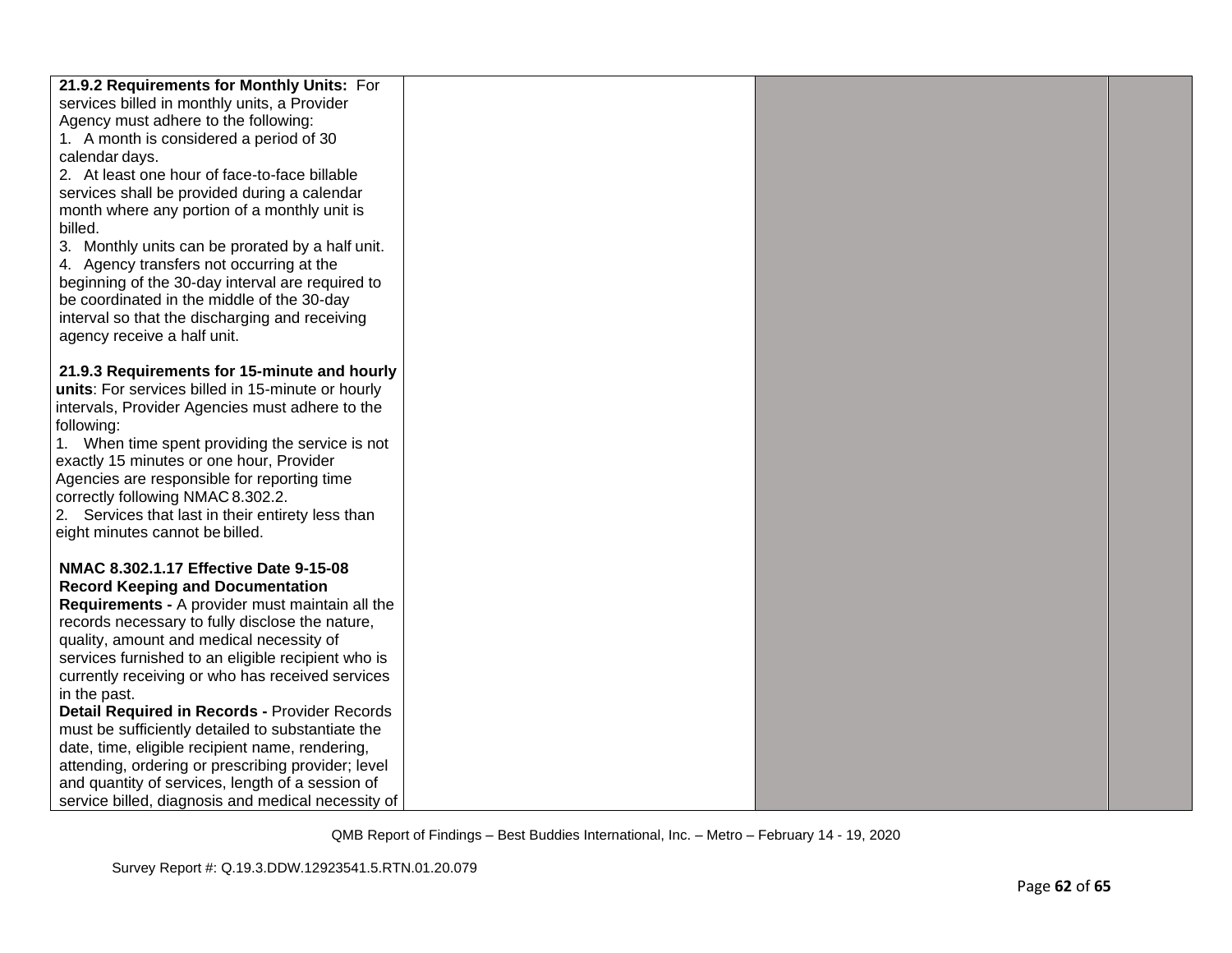| any service Treatment plans or other plans of<br>care must be sufficiently detailed to substantiate<br>the level of need, supervision, and direction and |  |  |
|----------------------------------------------------------------------------------------------------------------------------------------------------------|--|--|
| service(s) needed by the eligible recipient.                                                                                                             |  |  |
| <b>Services Billed by Units of Time -</b><br>Services billed on the basis of time units spent                                                            |  |  |
| with an eligible recipient must be sufficiently                                                                                                          |  |  |
| detailed to document the actual time spent with                                                                                                          |  |  |
| the eligible recipient and the services provided                                                                                                         |  |  |
| during that time unit.                                                                                                                                   |  |  |
| Records Retention - A provider who receives                                                                                                              |  |  |
| payment for treatment, services or goods must<br>retain all medical and business records relating                                                        |  |  |
| to any of the following for a period of at least six                                                                                                     |  |  |
| years from the payment date:                                                                                                                             |  |  |
| (1) treatment or care of any eligible recipient                                                                                                          |  |  |
| (2) services or goods provided to any eligible                                                                                                           |  |  |
| recipient                                                                                                                                                |  |  |
| (3) amounts paid by MAD on behalf of any<br>eligible recipient; and                                                                                      |  |  |
| (4) any records required by MAD for the                                                                                                                  |  |  |
| administration of Medicaid.                                                                                                                              |  |  |
|                                                                                                                                                          |  |  |
|                                                                                                                                                          |  |  |
|                                                                                                                                                          |  |  |
|                                                                                                                                                          |  |  |
|                                                                                                                                                          |  |  |
|                                                                                                                                                          |  |  |
|                                                                                                                                                          |  |  |
|                                                                                                                                                          |  |  |